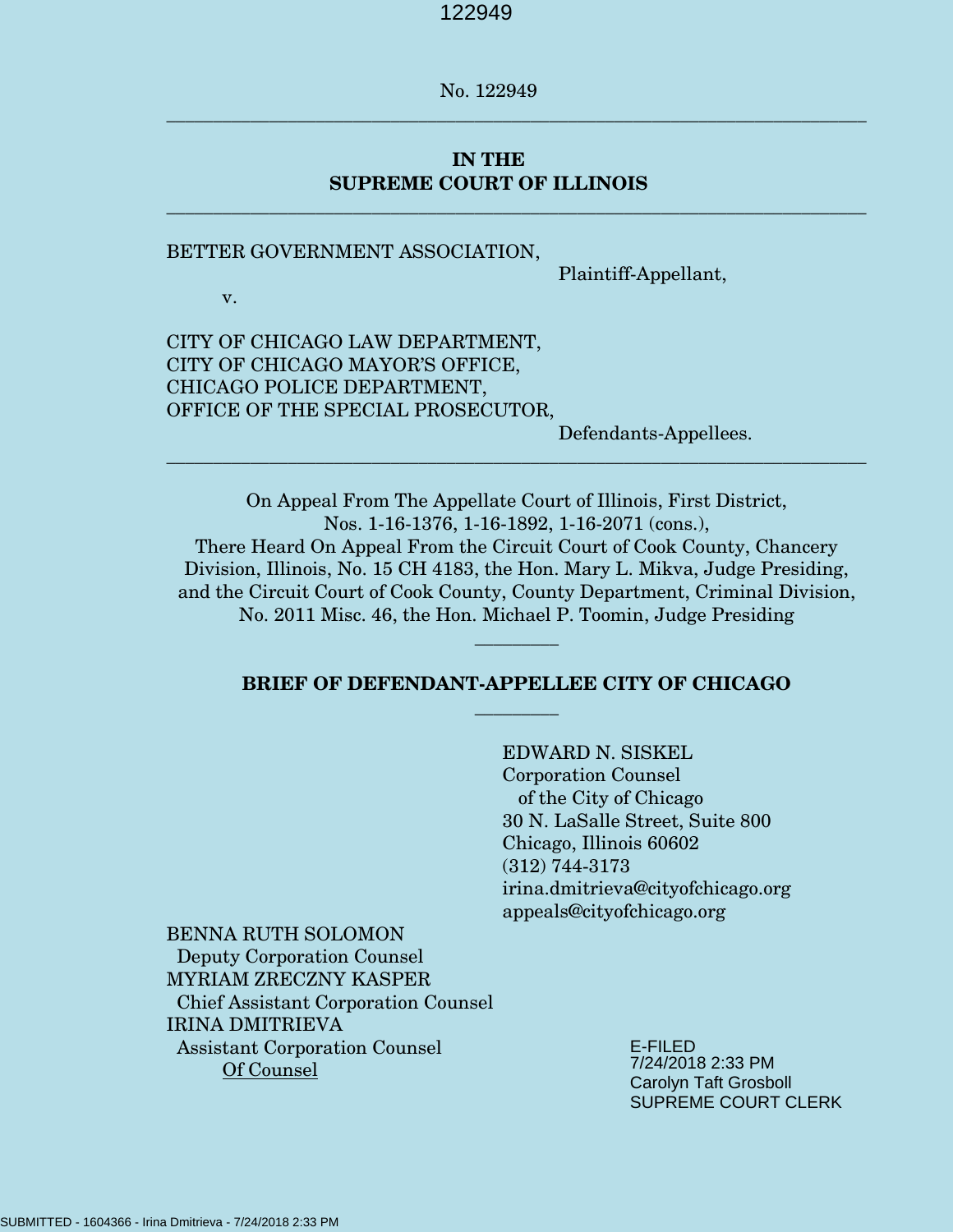# **POINTS AND AUTHORITIES**

# **Page(s)**

| Gillen v. State Farm Mutual Automobile Insurance Co.,                                                          |
|----------------------------------------------------------------------------------------------------------------|
| THE CITY DID NOT "IMPROPERLY WITHHOLD" THE<br>I.<br><b>MATERIALS BGA SOUGHT PURSUANT TO FOIA 15</b>            |
| GTE Sylvania, Inc. v. Consumers Union,                                                                         |
| In re Appointment of Special Prosecutor,                                                                       |
| There Is A Close Parallel Between The Provisions Of<br>A.<br>Illinois FOIA At Issue Here And Federal FOIA.  15 |
|                                                                                                                |
|                                                                                                                |
|                                                                                                                |
|                                                                                                                |
| Korner v. Madigan,                                                                                             |
| Hites v. Waubonsee Community College,                                                                          |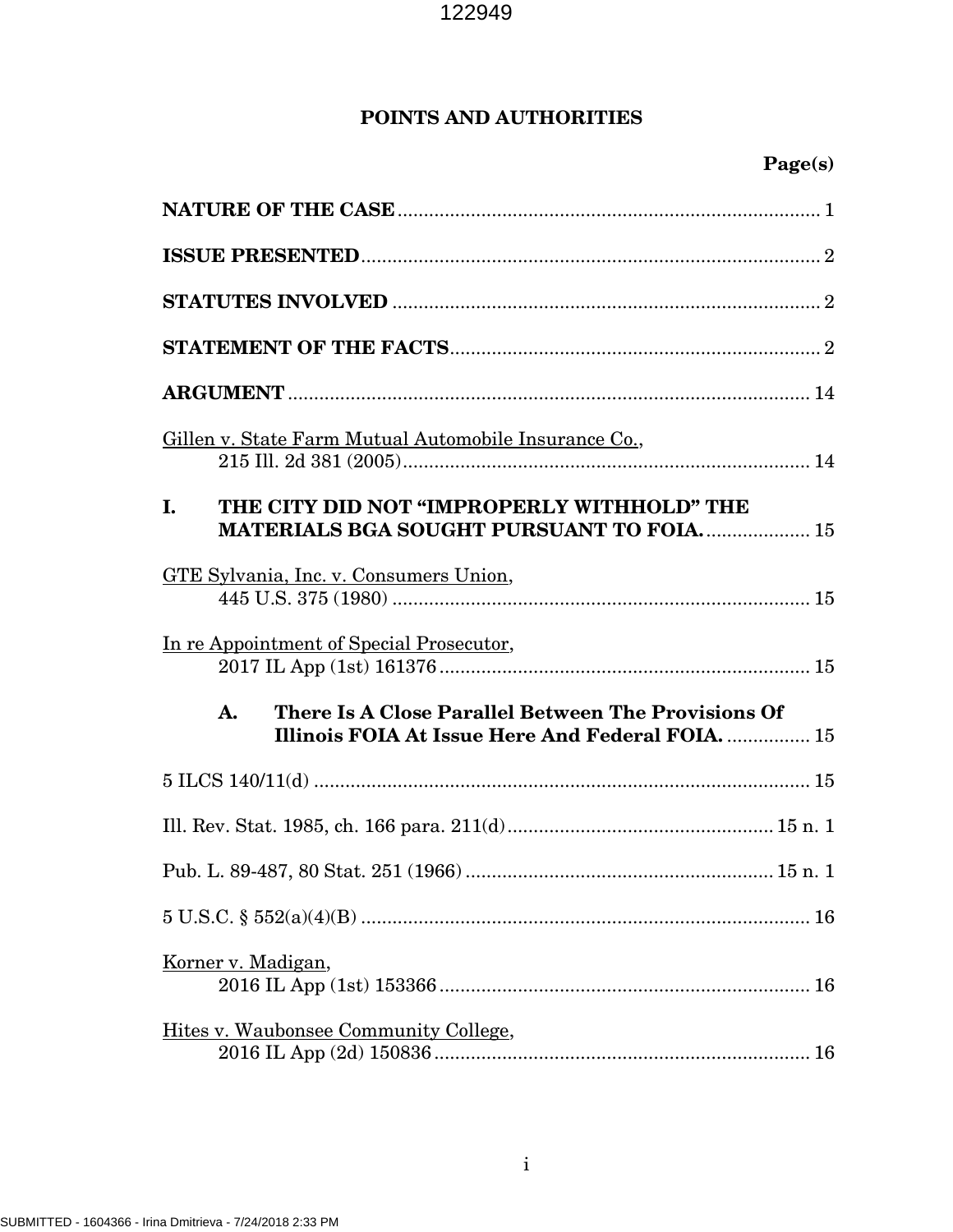| State Journal-Register v. University of Illinois Springfield,                                                                          |
|----------------------------------------------------------------------------------------------------------------------------------------|
| Better Government Association v. Illinois High School Association,                                                                     |
| Hamer v. Lentz,                                                                                                                        |
| State of Illinois, 83rd General Assembly, House of Representatives,<br>Transcription Debate, 52nd Legislative Day (May 25, 1983) 16-17 |
| <b>AFSCME</b> v. County of Cook,                                                                                                       |
| A Public Body Does Not Violate FOIA When It Withholds<br>В.<br><b>Documents That A Court Order Bars From Disclosure.</b> . 18          |
| In re Appointment of Special Prosecutor,                                                                                               |
| GTE Sylvania, Inc. v. Consumers Union,                                                                                                 |
| Department of Justice v. Tax Analysts,                                                                                                 |
| Wagar v. Department of Justice,                                                                                                        |
| Alley v. Department of Health and Human Services,                                                                                      |
| City of Hartford v. Chase,                                                                                                             |
| Bangor Publishing Co. v. Town of Buckport,                                                                                             |
|                                                                                                                                        |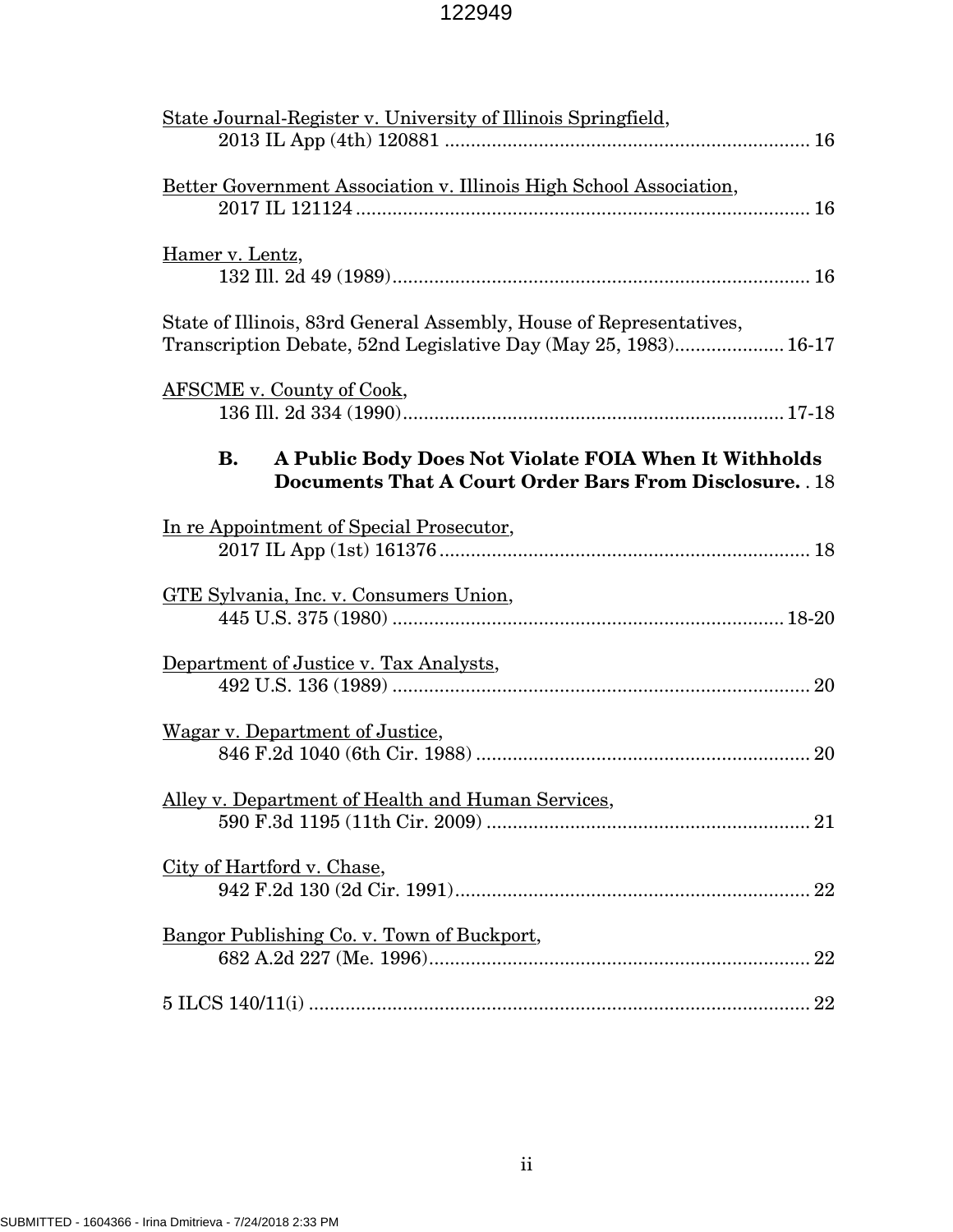| <b>BGA Offers No Valid Basis For A Different Rule</b><br>$\mathbf{C}$ .                                                                    |  |
|--------------------------------------------------------------------------------------------------------------------------------------------|--|
| Department of Justice v. Tax Analysts,                                                                                                     |  |
| <u>Milner v. Department of the Navy</u> ,                                                                                                  |  |
| GTE Sylvania, Inc. v. Consumers Union,                                                                                                     |  |
|                                                                                                                                            |  |
|                                                                                                                                            |  |
|                                                                                                                                            |  |
|                                                                                                                                            |  |
| People v. Perry,                                                                                                                           |  |
| State of Illinois, 96th General Assembly, House of Representatives<br>Transcription Debate, 62nd Legislative Day, 5/27/2009, Tr. at 106 27 |  |
|                                                                                                                                            |  |
|                                                                                                                                            |  |
| D. The Merits Of Judge Toomin's Protective Orders Are<br><b>Irrelevant To Determining Whether The City Violated FOIA</b>                   |  |
| GTE Sylvania, Inc. v. Consumers Union,                                                                                                     |  |
| People v. Nance,                                                                                                                           |  |
| United Mine Workers Union Hospital v. United Mine Workers,                                                                                 |  |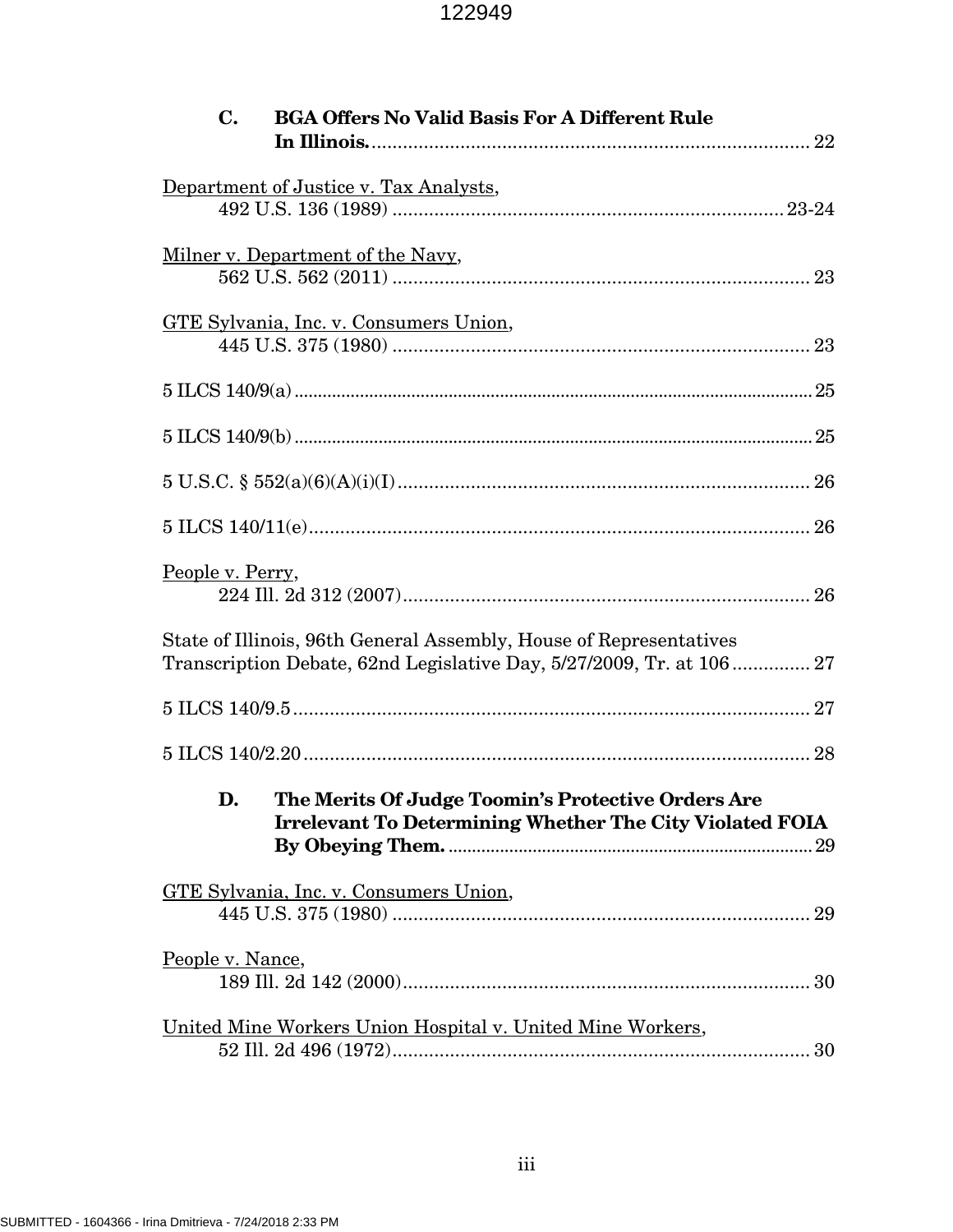| People ex rel. Illinois State Dental Society v. Norris,                      |
|------------------------------------------------------------------------------|
|                                                                              |
|                                                                              |
| Best v. Taylor Machine,                                                      |
| In re Marriage of Kneitz,                                                    |
| Abbott v. Abbott,                                                            |
| In re A Minor,                                                               |
| BGA v. Blagojevich,                                                          |
|                                                                              |
|                                                                              |
| THE REQUESTED RECORDS ARE EXEMPT UNDER SECTION<br>П.                         |
|                                                                              |
| <b>Judge Toomin's Orders Constitute "State Law" For Purposes</b><br>A.<br>33 |
| Taliani v. Herrmann,                                                         |
|                                                                              |
| Board of Education v. Verisario,                                             |
| Michigan Avenue National Bank v. County of Cook,                             |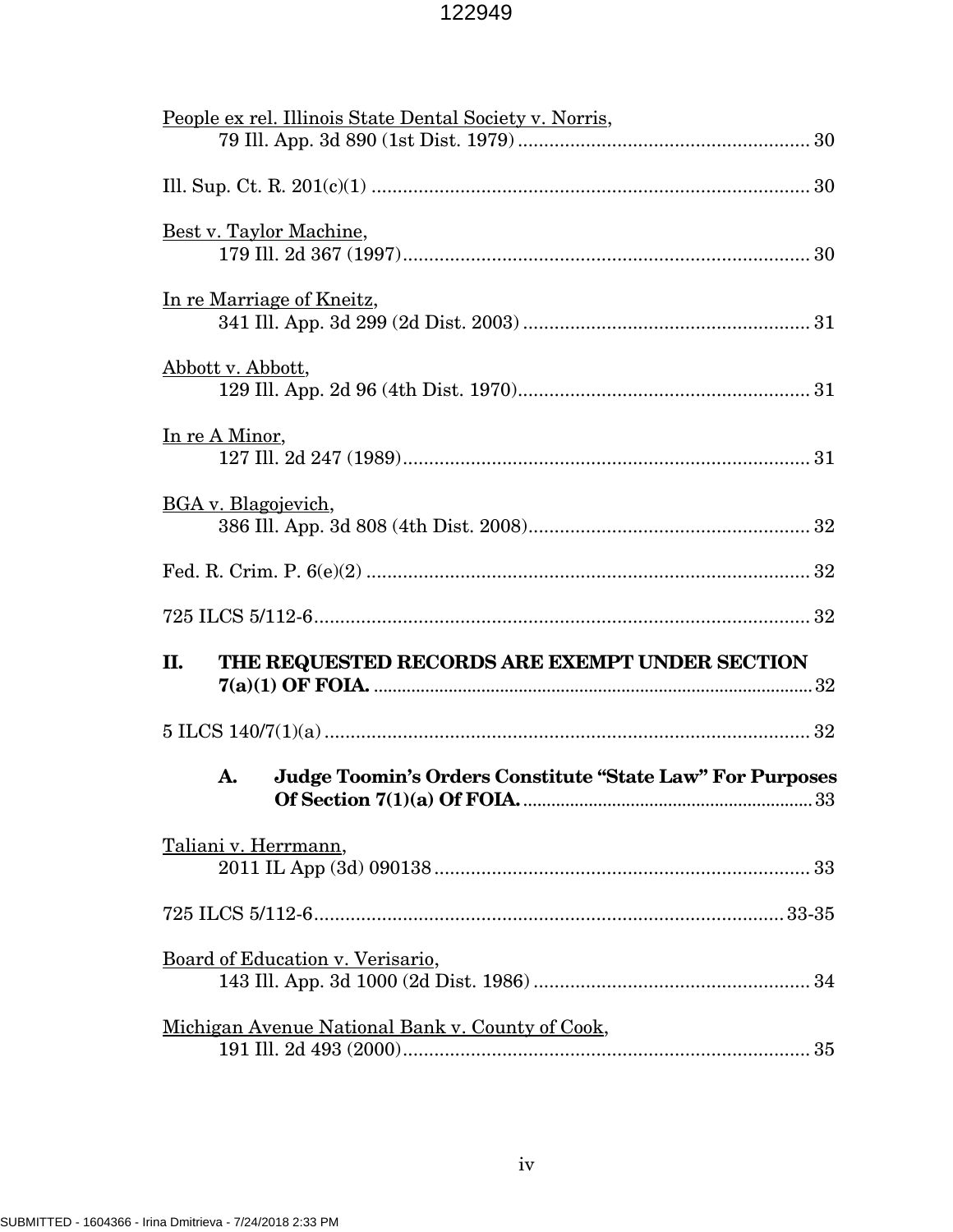| Village of Vernon Hills v. Heelan,                                       |
|--------------------------------------------------------------------------|
| People v. Caballero,                                                     |
| People v. Rodriquez,                                                     |
| Black's Law Dictionary, http://thelawdictionary.org/letter/l/page/13/ 36 |
| The City Did Not Procure The Protective Order 37<br><b>B.</b>            |
| Carbondale Convention Center, Inc. v. City of Carbondale,                |
|                                                                          |
| Watkins v. McCarthy,                                                     |
|                                                                          |
|                                                                          |
| $\mathbf{C}$ .<br>If The Court Orders Disclosure, It Should Modify Judge |
|                                                                          |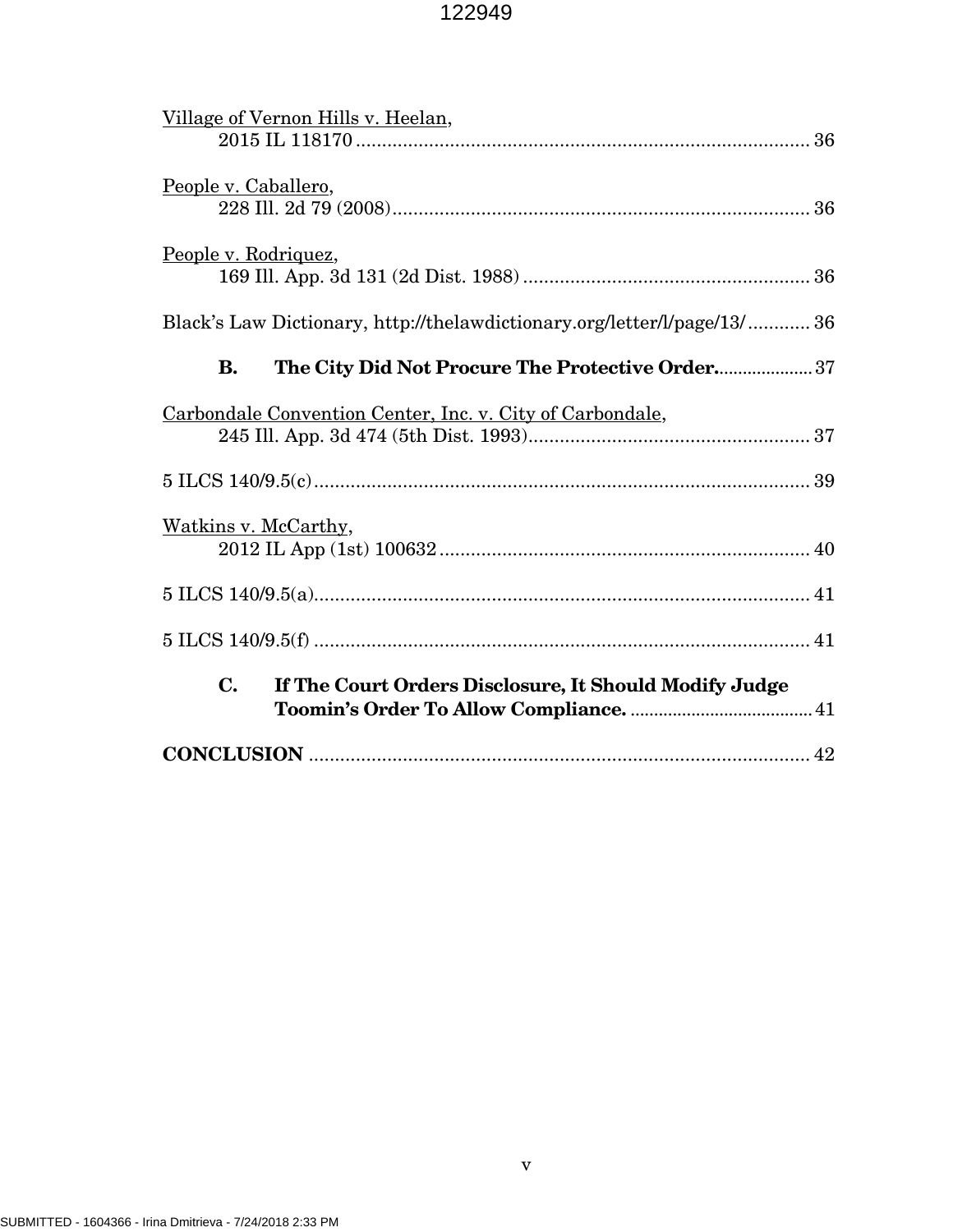## **NATURE OF THE CASE \_\_\_\_\_\_\_\_\_**

 In January 2015, the Better Government Association ("BGA") served FOIA requests on the City of Chicago, seeking materials exchanged between the City and the Office of the Special Prosecutor in the course of the grand jury investigation of the death of David Koschman. Koschman died following an altercation with Richard Vanecko, a nephew of former Mayor Richard M. Daley. The City denied the FOIA request on the basis that protective orders entered by the criminal court presiding over the grand jury proceeding barred disclosure of the materials. BGA filed suit under FOIA, and the circuit court entered judgment on the pleadings for BGA, denied the City's motion for judgment on the pleadings, and ordered the City to produce the documents. Before entry of judgment for BGA, the City asked the criminal court to modify its protective orders so that it could make the disclosures, but that court refused, citing a continuing interest in the confidentiality of grand jury proceedings. The City appealed the decisions of both courts. The appellate court held that FOIA did not require disclosure, reversed the order granting judgment on the pleadings for BGA, and granted the City's motion for judgment on the pleadings. In addition, it affirmed the criminal court's refusal to modify its protective orders.

 BGA filed a petition for leave to appeal, which this court allowed. All questions concerning the BGA's FOIA claim against the City are raised on the pleadings.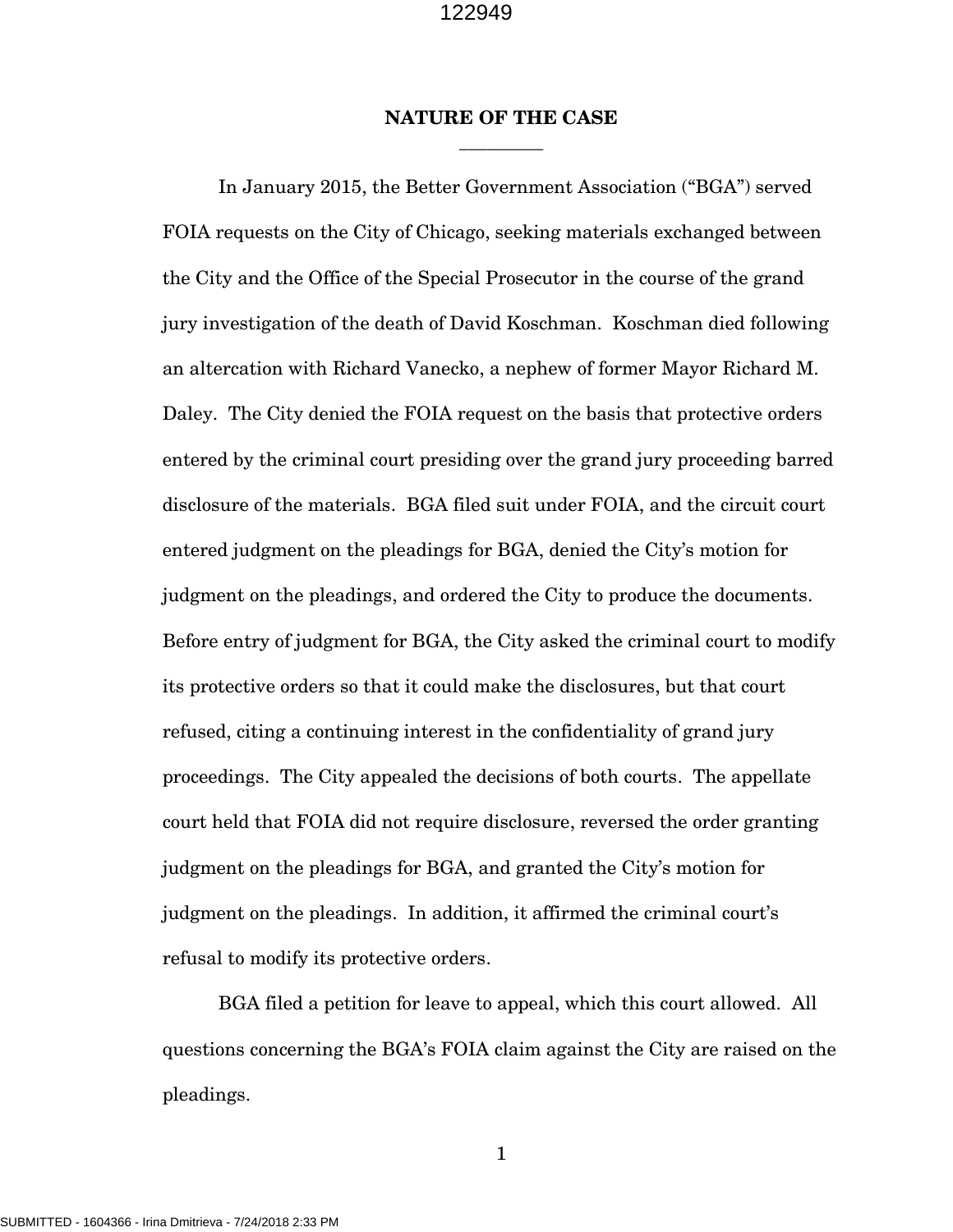## **ISSUE PRESENTED**  $\overline{\phantom{a}}$   $\overline{\phantom{a}}$

Whether the City properly denied BGA's FOIA requests because

protective orders issued in a grand jury proceeding barred disclosure of the

requested materials.

# **STATUTES INVOLVED**  $\overline{\phantom{a}}$

Section 11(d) of the Illinois Freedom of Information Act, 5 ILCS 140/11(d), in

pertinent part:

The circuit court shall have the jurisdiction to enjoin the public body from withholding public records and to order the production of any public records improperly withheld from the person seeking access.

Section  $7(1)(a)$  of the Illinois Freedom of Information Act, 5 ILCS 140/7 $(1)(a)$ :

[T]he following shall be exempt from inspection and copying:

(a) Information specifically prohibited from disclosure by federal or State law or rules and regulations implementing federal or State law.

# **STATEMENT OF FACTS**  $\overline{\phantom{a}}$

On April 24, 2004, Koschman was involved in an altercation with

Vanecko and suffered injuries that ultimately caused his death. C. 319-23.

Between 2004 and 2011, law enforcement authorities investigated the

incident, but no charges were filed. C. 323-413.

The Grand Jury Proceedings

In April 2012, on the petition of Koschman's relatives, Judge Toomin of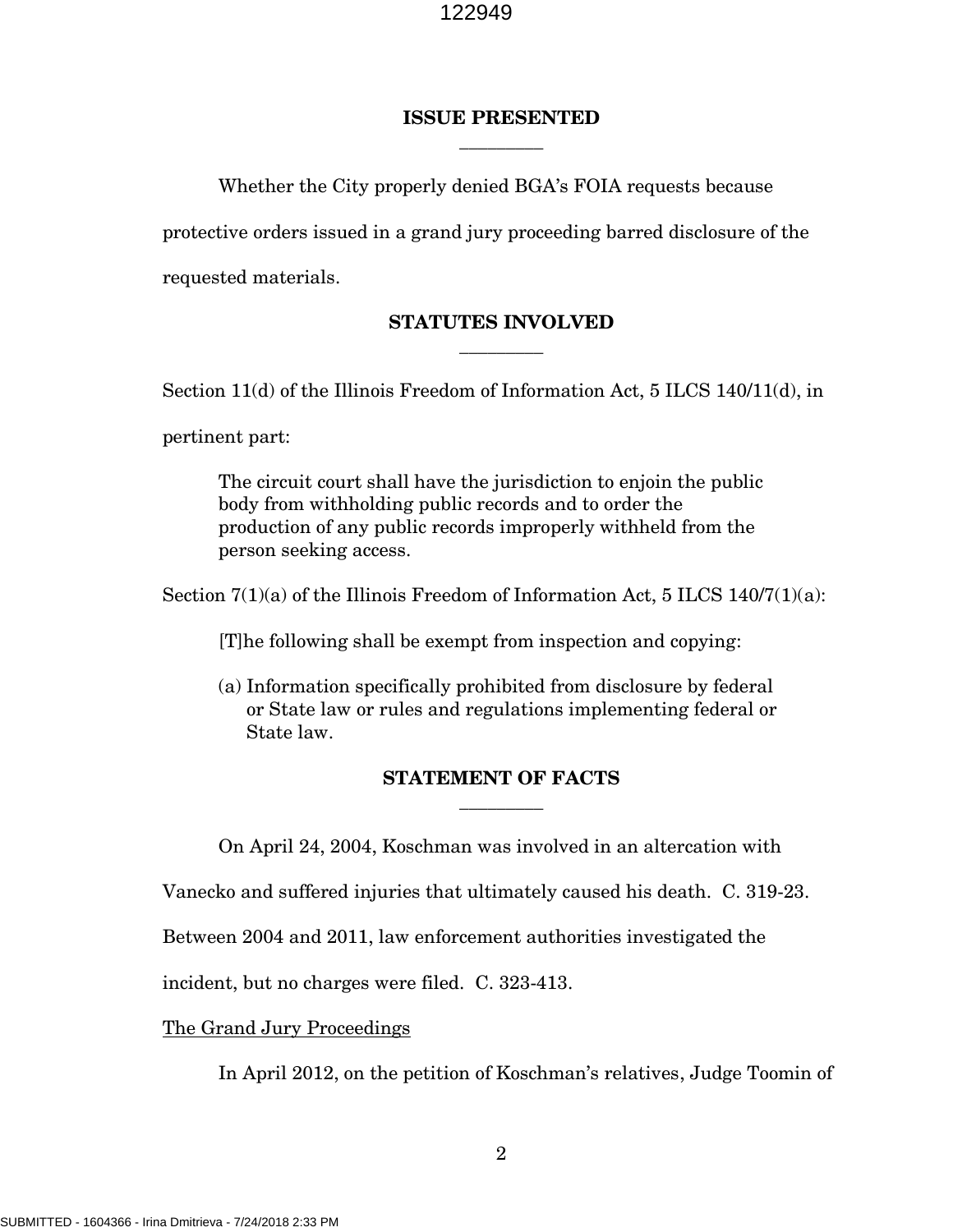the Criminal Division of the Circuit Court of Cook County appointed a special prosecutor "to investigate whether criminal charges should be brought against any person in connection with the homicide of David Koschman in the spring of 2004 and whether, from 2004 to [April 2012], employees of the Chicago Police Department and the Cook County State's Attorney Office acted intentionally to suppress and conceal evidence, furnish false evidence, and generally impede the investigation into Mr. Koschman's death." C. 287. On May 22, 2012, Judge Toomin ordered that a special grand jury be empaneled pursuant to the Jury Act, 705 ILCS 305/19, and the grand jury secrecy provisions of the Criminal Code, 725 ILCS 5/112-6, and that the grand jury sessions convene at the OSP offices at Winston & Strawn, LLP, rather than at the courthouse. C. 290-91. The order explained that this arrangement was necessary "due to the nature and scope of the subject matter of this investigation" and "considerations of confidentiality." C. 290.

 Before the grand jury was empaneled, OSP requested the entry of a protective order to ensure the confidentiality of the grand jury proceedings. OSP stated that the protective order was necessary "to carry out [the Special Prosecutor's] duties, and in the interests of justice." C. 683. As Judge Toomin subsequently explained, "The protective order was implemented as a means to protect the sanctity of the investigation of the [OSP] and the work of the special grand jury." C. 728.

On June 14, 2012, Judge Toomin entered an order prohibiting "[a]ny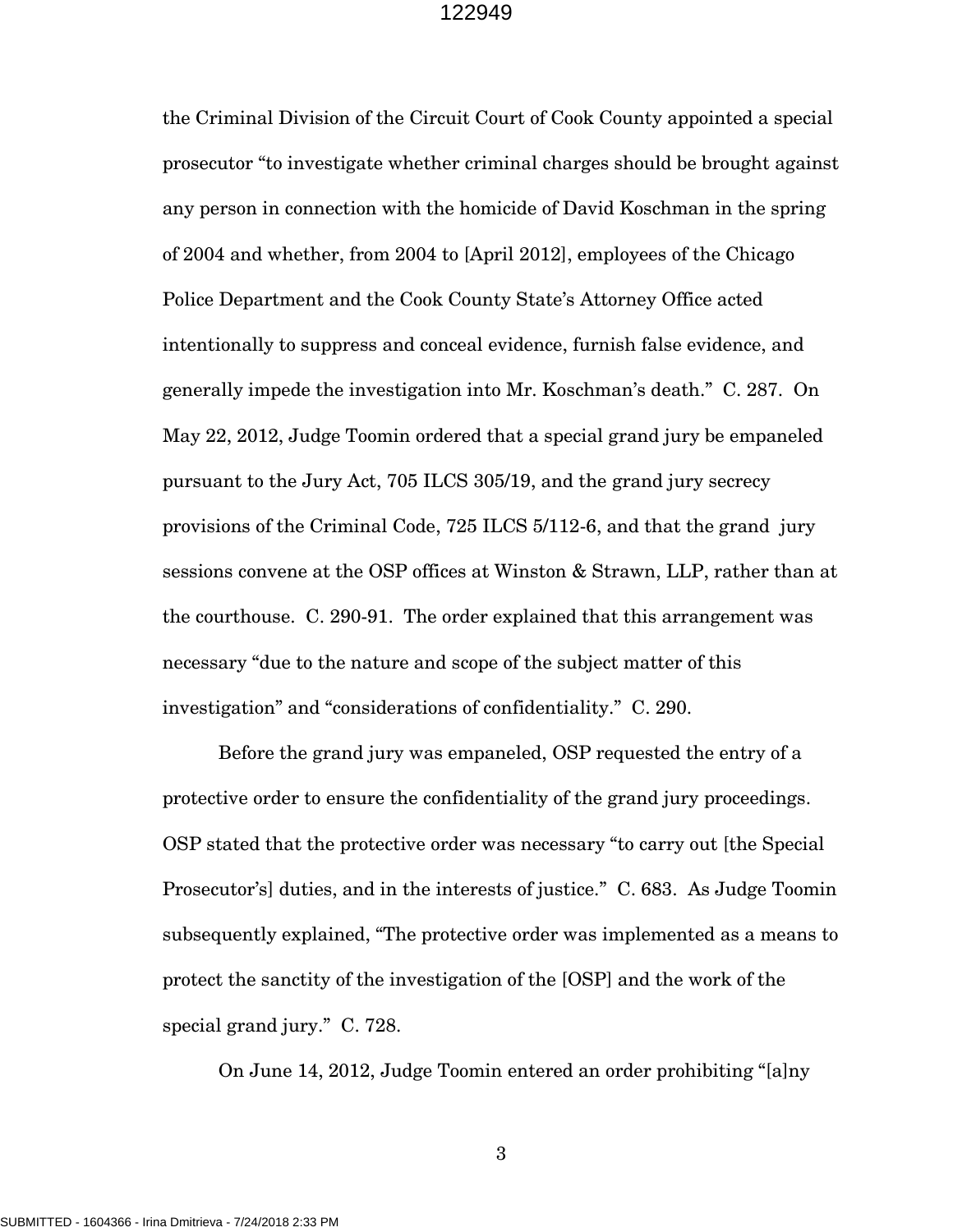individuals or entities who received Grand Jury materials from [OSP]" in connection with the Koschman investigation "from further disseminating that material or information contained therein." C. 294-95. The order defined "Grand Jury materials" to include "subpoenas, target letters, and other correspondence related to the service of a Grand Jury subpoena, sent by the Office of the Special Prosecutor to any individual or entity in connection with this investigation." C. 294. The order further directed that "[a]ll papers, documents, and transcripts containing or revealing Grand Jury materials" shall be sealed. C. 295. The protective order itself was also sealed. C. 683-84.

 In September 2013, after a 17-month grand jury investigation, OSP filed under seal a 162-page report detailing the evidence the special grand jury gathered, and recommending involuntary manslaughter charges against Vanecko and no criminal charges against any of the law enforcement personnel involved in the investigations. C. 305-471. On January 31, 2014, Vanecko pled guilty to involuntary manslaughter and was sentenced. C. 637. Following Vanecko's sentence, on February 3, 2014, Judge Toomin unsealed OSP's report, C. 636-38, which was publicly released the next day.

### The Sun-Times' FOIA Request

 On February 6, 2014, the Chicago Sun-Times sent FOIA requests to the City for copies of (1) all subpoenas the City received from OSP in connection with the grand jury investigation, and  $(2)$  all documents and records the City provided to OSP in response to those subpoenas. C. 643. The City denied the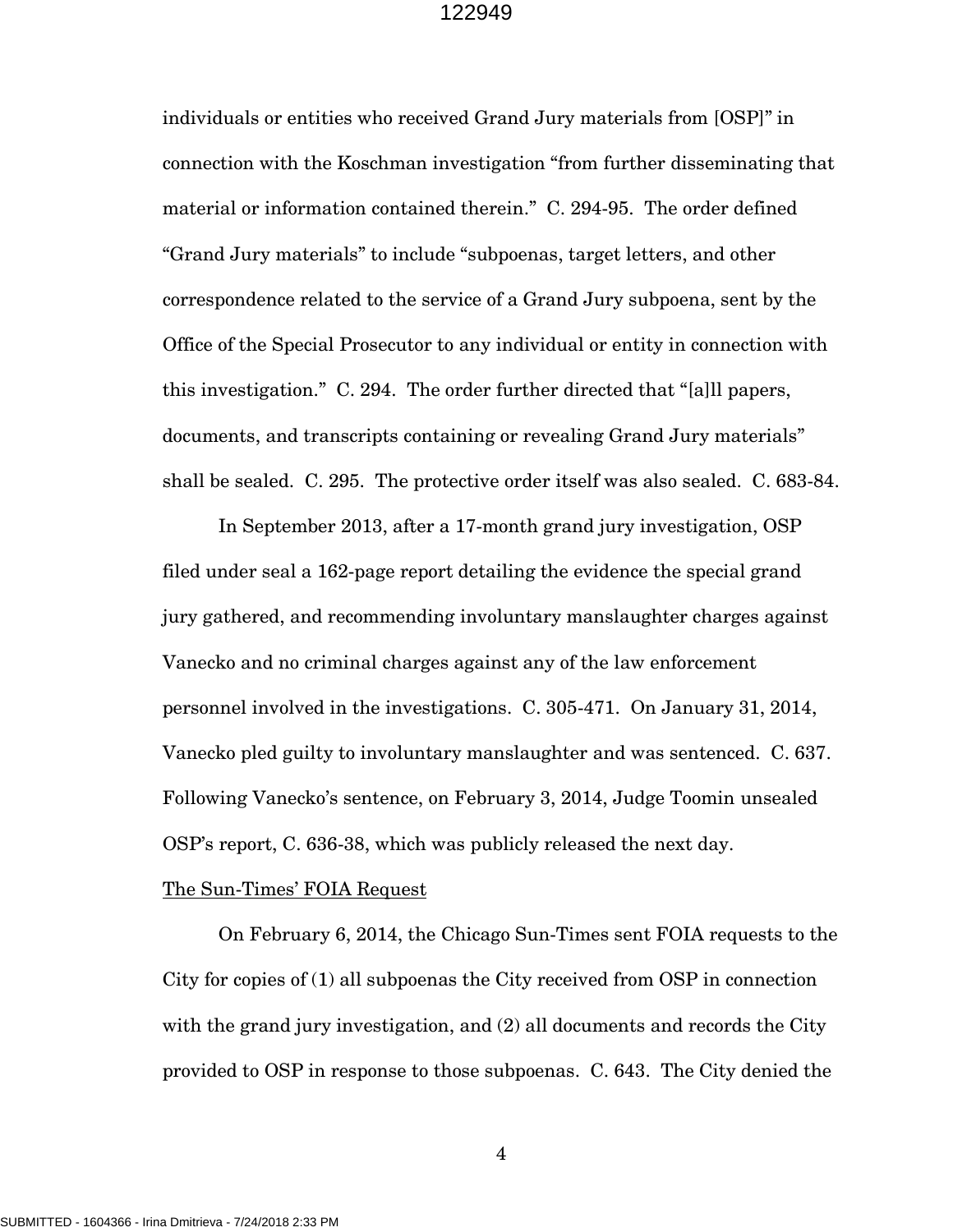FOIA request based on the June 14, 2012 protective order. C. 660-63. The Sun-Times appealed the denial to the Illinois Public Access Counselor ("PAC"). C. 646, C. 665-66.

 Pursuant to section 9.5(c) of FOIA, the PAC requested that the City "furnish this office with a copy of the [June 14, 2012] protective order." C. 668. Since that order was still under seal, the City moved to lift the seal "for the limited purpose of allowing the PAC, as well as any reviewing courts on appeal, to view the protective order." C. 675. Judge Toomin unsealed the protective order, but in doing so, ordered that "[t]he [June 14, 2012] order shall . . . remain operative as to its nature, purpose, and provisions," and that "all materials subject to the protective order are and shall remain under seal." C. 684.

 The PAC addressed the matter in a non-binding opinion. C. 708-16. On June 4, 2014, the PAC issued a letter stating that "the City and CPD possessed a proper basis to withhold records within the scope of the protective order issued by Judge Toomin on June 14, 2012, even if those records would otherwise be subject to disclosure under FOIA." C. 710. Specifically, the PAC agreed that "[t]he protective order expressly prohibits the disclosure of subpoenas that any individual or entity received from the special prosecutor," and thus that the City properly denied the Sun-Times' FOIA request for copies of grand jury subpoenas. C. 712. At the same time, the PAC acknowledged that whether the protective order covered the records the City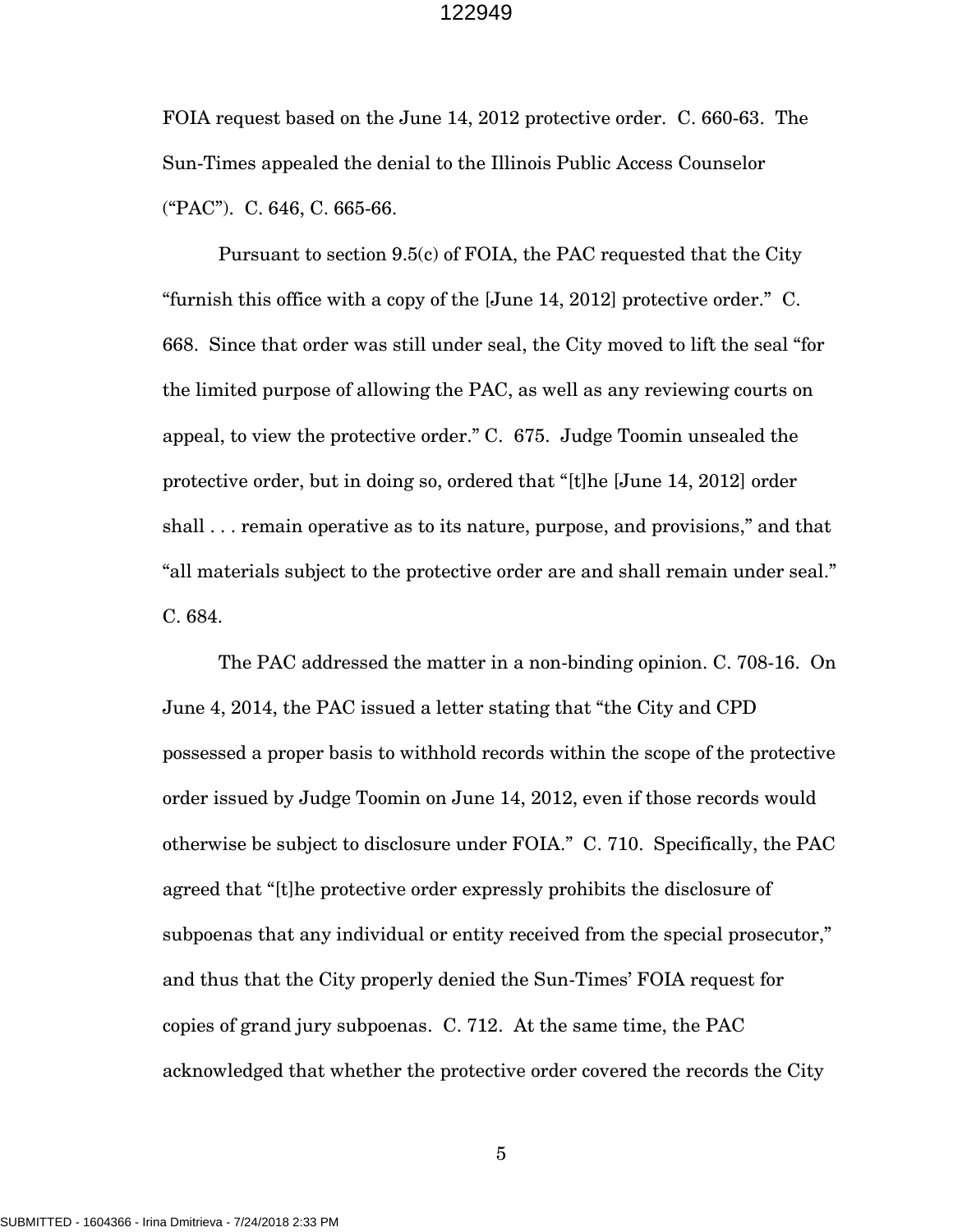provided to the OSP was "not clear," C. 710, and was "an issue that the City may ultimately seek to have the court resolve." C. 715. The PAC stated that the plain language of the June 14, 2012 protective order did not "appear to cover copies of records which the City and CPD provided to the special prosecutor" in response to the grand jury subpoenas. C. 712. The PAC concluded that "the City and CPD must either provide the responsive documents to [the Sun-Times], or, alternatively, return to the court to seek clarification of the limits of the [June 14, 2012] protective order." C. 715.

 On June 18, 2014, the City filed a motion before Judge Toomin "to clarify [the] protective order of June 14, 2012." C. 651-55. The City explained that the documents it produced in response to the grand jury subpoenas "reveal what the subpoenas requested, thereby revealing the substance of the subpoenas issued by the Special Prosecutor." C. 654. Thus, they appeared to fall within the category of documents that the June 14, 2012 protective order placed under seal. Id.

 On June 25, 2014, Judge Toomin issued an order clarifying that, when "sought for their own sake," the relevant documents in the possession of the City remain publicly available, but what the City could not do under the earlier protective order is "to identify or characterize any of those documents as materials provided to [OSP]" in response to the grand jury subpoenas. C. 728. The court explained: "[the Sun-Times] cannot make an end-run around the terms and purposes of the [June 14, 2012] order by drafting [its] FOIA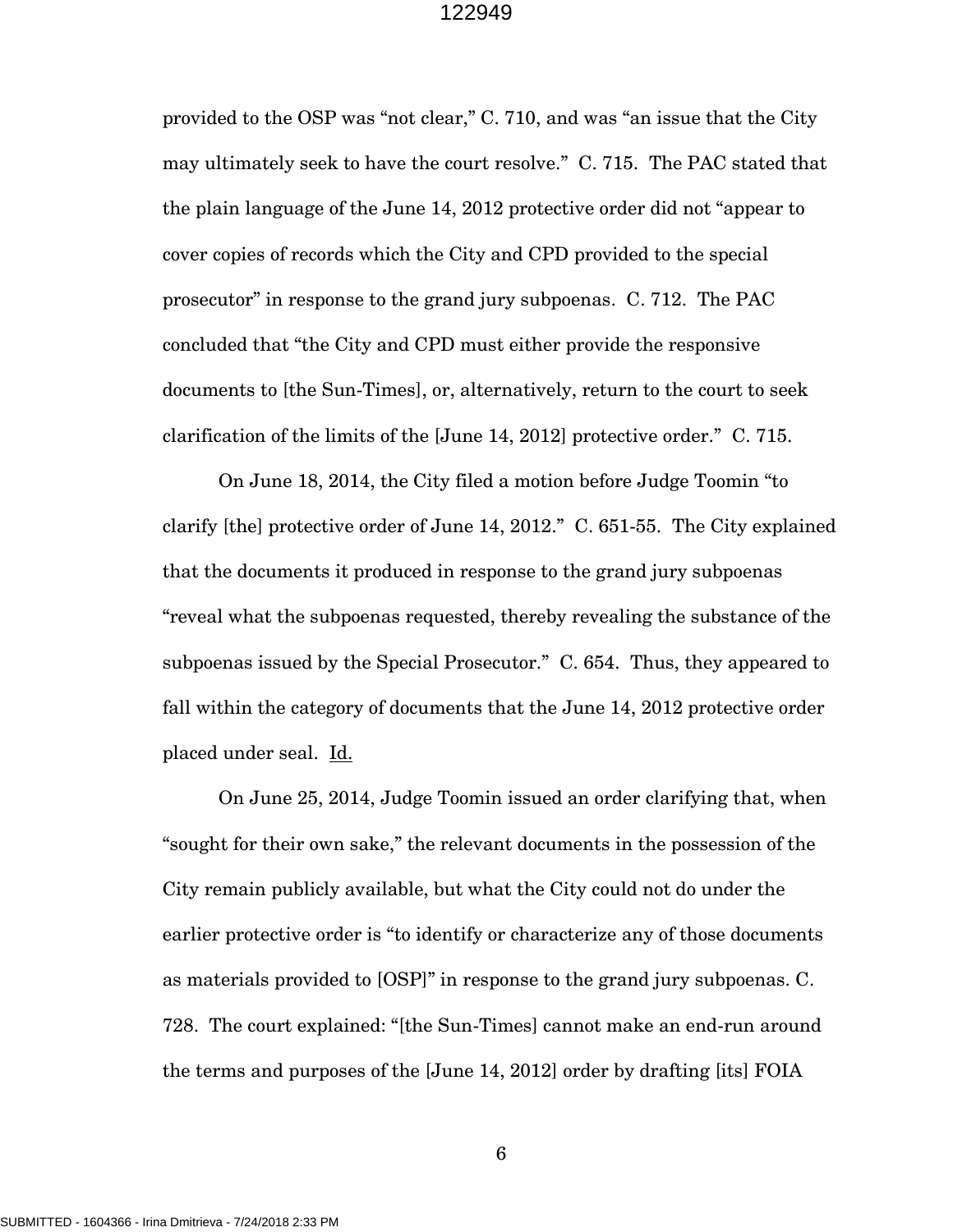request in a manner calculated to reveal what took place before the Special Grand Jury." C. 728-29. Judge Toomin therefore barred the City from "the identification and characterization of documents disseminated to [OSP] in furtherance of its investigation into the death of David Koschman." C. 729. Neither party appealed Judge Toomin's order.

### BGA's FOIA Lawsuit

 On January 23, 2015, BGA submitted FOIA requests to the City that were substantially similar to the Sun-Times' earlier FOIA requests. BGA requested: (1) "any and all subpoenas issued to the Chicago Police Department ["CPD"], the Law Department and the Mayor's Office in regards to the Vanecko/Koschman investigation/special prosecution," (2) "all emails and other communications between special prosecutor Dan Webb's office and CPD, the Law Department and the Mayor's Office in regards to the same investigation/special prosecution," and (3) indexes of records that the City provided to OSP. SR 20-22.

 On February 6, 2015, the City denied BGA's requests pursuant to section 7(1)(a) of FOIA, which exempts from disclosure "information specifically prohibited from disclosure by federal or State law or rules and regulations implementing federal or State law." SR 23-24 (citing 5 ILCS 140/7(1)(a)). The City stated that disclosure was barred by Judge Toomin's June 14, 2012 and June 25, 2014 protective orders. Id. The City also informed BGA that "no log, list or index was compiled regarding documents produced" to OSP. SR 24.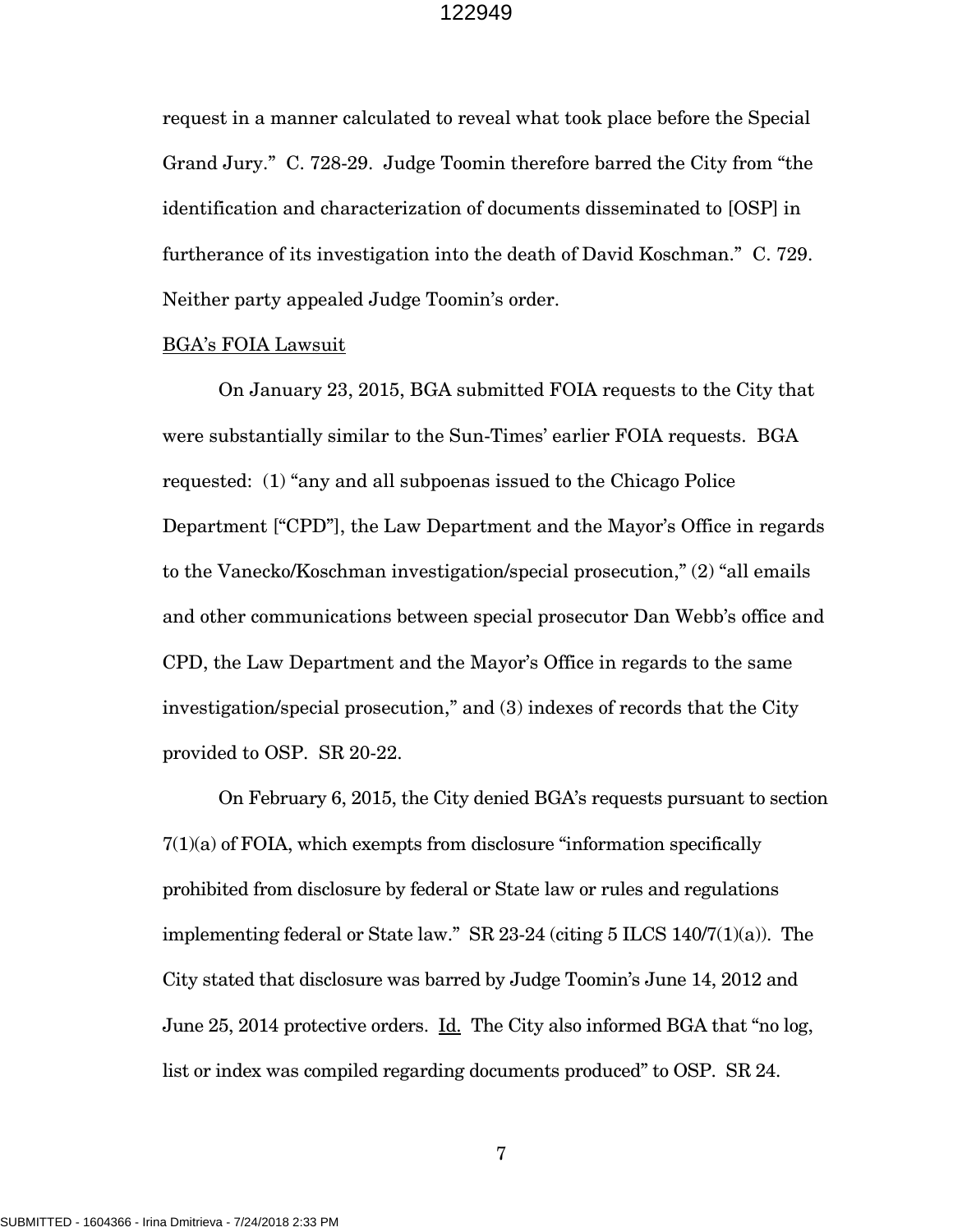On March 12, 2015, BGA filed a FOIA lawsuit in the Circuit Court of Cook County. SR 9-15. Counts II, III, and IV claimed that the City's Law Department, the Mayor's Office, and CPD violated FOIA by failing to release the records BGA requested. SR 13-14. Count I was against OSP, from which BGA had also requested documents pursuant to FOIA regarding the grand jury investigation. SR 13. The case was assigned to Judge Mikva. SR 116.

 OSP asked Judge Mikva to transfer the FOIA lawsuit to Judge Toomin under General Order No. 1.3, which allows for transfers of matters filed in the wrong division or "[f]or the convenience of parties and witnesses and for the more efficient disposition of litigation." SR 153-56. OSP observed that the documents BGA requested were subject to Judge Toomin's protective orders, and argued that Judge Mikva "should not be put in the position of having to review the rationality of a brethren court's orders." SR 156. Judge Mikva denied the motion, ruling that "the Chancery Division may certainly interpret [section 112-6 of the Code of Criminal Procedure] just like it would any other State or federal law in its consideration of FOIA claims," SR 372 ¶2, and that a mere "hypothetical possibility" that her FOIA ruling might conflict with the non-disclosure obligations imposed by the criminal court did not require a transfer, SR 373 ¶¶5-6.

On May 8, 2015, the City moved to dismiss BGA's FOIA claims on the ground that the records were exempt from disclosure under section  $7(1)(a)$  of FOIA. SR 119-20  $\parallel$  4. The City argued that Judge Toomin's protective order and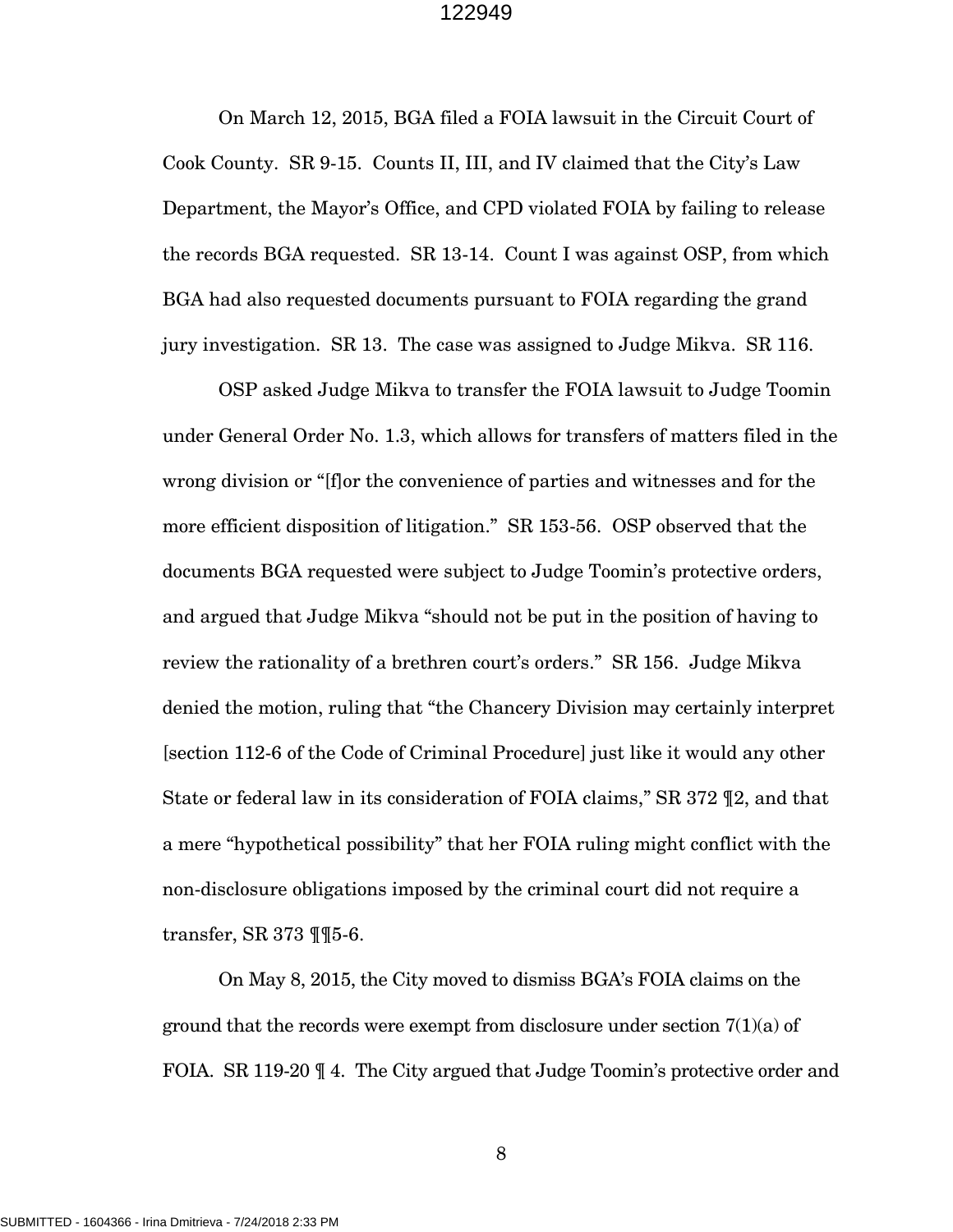later clarification of that order, which relied on the grand jury secrecy provisions of the Code of Criminal Procedure, 725 ILCS 5/112-6, were "State law," and that the City could not disregard the protective orders without risking contempt. SR 128-31. The City also argued for dismissal based on GTE Sylvania v. Consumers Union, 445 U.S. 375 (1980), in which the United States Supreme Court held that a federal agency does not violate the federal FOIA by withholding documents pursuant to a court order. SR 129-30.

On December 17, 2015, Judge Mikva issued an order denying the City's motion to dismiss. SR 748-49, SR 752-56. Judge Mikva disagreed with Judge Toomin's construction of section 112-6 of the Criminal Code, ruling that the Act "does not extend to protecting persons who provide information to the Grand Jury, unless such person is a State's Attorney or government personnel as provided in section (c)(1) of the Grand Jury Act [sic]...." SR 753  $\P$ 11. In support of her interpretation, Judge Mikva relied on Better Government Association v. Blagojevich, 386 Ill. App. 3d 808 (4th Dist. 2008), in which the court, applying the Federal Rules of Criminal Procedure, ordered the former governor to release federal grand jury subpoenas in response to a FOIA request. SR 753  $\text{I}$  12 (citing **Blagojevich**, 386 Ill. App. 3d at 814-15), SR 756  $\text{I}$  20. Because, in Judge Mikva's view, Judge Toomin had erroneously interpreted section 112-6 of the Criminal Code when he prohibited disclosure of the records, the City could not rely on Judge Toomin's protective orders as "State law" that barred disclosure of the records within the meaning of section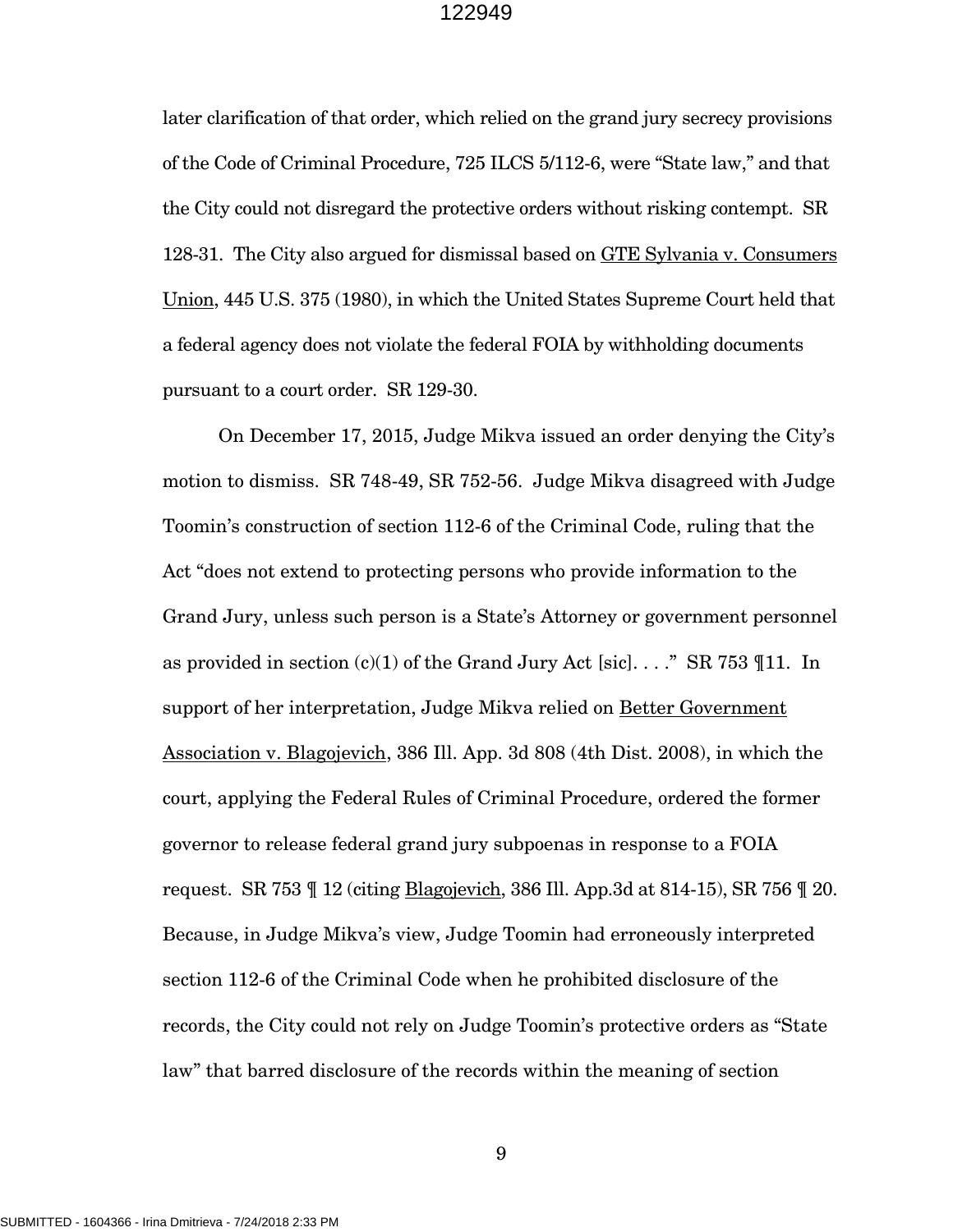$7(1)(a)$ . SR 755-56 || 20. But Judge Mikva acknowledged that the City should not be put "in a position where it would be forced to disobey another court order to comply with this one." SR 756 ¶ 21. To that end, Judge Mikva suggested that BGA intervene before Judge Toomin to seek modification of his protective orders. Id.

BGA did not do so. The City then filed its own motion before Judge Toomin to modify the protective orders in light of Judge Mikva's FOIA ruling, C. 1151-60, pointing out "the risk that complying with the Protective Orders would expose [the City] to a FOIA violation," C. 1159 ¶ 40. The City asked that Judge Toomin "reassess whether the changed circumstances, including the risks Judge Mikva's order imposes on the City, the completion of the OSP's investigation and the conclusion of the prosecution of Richard Vanecko, justify continuation of the Protective Orders as they relate to the subpoenas and correspondence" requested by BGA. C. 1159 ¶ 41.

 On April 13, 2016, Judge Toomin issued a memorandum opinion and order refusing to release the City from its non-disclosure obligations under the June 14, 2012 and June 25, 2014 protective orders. C. 1538-58. Judge Toomin stated that secrecy is "fundamental" to the functioning of the grand jury system, C. 1547, and that, while "some of the reasons for secrecy are removed after indictment, others are not," such as the need "to assure freedom of deliberation of future grand juries and the participation of future witnesses, as well as to provide these assurances to those who appeared in a pending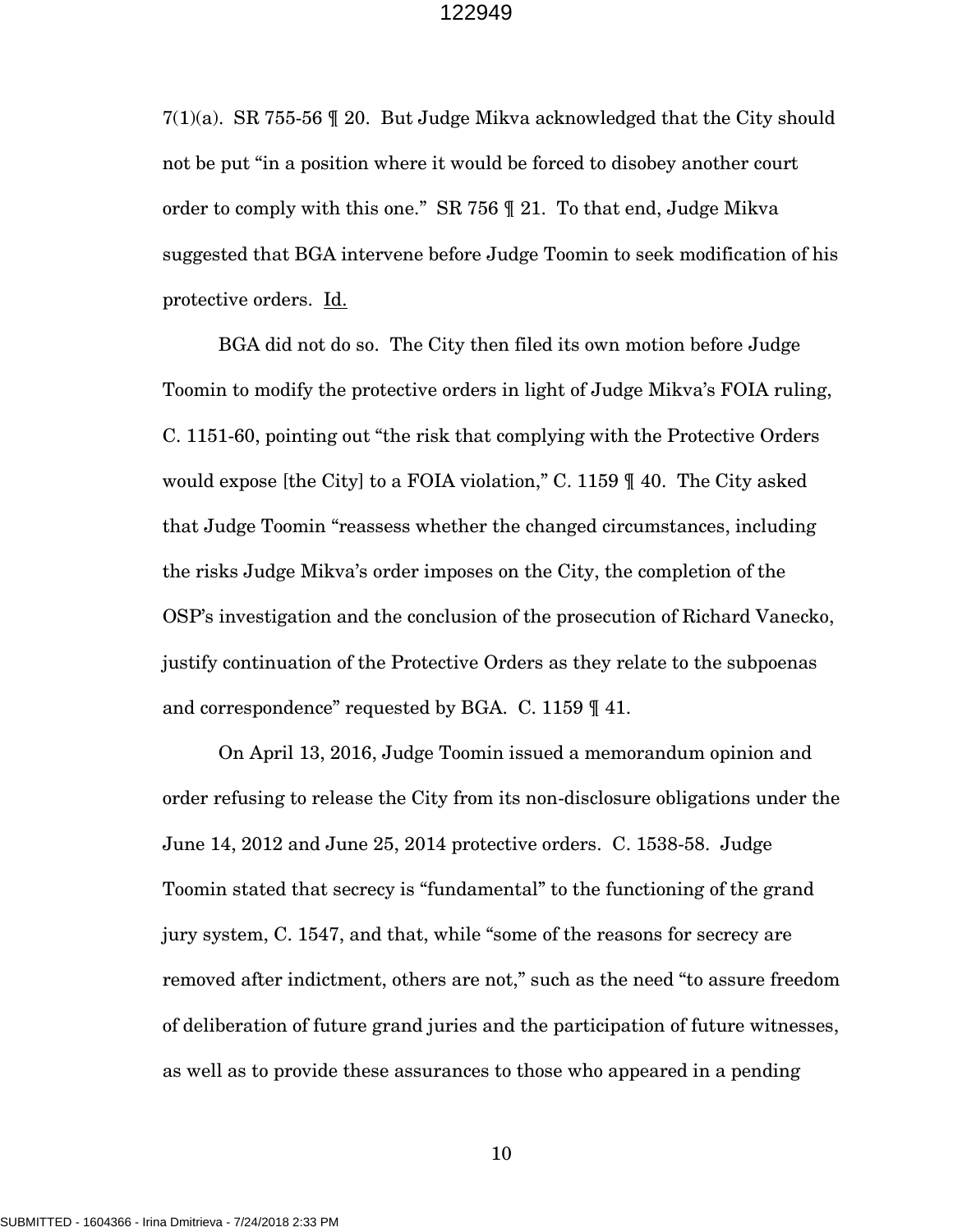matter," C. 1548. Judge Toomin also disagreed with Judge Mikva that his protective orders were inconsistent with Blagojevich, stating that while the Federal Rules of Criminal Procedure "imposed no secrecy obligation upon any person other than certain designated individuals that did not include the Governor," "the hallmark of [the Illinois] grand jury statute is a blanket prohibition of disclosure of grand jury matters, other than the deliberations and vote of any grand juror, followed by an enumeration of those to whom disclosures may be made, 725 ILCS  $5/112-6(c)(1)$ & $(2)$ ." C. 1556 (discussing Fed. R. Crim. P. 6(e)). Accordingly, Judge Toomin ruled that "the protective orders implemented by this Court to uphold the salutary protections of grand jury secrecy shall continue to enjoin the City from releasing the materials as sought" by BGA. C. 1557.

 The City then returned to Judge Mikva on a motion for reconsideration. SR 791-802. On June 3, 2016, after a hearing, Judge Mikva denied the motion. SR 1255. Judge Mikva ruled that section  $7(1)(a)$  of FOIA did not apply here because it did not explicitly reference "court orders" as State law that barred disclosure of the records. SR 1264. Judge Mikva instructed the parties to file cross-motions for judgment on the pleadings. SR 1277, SR 1281-82.

 On July 12, 2016, Judge Mikva entered an order granting the BGA's motion for judgment on the pleadings, denying the City's motion for judgment on the pleadings, and ordering the City "to release to [BGA] the subpoenas and emails requested in the Freedom of Information Act requests directed to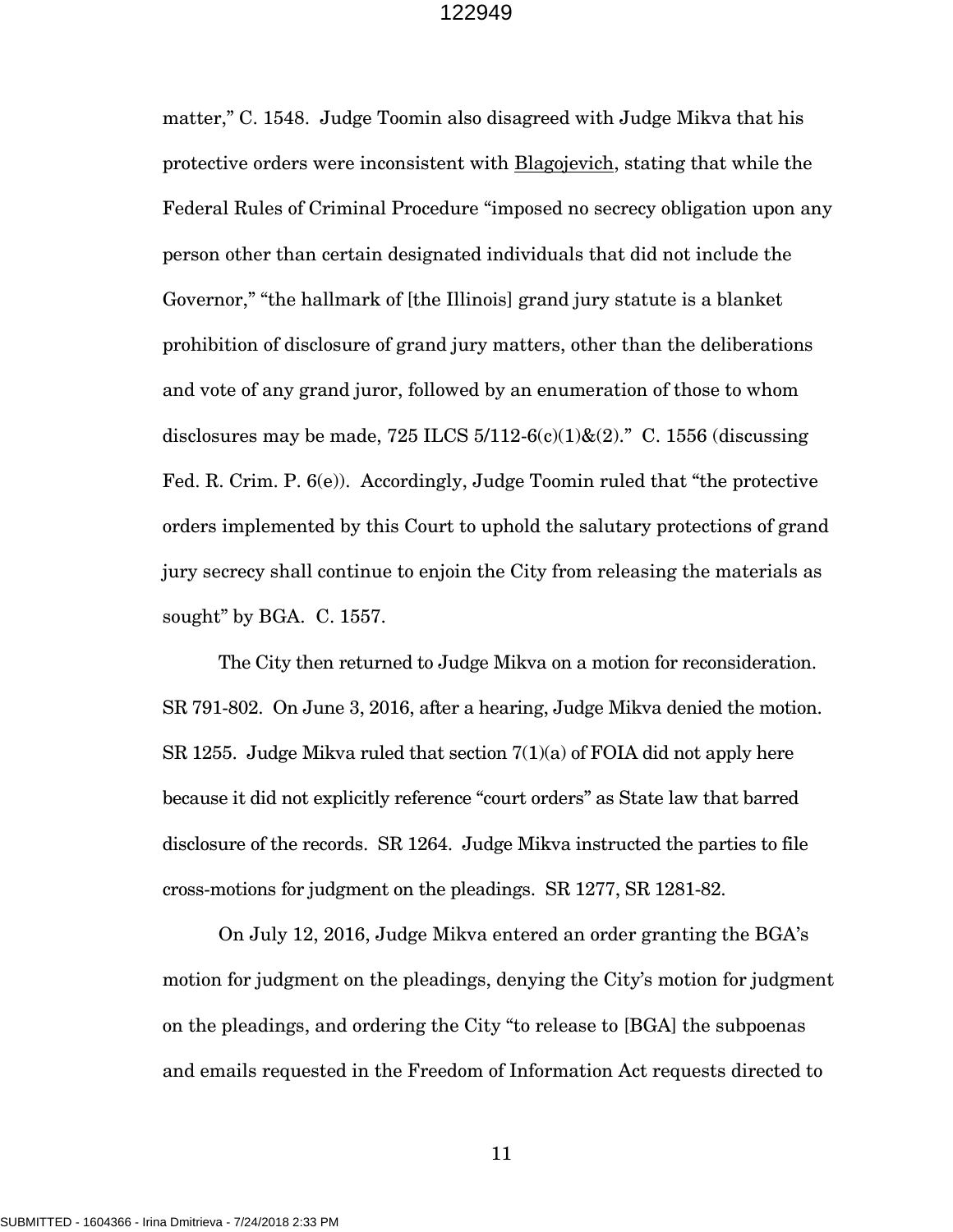the City Defendants that are attached to the Complaint in this action," subject to other FOIA exemptions. SR 1769-70. Judge Mikva also found pursuant to Ill. Sup. Ct. R. 304(a) that there was "no just reason for delaying appeal of the order granting [BGA's] motion for judgment on the pleadings," id. \inequisible 5. stayed enforcement pending appeal, id. 14.

The City appealed from Judge Mikva's order directing it to produce materials in response to the BGA's FOIA request, SR 1785-86, and from Judge Toomin's April 13, 2016 order refusing to modify his protective orders, C. 1559. BGA appealed from Judge Mikva's order dismissing its FOIA claims against OSP. The appellate court consolidated the appeals.

#### The Appellate Court's Decision

 The appellate court ruled that Judge Toomin did not abuse his discretion when he refused to modify his protective orders in response to the City's request. In re Appointment of Special Prosecutor, 2017 IL App (1st) 161376, ¶ 39. The court explained that "[t]he justification for grand jury secrecy is well established," id. at  $\parallel$  37, and includes ensuring "[c]andid, complete, and trustworthy testimony" of witnesses who know that their "testimony and material . . . is secret and *will be kept secret*," id. ¶ 39 (emphasis in original). The court observed that, "[i]n recognition of these interests, section 112-6 of the Code expressly mandates secrecy regarding 'matters occurring before the Grand Jury.'" Id. ¶ 38 (citing 725 ILCS 5/112-  $6(c)(1)$ . The court emphasized that, under Ill. Sup. Ct. R. 201(c)(1), circuit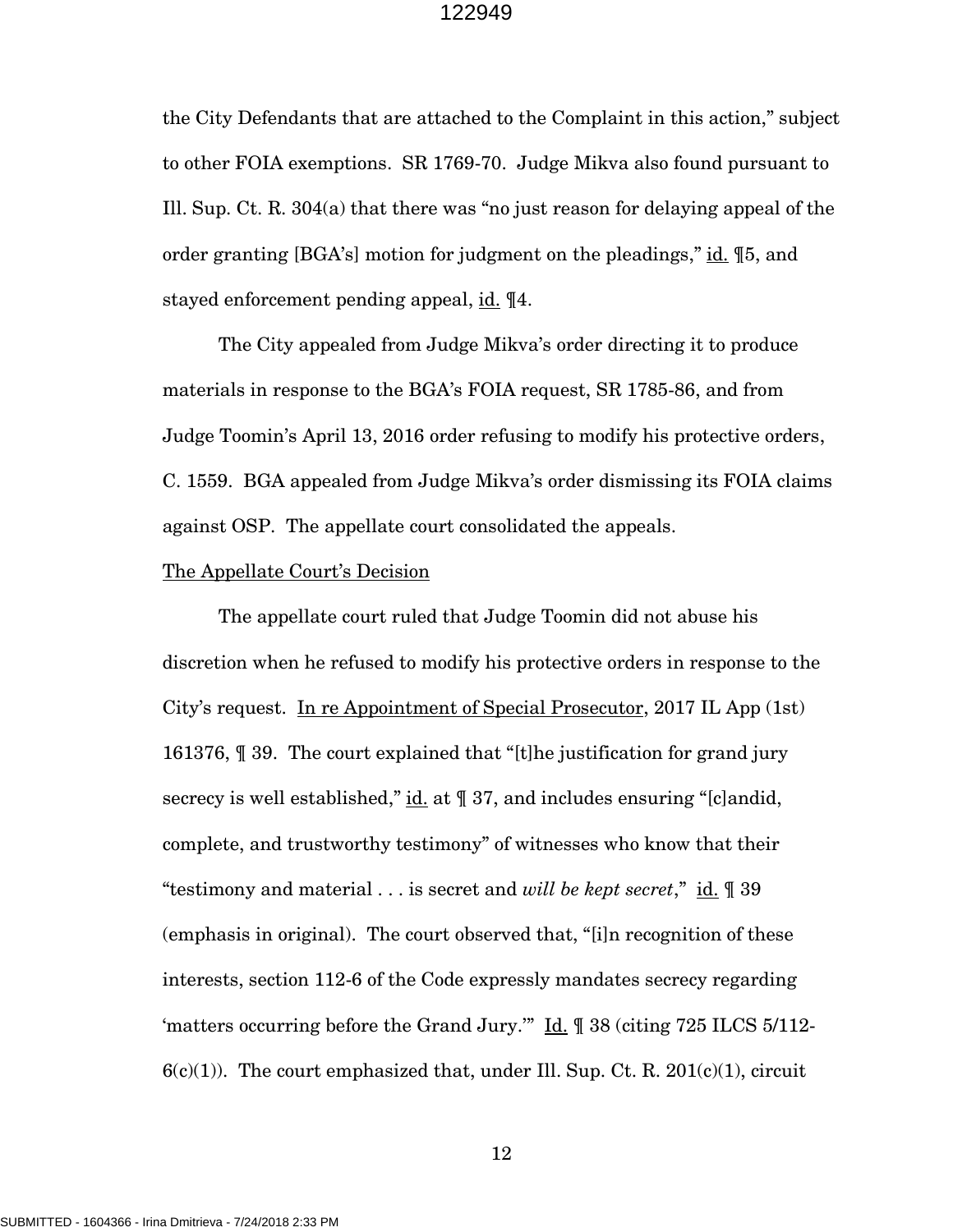courts may enter protective orders "as justice requires," id. at ¶ 32, and that Judge Toomin acted within his discretion by finding that "the need for particularized secrecy still existed with respect to certain aspects of the grand jury's investigation," id. ¶ 39, even after the investigation was complete and Vanecko was prosecuted and sentenced.

 The appellate court reversed Judge Mikva's order granting BGA's motion for judgment on the pleadings, and granted the City's motion for judgment on the pleadings. In re Appointment of Special Prosecutor, 2017 IL App (1st) 161376, ¶ 53. The court explained that Illinois FOIA, like its federal counterpart, "only allows a court to order a public agency to produce documents when the agency has 'improperly' withheld them." Id. ¶ 45 (citing 5 ILCS 140/11 and 5 U.S.C. §  $552(a)(4)(B)$ ). The court further held that, "[b]ecause the Illinois FOIA was modeled on the federal Freedom of Information Act, Illinois courts look to case law regarding the federal FOIA when interpreting the Illinois FOIA," id.  $\parallel$  44, and that in GTE Sylvania, the United States Supreme Court held that materials are not "improperly withheld" within the meaning of federal FOIA when an injunctive order prohibits their disclosure, id.  $\parallel$  43 (citing GTE Sylvania, 445 U.S. at 384-87). Relying on GTE Sylvania, the appellate court held that "'respect for judicial process' requires that a lawful court order must take precedence over the disclosure requirements of FOIA and that a public body refusing to disclose documents because a court order commands it to do so does not always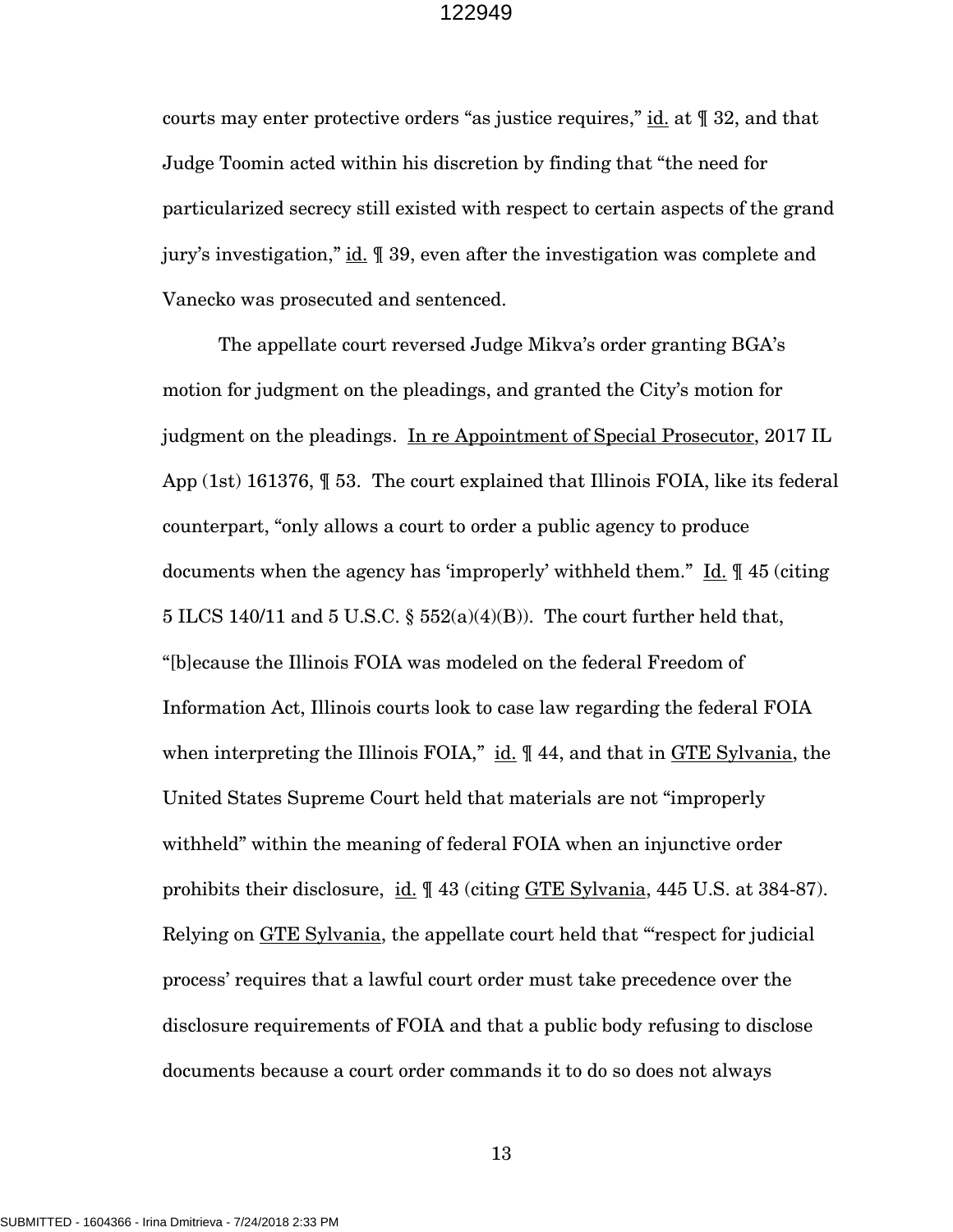withhold those documents "improperly."  $\underline{Id}$ .  $\P$  46. The court saw "no reason, nor any textual distinction in the Illinois FOIA, why the rule articulated in GTE Sylvania should not apply with equal force here." Id.

The appellate court also rejected BGA's reliance on Carbondale Convention Center, Inc. v. City of Carbondale, 245 Ill. App. 3d 474 (1993), and Watkins v. McCarthy, 2012 IL App (1st) 100632, which stood "for the general proposition that an agency cannot – through its own participation, action, collusion, or acquiescence – help obtain a court order and then claim that the order prevents it from releasing otherwise disclosable records." In re Appointment of Special Prosecutor, 2017 IL App (1st) 161376, ¶¶ 47-49. These cases were inapplicable because here, the protective order was based on a court's "due consideration of the need for confidentiality" in a grand jury proceeding, and "was not issued at the behest of the City."  $\underline{\text{Id}}$ .  $\llbracket$  52.

## **ARGUMENT \_\_\_\_\_\_\_**

A court order enjoined the City from disclosing the materials BGA requested under FOIA. Because the City was not permitted to make the disclosures, it properly denied BGA's FOIA requests. The appellate court therefore correctly granted the City judgment on the pleadings. This court reviews the grant or denial of a motion for judgment on the pleadings de novo. Gillen v. State Farm Mutual Automobile Insurance Co., 215 Ill. 2d 381 (2005). Under that standard, the appellate court's judgment should be affirmed.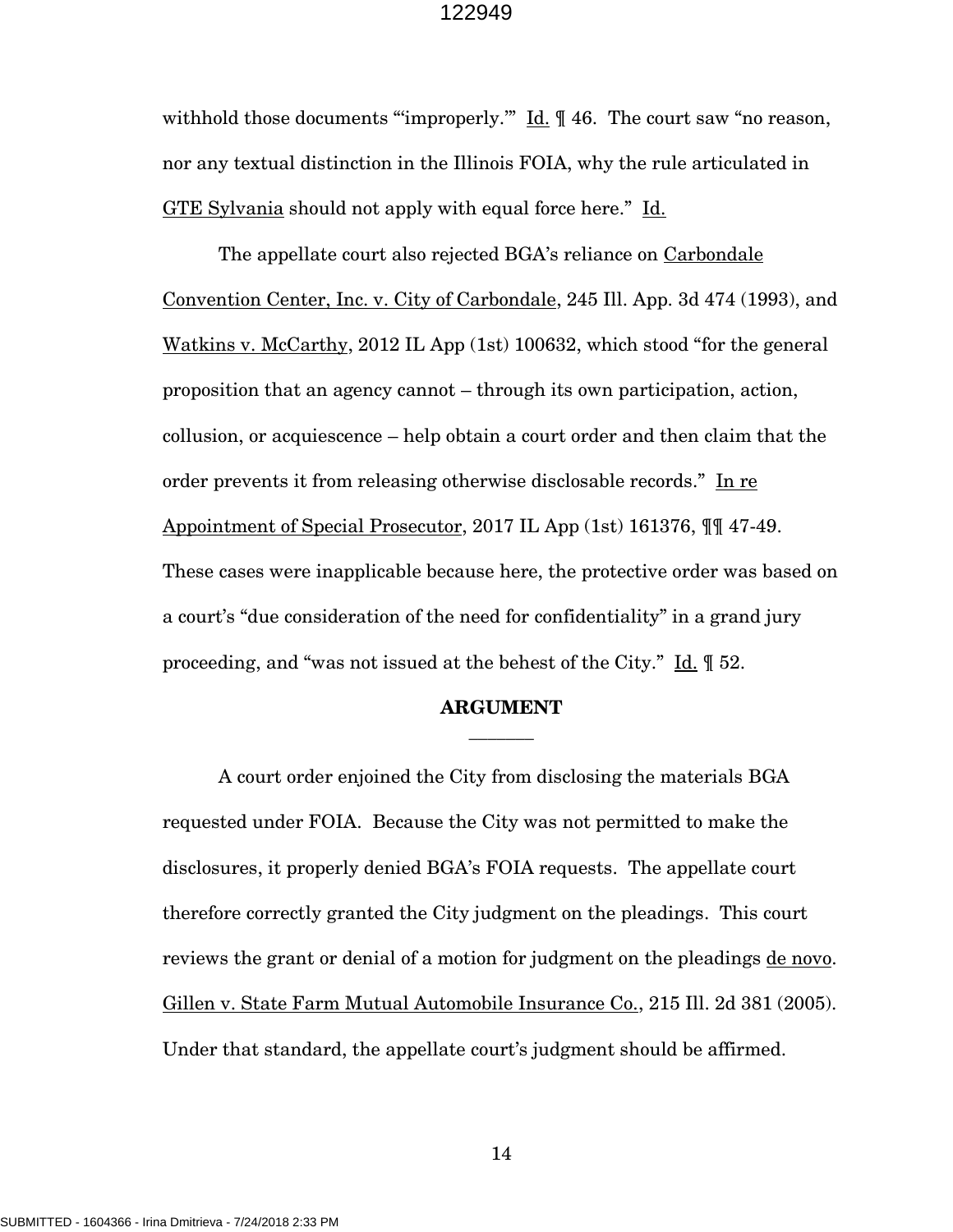# **I. THE CITY DID NOT "IMPROPERLY WITHHOLD" THE MATERIALS BGA SOUGHT PURSUANT TO FOIA.**

In GTE Sylvania, the United States Supreme Court ruled that a public body does not violate federal FOIA by withholding requested materials pursuant to a valid non-disclosure order. 445 U.S. at 386-87. That is because federal FOIA authorizes courts to order production only of public records that have been "improperly withheld," and records withheld pursuant to a court order barring disclosure are not improperly withheld. Id. As the appellate court recognized here, Illinois FOIA contains the same language the Supreme Court relied on in GTE Sylvania, and "Illinois courts look to case law regarding the federal FOIA when interpreting the Illinois FOIA." In re Appointment of Special Prosecutor, 2017 IL App (1st) 161376, ¶ 44. Thus, the result under Illinois FOIA should be the same.

# **A. There Is A Close Parallel Between The Provisions Of Illinois FOIA At Issue Here And Federal FOIA.**

Section 11(d) of Illinois FOIA provides, in relevant part:

The circuit court shall have the jurisdiction to enjoin the public body from withholding public records and to order the production of any public records improperly withheld from the person seeking access.

 $5$  ILCS 140/11(d).<sup>1</sup> This statutory language is nearly identical to the

l

<sup>&</sup>lt;sup>1</sup> This provision has remained the same for more than 30 years since its adoption in 1983, even though other sections of the Illinois FOIA went through numerous amendments. See Ill. Rev. Stat. 1985, ch. 166 para. 211(d). The same is true of the corresponding provision in federal FOIA. See Pub. L. 89-487, 80 Stat. 251 (1966).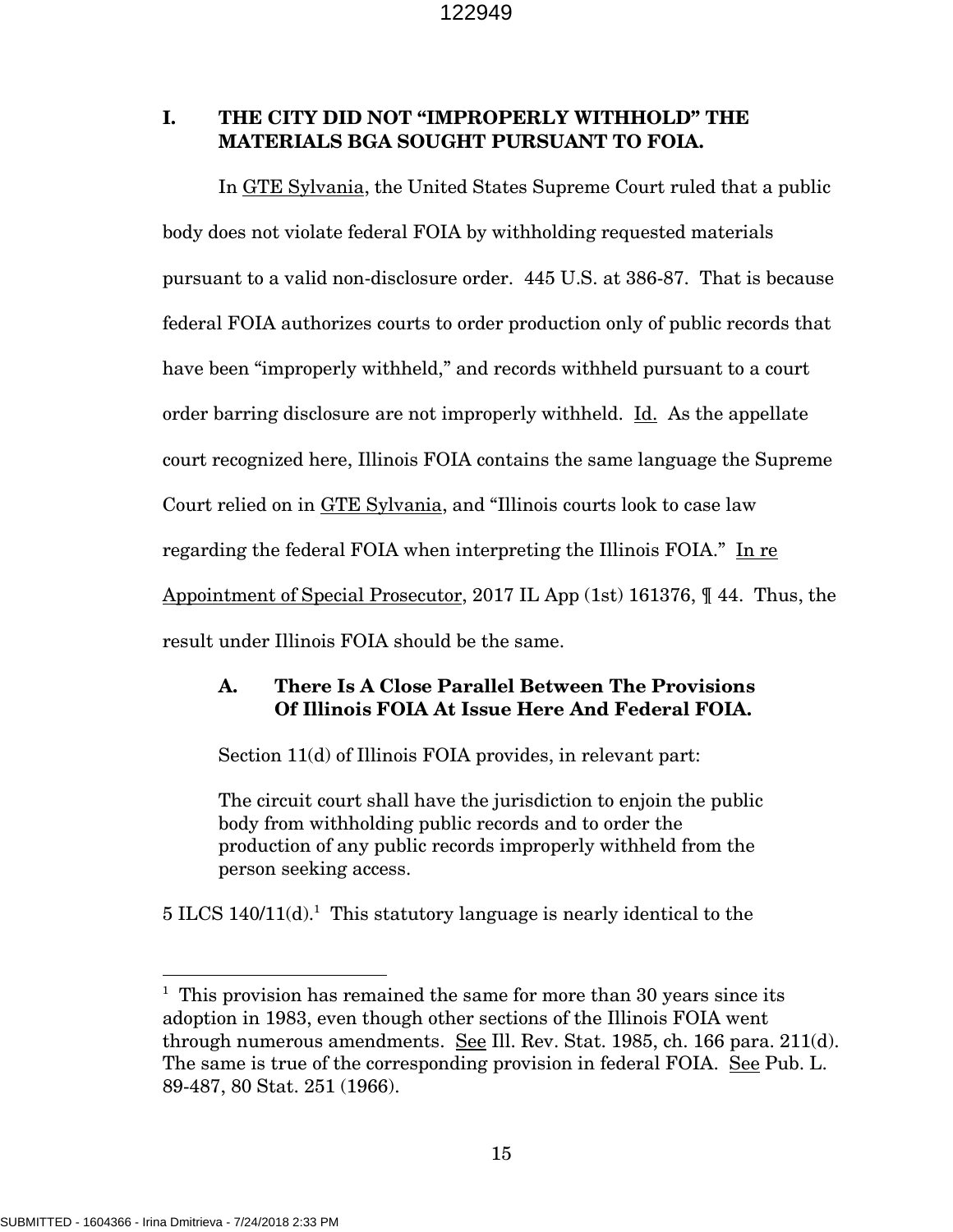corresponding provision of federal FOIA, which provides, in relevant part:

On complaint, the district court of the United States . . . has jurisdiction to enjoin the agency from withholding agency records and to order the production of any agency records improperly withheld from the complainant.

 $5 \text{ U.S.C.}$   $\S 552(a)(4)(B)$ .

Illinois courts have repeatedly held that because Illinois FOIA was patterned after federal FOIA, case law construing the federal statute is useful in interpreting the Illinois statute. Korner v. Madigan, 2016 IL App (1st) 153366, ¶ 10 ("The Illinois General Assembly patterned the Illinois FOIA after the federal FOIA, and Illinois courts use case law construing the federal FOIA for guidance in interpreting the Illinois FOIA"); accord Hites v. Waubonsee Community College, 2016 IL App (2d) 150836, ¶ 60; State Journal-Register v. University of Illinois Springfield, 2013 IL App (4th) 120881, ¶ 21; see, e.g., Better Government Association v. Illinois High School Association, 2017 IL 121124, ¶ 30 (citing federal FOIA cases in construing Illinois FOIA); Hamer v. Lentz, 132 Ill. 2d 49, 58 (1989) (same). This approach hews faithfully to the intent of the General Assembly in

enacting Illinois FOIA; legislators expressly stated that federal precedent should guide Illinois courts' interpretation of FOIA. For example, the sponsor of House Bill 234, which became Illinois FOIA, stated:

. . . throughout the Bill, when there is some close parallel between our language and language in the Federal Freedom of Information Act, it is our intention that case law interpretations under federal FOIA should guide individuals in the courts in Illinois in interpreting the provisions of House Bill 234.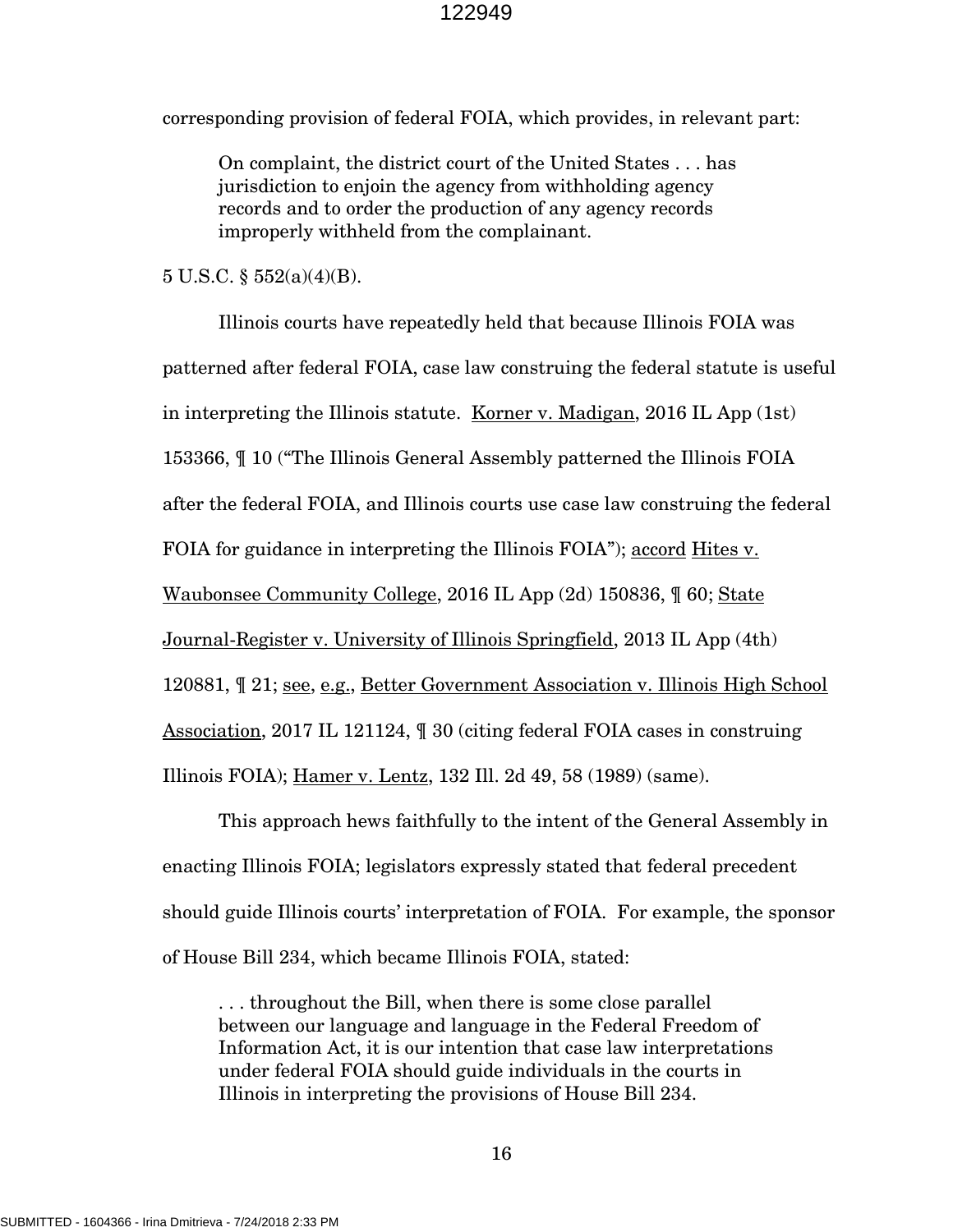See State of Illinois, 83rd General Assembly, House of Representatives, Transcription Debate, 52nd Legislative Day (May 25, 1983) at 184.

BGA asserts, citing AFSCME v. County of Cook, 136 Ill. 2d 334 (1990), that federal FOIA cases are not persuasive in Illinois, Opening Brief for Plaintiff-Appellant Better Government Association [hereafter "BGA Br."] 17- 18, but its reliance on AFSCME is misplaced. In AFSCME, this court declined to follow Dismukes v. Department of Interior, 603 F. Supp. 760 (D.D.C. 1984), in which a federal district court held that a FOIA requestor is not entitled to "specify the format of data he seeks from an agency." Id. at 760. The AFSCME court ruled instead that a public body must make available computer tapes in response to a FOIA request, unless they fall into a FOIA exemption. 136 Ill. 2d at 343. But when AFSCME was decided, there were material textual differences between the pertinent provisions of Illinois and federal FOIA. Id. Illinois FOIA defined "public records" to include "tapes, recordings, electronic data processing records, recorded information and all other documentary materials, regardless of physical form or characteristics," but this language was not in federal FOIA. Id. at 341 (quoting Ill. Rev. Stat. 1985, ch. 116, par. 202(c)). Thus, this court ruled that the plain language of Illinois FOIA – unlike its federal counterpart – expressly required access to electronic information, including computer tapes. Id. In contrast, here, there are no textual differences between the pertinent provisions of federal and Illinois FOIA. What is more, the AFSCME court made clear that its ruling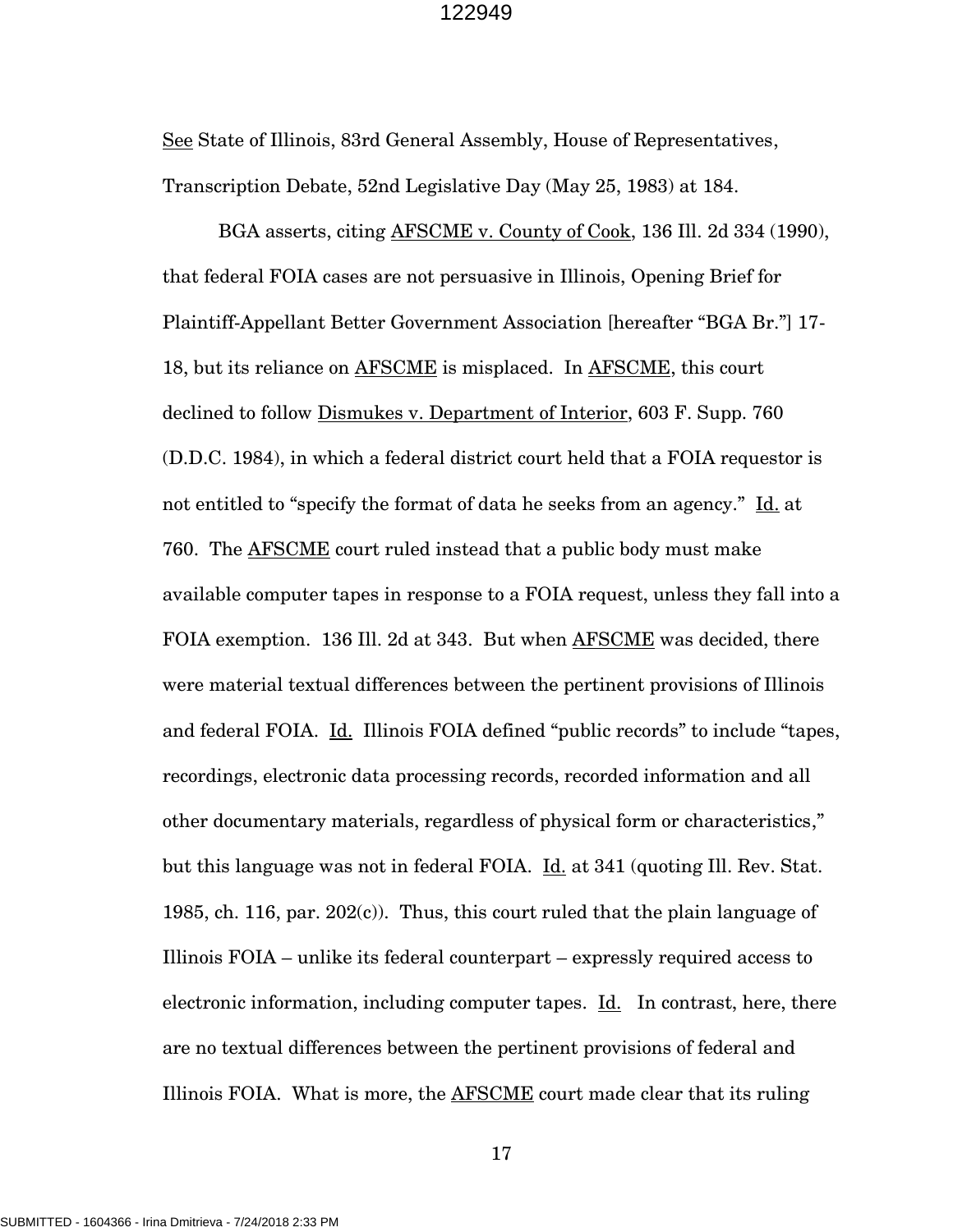was consistent with that of a federal court of appeals, citing Long v. United States Internal Revenue Service, 596 F.2d 362 (9th Cir. 1979), for the proposition that federal FOIA applied to computer tapes. 136 Ill. 2d at 341. AFSCME thus provides no basis to reject the United States Supreme Court's construction of identical statutory language.

# **B. A Public Body Does Not Violate FOIA When It Withholds Documents That A Court Order Bars From Disclosure.**

The appellate court correctly held that the City had not "improperly withheld" the materials BGA requested within the meaning of section 11(d) of Illinois FOIA. In re Appointment of Special Prosecutor, 2017 IL App (1st) 161376, ¶¶ 43-46. Illinois FOIA does not define "improperly withheld," and Illinois courts have not construed that phrase. But in 1980, before the enactment of Illinois FOIA, the United States Supreme Court construed that phrase in GTE Sylvania to uphold the denial of a FOIA request where the records were barred from disclosure by a non-disclosure order. The Supreme Court's rationale is persuasive, consistent with Illinois law, and should be followed here.

In GTE Sylvania, consumer organizations filed FOIA requests with the Consumer Product Safety Commission for information about accidents attributable to the operation of televisions. 445 U.S. at 377. When CPSC notified the manufacturers of its decision to produce the requested records, the manufacturers filed suit to enjoin the disclosure. Id. at 377-78. The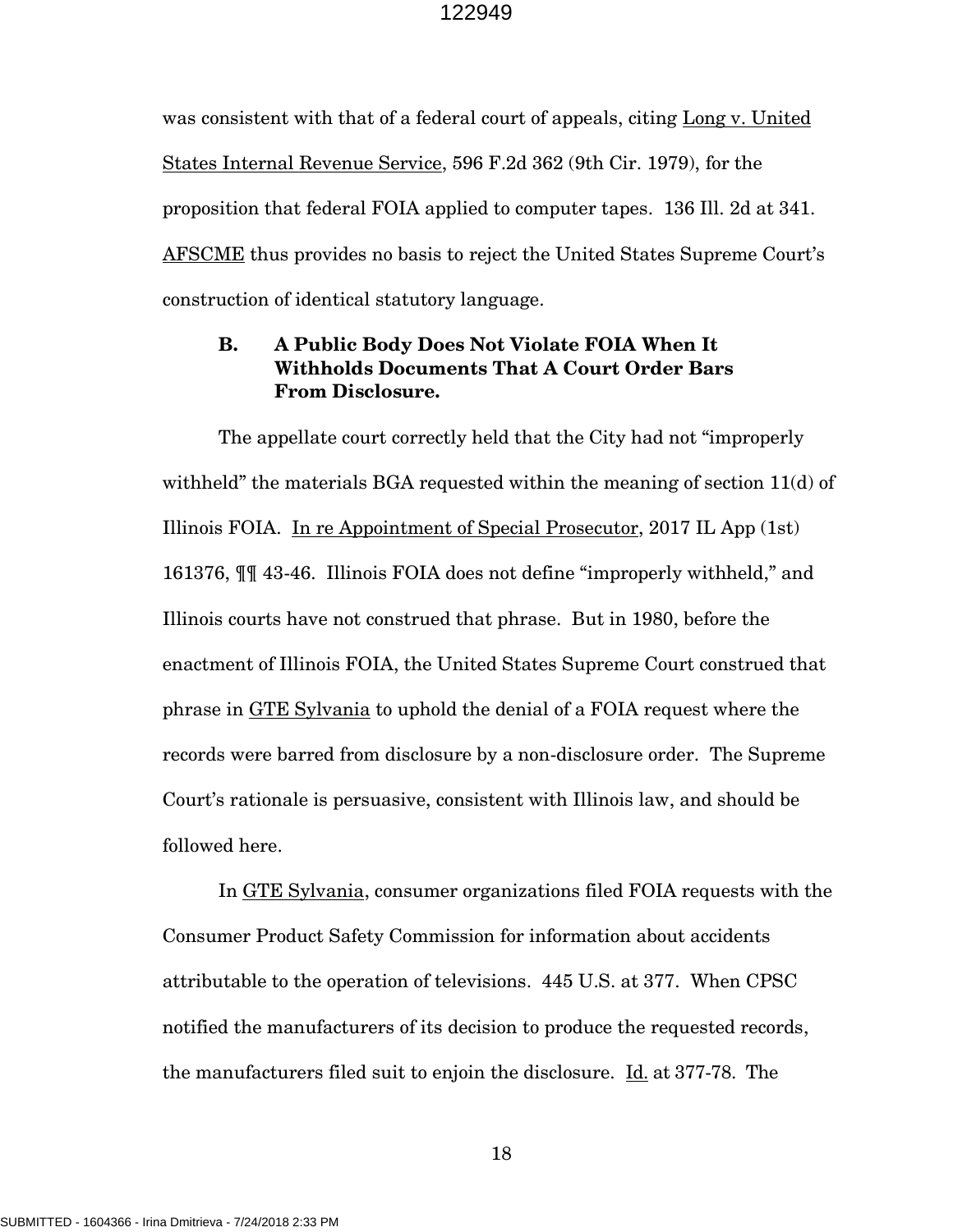district court granted an injunction, and the Third Circuit affirmed. Id. at 378- 79. The FOIA requestors then filed suit to obtain the records. Id. at 379-80.

The Supreme Court ruled that a FOIA requestor may not obtain records under FOIA when the agency holding the records has been enjoined from disclosing them by a federal district court. 445 U.S. at 384. The Court explained that FOIA gave "federal district courts the jurisdiction 'to enjoin the agency from withholding agency records and to order the production of any agency records improperly withheld." Id. (citing 5 U.S.C.  $\S$  552(a)(4)(B)). Thus, FOIA required a showing that the agency "(1) improperly (2) withheld (3) agency records." Id. Although the statute did not define the word "improperly," the Court observed that the legislative history made clear that Congress sought "to curb . . . apparently unbridled discretion" of agency officials in denying requests for documents without an adequate basis. Id. at 385. The Court emphasized that "[t]he present case involves a distinctly different context" because "CPSC has not released the documents sought here solely because of the orders issued by the [f]ederal [d]istrict [c]ourt":

At all times since the filing of the complaint in the instant action, the agency has been subject to a temporary restraining order or a preliminary or permanent injunction barring disclosure. There simply has been no discretion for the agency to exercise.

Id. at 386.

The Court also relied on "the established doctrine that persons subject to an injunctive order issued by a court with jurisdiction are expected to obey that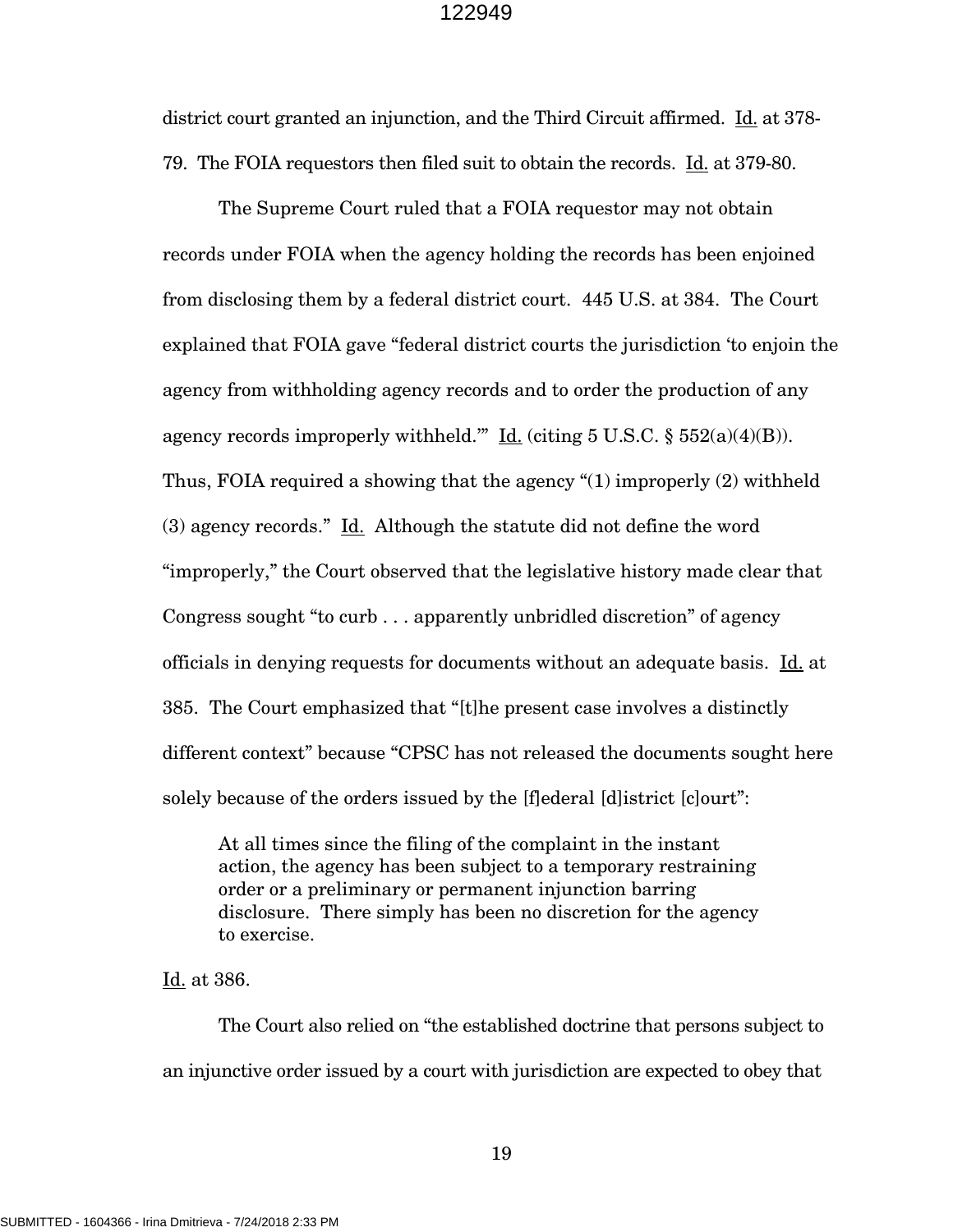decree until it is modified or reversed, even if they have proper grounds to object to the order." 445 U.S. at 386. There was "no doubt" the district court had jurisdiction to issue the injunctions, and although there was "of course" disagreement among the parties about whether the district court erred in entering them, no party claimed those orders had "only a frivolous pretense to validity," id. at 386-87, so the court "intimat[ed] no view on that issue," id. at n.10. Thus, CPSC was required to obey the injunctions "out of 'respect for judicial process." Id. at 387 (quoting Walker v. City of Birmingham, 388 U.S. 307, 321 (1967)). As the Court explained, "[t]o construe the lawful obedience of an injunction issued by a federal district court with jurisdiction to enter such a decree as 'improperly' withholding documents under the [FOIA] would do violence to the common understanding of the term 'improperly' and would extend the Act well beyond the intent of Congress." Id. at 387. The Supreme Court later reaffirmed this holding in Department of Justice v. Tax Analysts, 492 U.S. 136 (1989), explaining that because the agency in GTE Sylvania was subject to a pre-existing injunction barring release of the records, it had no discretion to produce them in response to a FOIA request. Id. at 155.

The federal courts of appeals have repeatedly applied GTE Sylvania in similar circumstances. In Wagar v. Department of Justice, 846 F.2d 1040 (6th Cir. 1988), a newspaper sought access to documents DOJ had obtained from a utilities company in antitrust litigation, in which the district court had issued a non-disclosure order. Id. at 1041. The Sixth Circuit upheld the dismissal of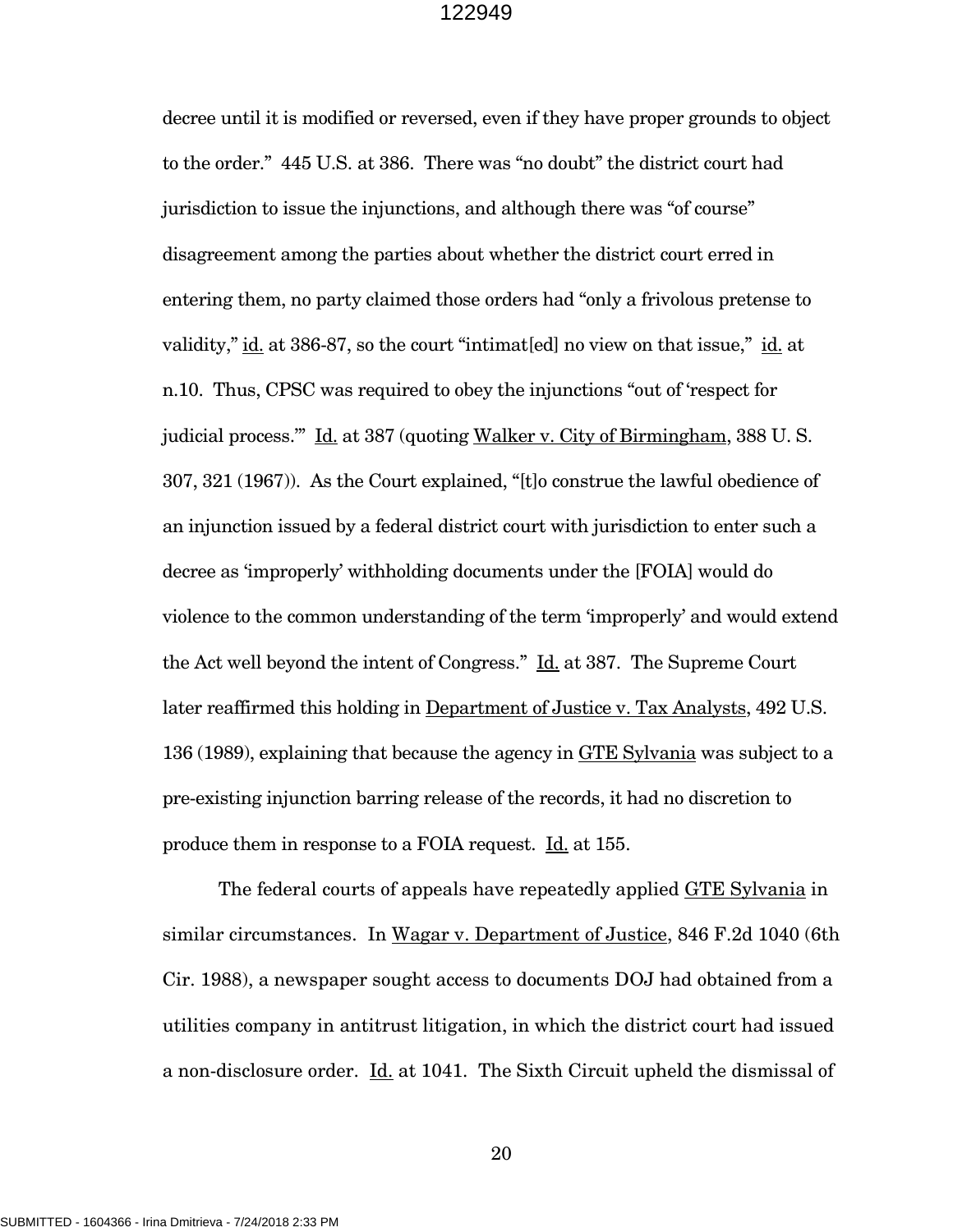the newspaper's FOIA complaint, ruling that DOJ "could not be compelled to release the documents" that were subject to the non-disclosure order. Id. The court explained that, like CPSC in GTE Sylvania, DOJ was "withholding the documents from [the FOIA requestor] not as a result of unbridled discretion" but, rather, in compliance with the non-disclosure order. Id. at 1046-47. The court further noted that the FOIA requestor could not attack the validity of the non-disclosure order in the FOIA proceeding, but would have to challenge it before the district court presiding over the antitrust litigation. Id. at 1047.

Likewise, in Alley v. Department of Health and Human Services, 590 F.3d 1195 (11th Cir. 2009), the Eleventh Circuit reversed summary judgment for a FOIA requestor who sought access to Medicare payments data from HHS, which could not make the disclosure because of an injunction. Id. at 1198. The court ruled that "[j]udicial authority to devise remedies and enjoin agencies can only be invoked . . . if the agency" has "improperly withheld" the records, and there is no "improper withholding" where the disclosure is enjoined by court order. Id. at 1203-04. The court added that the merits of the injunctive order were not at issue, stating that in GTE Sylvania, "it did not matter . . . whether the injunction prohibiting disclosure was unsound, unwise, or otherwise in need of being modified or vacated." Id. at 1203. The court continued: "Part and parcel of the GTE Sylvania decision is the principle that an injunction issued by one court against the disclosure of information may not be collaterally attacked in another court in a FOIA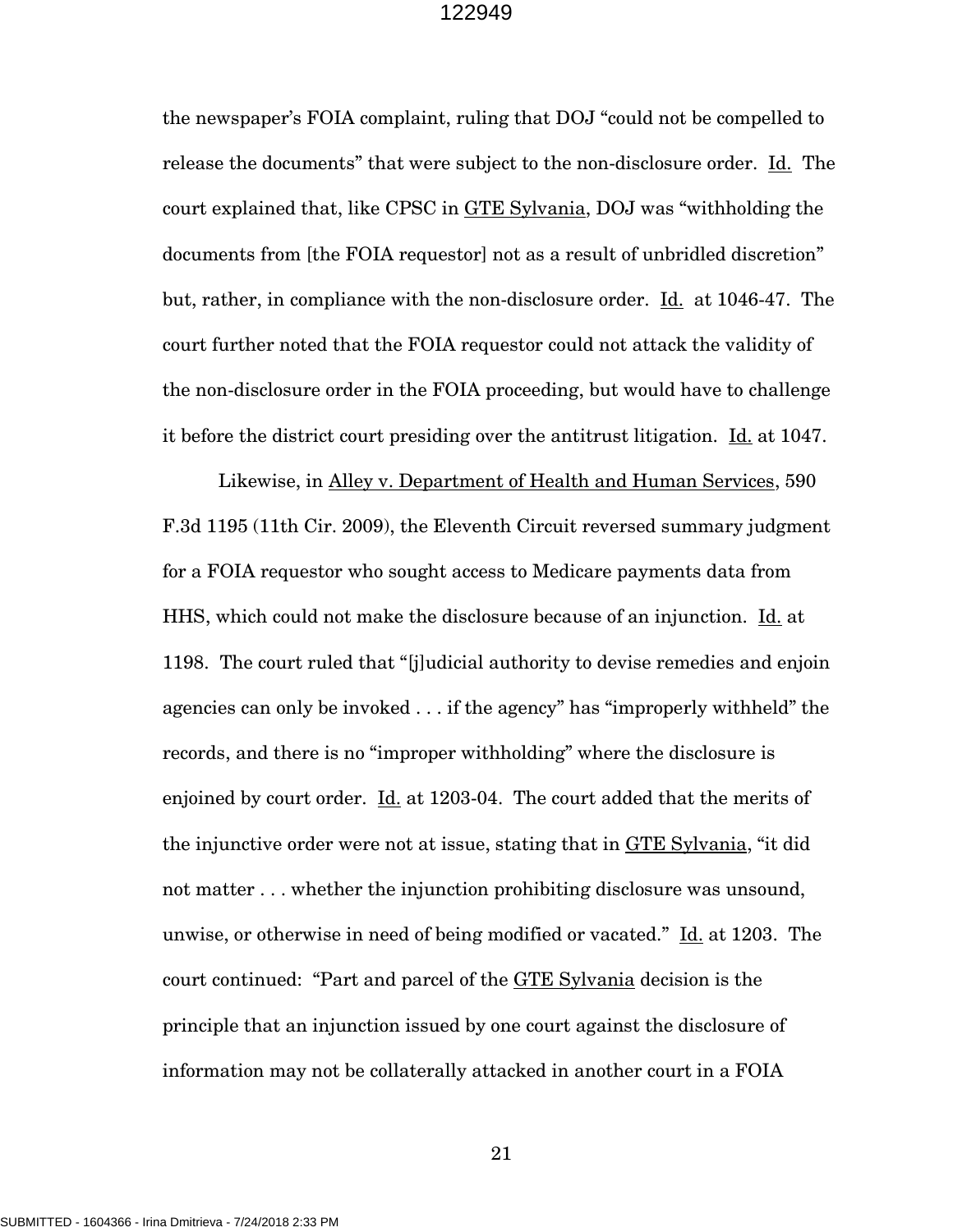lawsuit seeking disclosure of that information." Id. at 1203. Until the nondisclosure order was reversed, it had to be followed. Id. (citing Celotex Corp. v. Edwards, 514 U.S. 300, 306 (1995)); accord City of Hartford v. Chase, 942 F.2d 130, 135-36 (2d Cir. 1991) (confidentiality order was valid defense to request for records under FOIA); Bangor Publishing Co. v. Town of Buckport, 682 A.2d 227, 229 (Me. 1996) (FOIA lawsuit to obtain documents barred from disclosure by court order amounted to "impermissible collateral attac[k] on a valid protective order").

Like the agencies in GTE Sylvania, Wagar, and Alley, the City did not have discretion to disobey the protective orders that barred disclosure of the records BGA sought. Thus, the City, too, did not "improperly withhold" the requested records. Indeed, because FOIA provides for fee-shifting when the government is found to have improperly withheld documents, see 5 ILCS 140/11(i), to hold otherwise would expose the City to substantial liability for attorney's fees for denying BGA's FOIA requests in compliance with the criminal court's orders. Such a result would be grossly unjust and should be rejected.

# **C. BGA Offers No Valid Basis For A Different Rule In Illinois.**

BGA acknowledges that both federal and Illinois FOIA "include the 'improper withholding' language," but nonetheless claims Illinois FOIA "differs materially from federal FOIA." BGA Br. 18. BGA contends that under Illinois FOIA and the case law construing it, records are "improperly withheld" when they are withheld for any reason not on the list of statutory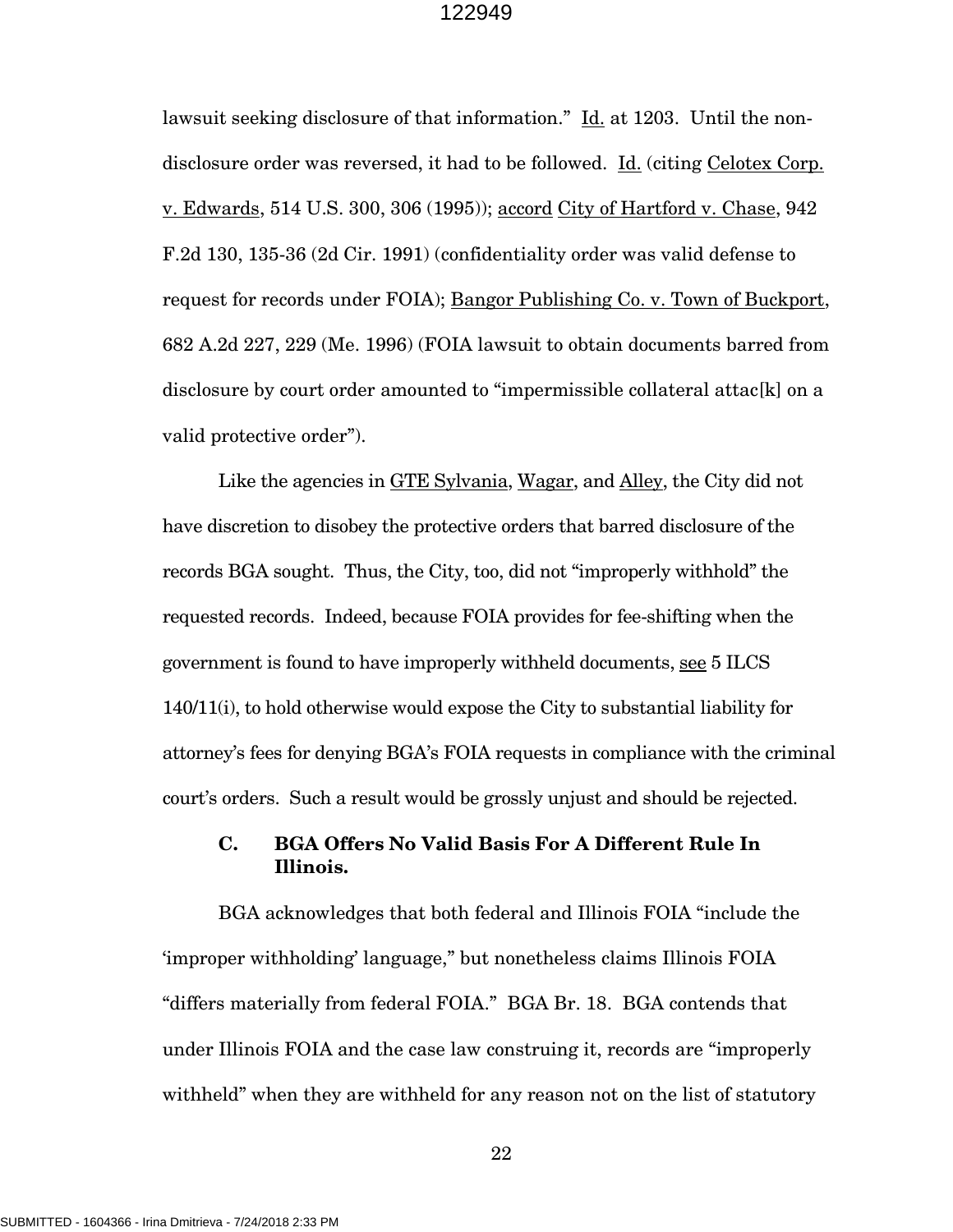exemptions, while this is not so under federal FOIA. Id. at 16-19; see id. at 20 ("'improper withholding' is not a substantive doctrine in Illinois, but merely means 'not exempt'"). BGA misapprehends the law.

In Tax Analysts, a FOIA requestor sought judicial decisions received by the Department of Justice's tax division. 492 U.S. at 139. DOJ denied the request on the ground that the records were "available from their primary sources, the District Courts."  $\underline{Id}$  at 140-41. The Supreme Court reversed, ruling that a federal agency must produce records in response to a FOIA request unless they fall into one of the enumerated exemptions. Id. at 150-51. The Court explained that the "exemptions are explicitly exclusive," and that "[i]t follows from the exclusive nature of the  $\S$  552(b) exemption scheme that agency records which do not fall within one of the exemptions are 'improperly' withheld." Id. at 151; accord Milner v. Department of the Navy, 562 U.S. 562, 565 (2011) (federal FOIA "mandates that an agency disclose records on request, unless they fall within one of nine exemptions" which "must be narrowly construed"). Because there was no FOIA exemption for publicly available materials, the Court ruled the withholding was improper.

In so ruling, the Supreme Court rejected DOJ's argument that this conclusion was inconsistent with GTE Sylvania, which held that documents were not "improperly withheld" without also holding that there was an applicable enumerated exemption. 492 U.S. at 154-55 (citing GTE Sylvania, 445 U.S. at 386). The Court instead reaffirmed GTE Sylvania, explaining that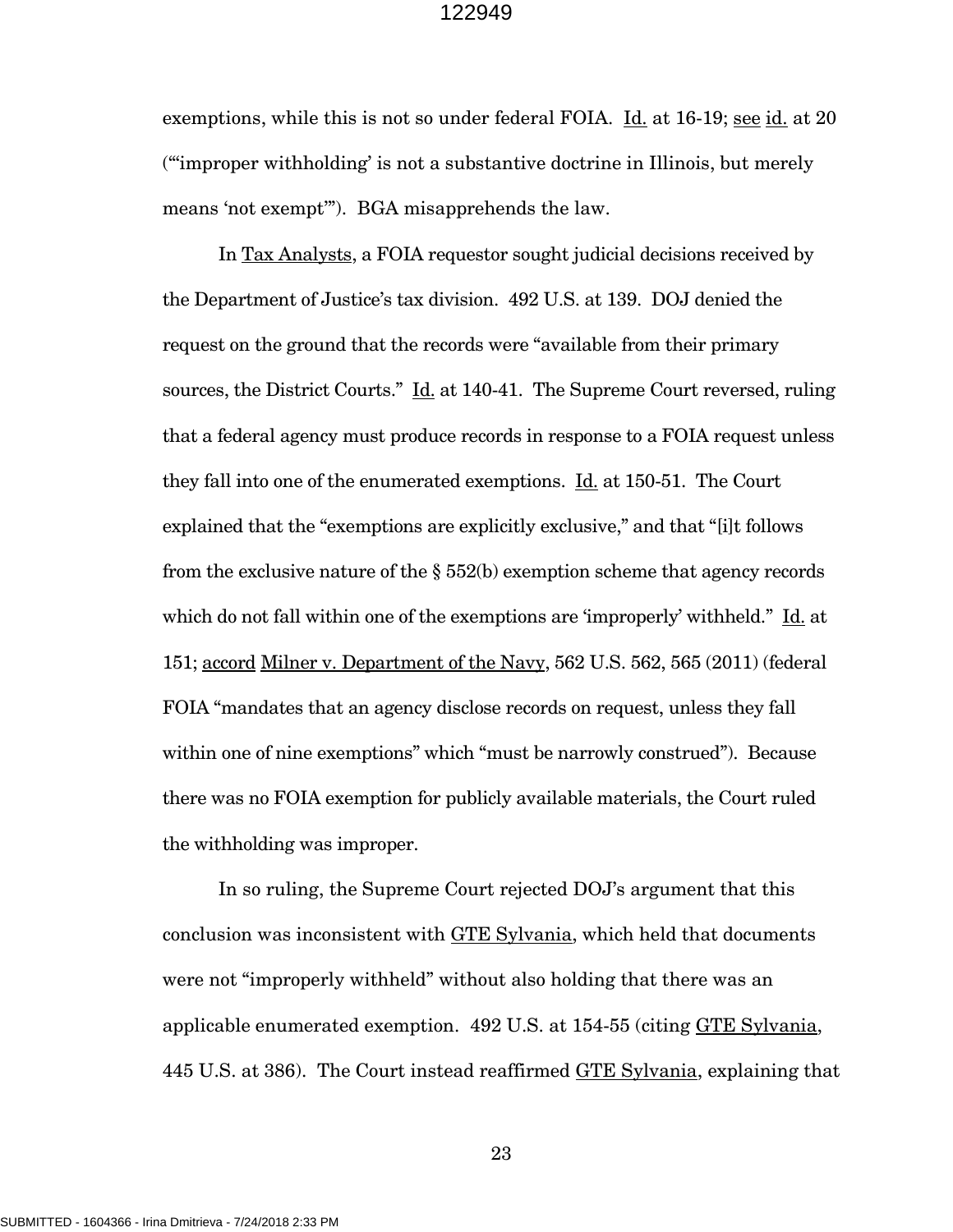it "represents a departure from the FOIA's self-contained exemption scheme," but that "this departure was a slight one at best, and was necessary in order to serve a critical goal independent of the FOIA – the enforcement of a court order." 429 U.S. at 155. The Court observed that "GTE Sylvania arose in a distinctly different context than the typical FOIA case, where the agency decides for itself whether to comply with a request for agency records." Id. Because the records in GTE Sylvania were subject to an injunction prohibiting their release, CPSC could not produce them in response to a FOIA request. Id. at 154-55.

Thus, contrary to BGA's assertion, see BGA Br. 16, the Supreme Court has construed federal FOIA on this point the way Illinois courts have construed Illinois FOIA – in general, there must be disclosure unless there is an applicable exemption. Even so, the Court recognized that important public policy reasons required it to read the statute to accommodate situations where a public agency is barred by an injunction from disclosing the records.

For the same reason, BGA's contention that adopting the GTE Sylvania approach would necessitate a "second analysis" in each FOIA case, i.e., whether or not the disclosure would be proper even if no FOIA exemption applies, BGA Br.  $17$  – is meritless. DOJ made a similar argument in  $\frac{\text{Tax}}{\text{Tax}}$ Analysts, and the Supreme Court rejected it:

We reject the Department's suggestion that GTE Sylvania invites courts in every case to engage in balancing, based on public availability and other factors, to determine whether there has been an unjustified denial of information. The FOIA invests courts neither with the authority nor the tools to make such determinations.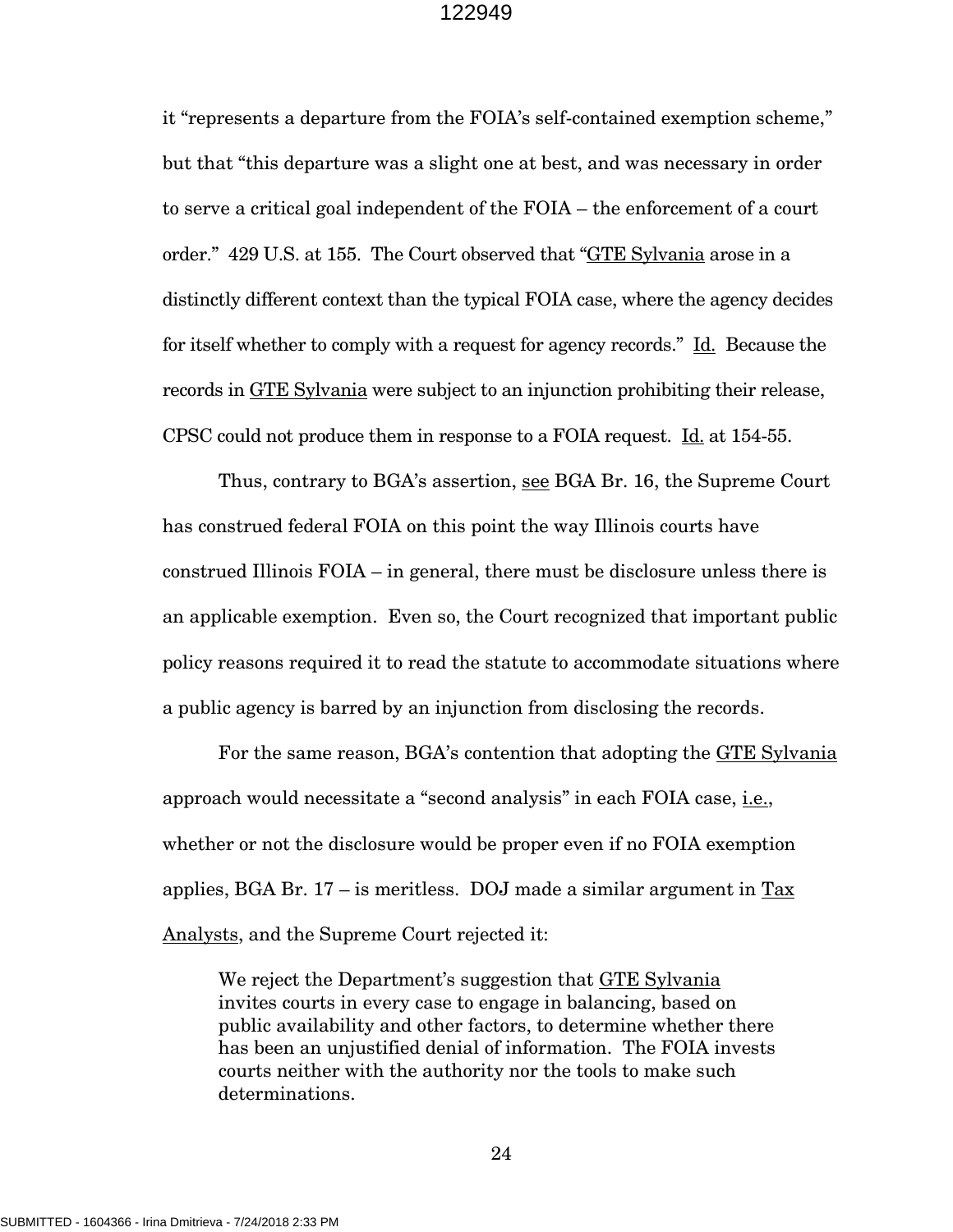492 U.S. at 155. So too here. Illinois FOIA does not require courts to inquire, in every FOIA case, whether it would be proper or improper for the government to withhold a particular public record, nor is that what the appellate court held. Like GTE Sylvania, this is not a typical FOIA case; the City simply had no discretion to disobey the protective orders by disclosing the records in response to BGA's FOIA requests.

 BGA also cites several provisions of Illinois FOIA to argue that the meaning of the phrase "improper withholding" is limited to withholding based on the listed exemptions. BGA Br. 19-21. For instance, BGA cites subsection 9(b), id. at 20, which requires public bodies, in denying a FOIA request, to specify the FOIA exemption on which they are relying and also to index their notices of denial "according to the type of exemption asserted," 5 ILCS 140/9(b). But subsection 9(b), by its plain terms, is limited to situations "when a request for public records is denied on the grounds that the records are exempt under Section 7 of [FOIA]." Id. And without a doubt, when an agency claims a statutory exemption, it must identify the specific exemption it relies upon.

 BGA also neglects to mention that the immediately preceding subsection, 9(a), requires public agencies denying a FOIA request to notify the requestor in writing of the denial and "the reasons for the denial." 5 ILCS 140/9(a). That broad language encompasses denials on various grounds other than exemptions, such as that the records requested do not constitute public records, that the public body does not have possession of the records, or, as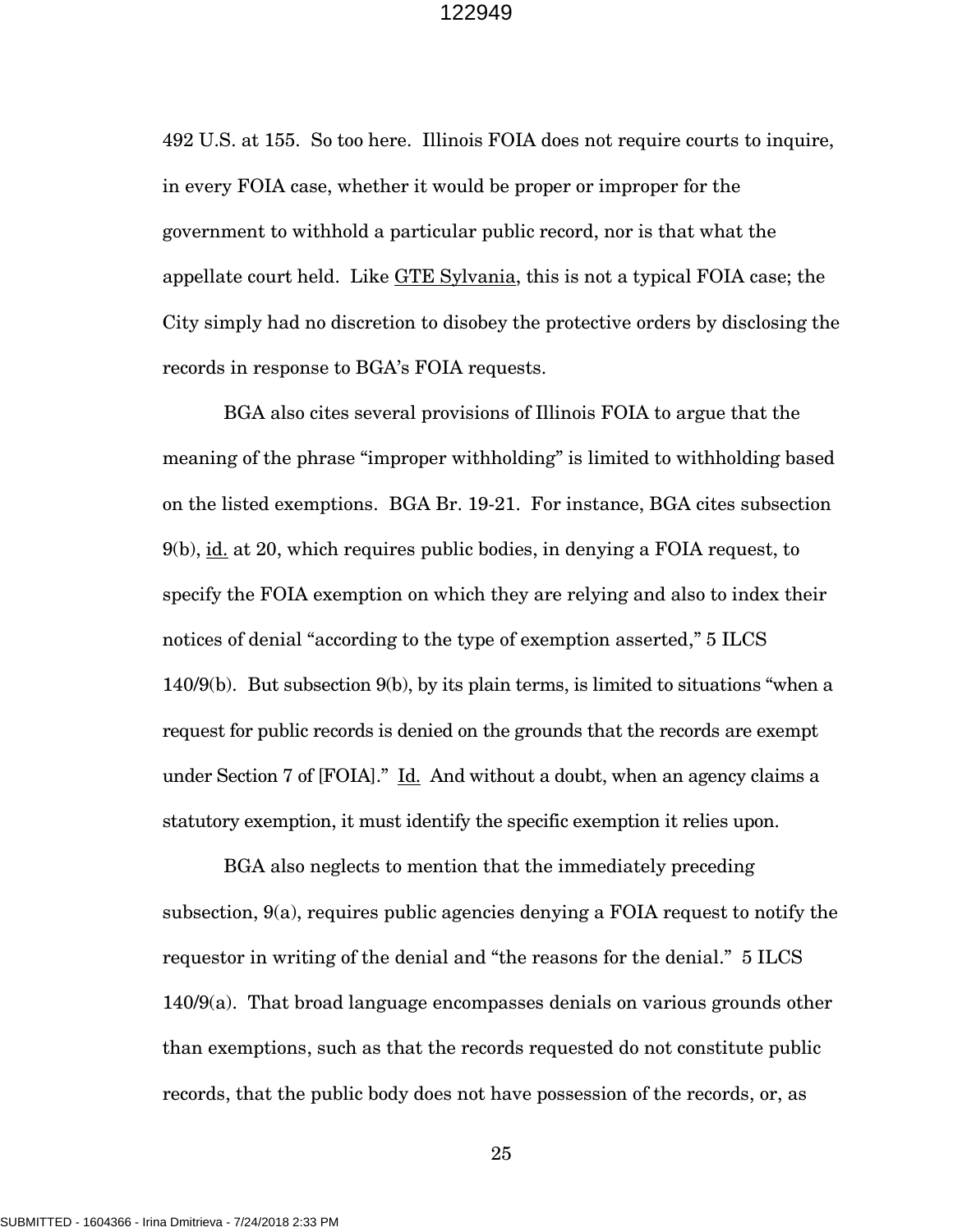here, that there is a pre-existing court order barring the agency from disclosing the records. Indeed, there is a similar section in federal FOIA, 5 U.S.C. § 552(a)(6)(A)(i)(I), and yet in GTE Sylvania the Supreme Court upheld the denial of a FOIA request based on the injunction. In addition, subsection 9(b) of Illinois FOIA also allows the indexing of denials "according to the types of records requested," see 5 ILCS 140/9(b), which includes records subject to a pre-existing non-disclosure order.

BGA's reliance on subsection 11(e) of Illinois FOIA, BGA Br. 20, is also misplaced. Subsection  $11(e)$  provides that, in a FOIA lawsuit, on plaintiff's motion, "the court shall order the public body to provide an index of the records to which access has been denied." 5 ILCS 140/11(e). It also provides that the index "shall include" a description of the withheld document and "a statement of the exemption" on which the public body relies. Id. But the term "include" is commonly understood to introduce a non-exhaustive list of things that may contain other similar, non-enumerated items. See People v. Perry, 224 Ill. 2d 312, 328 (2007). There is simply nothing in the language of subsection 11(e) that precludes a public body from identifying an injunction as another reason for denying a FOIA request.

BGA also argues that, because the phrase "improperly withheld" appears only in the judicial review provision of FOIA, "there is no statutory basis to apply it to a proceeding before the [PAC]," which creates "a dichotomy" that the General Assembly could not have intended. BGA Br. 20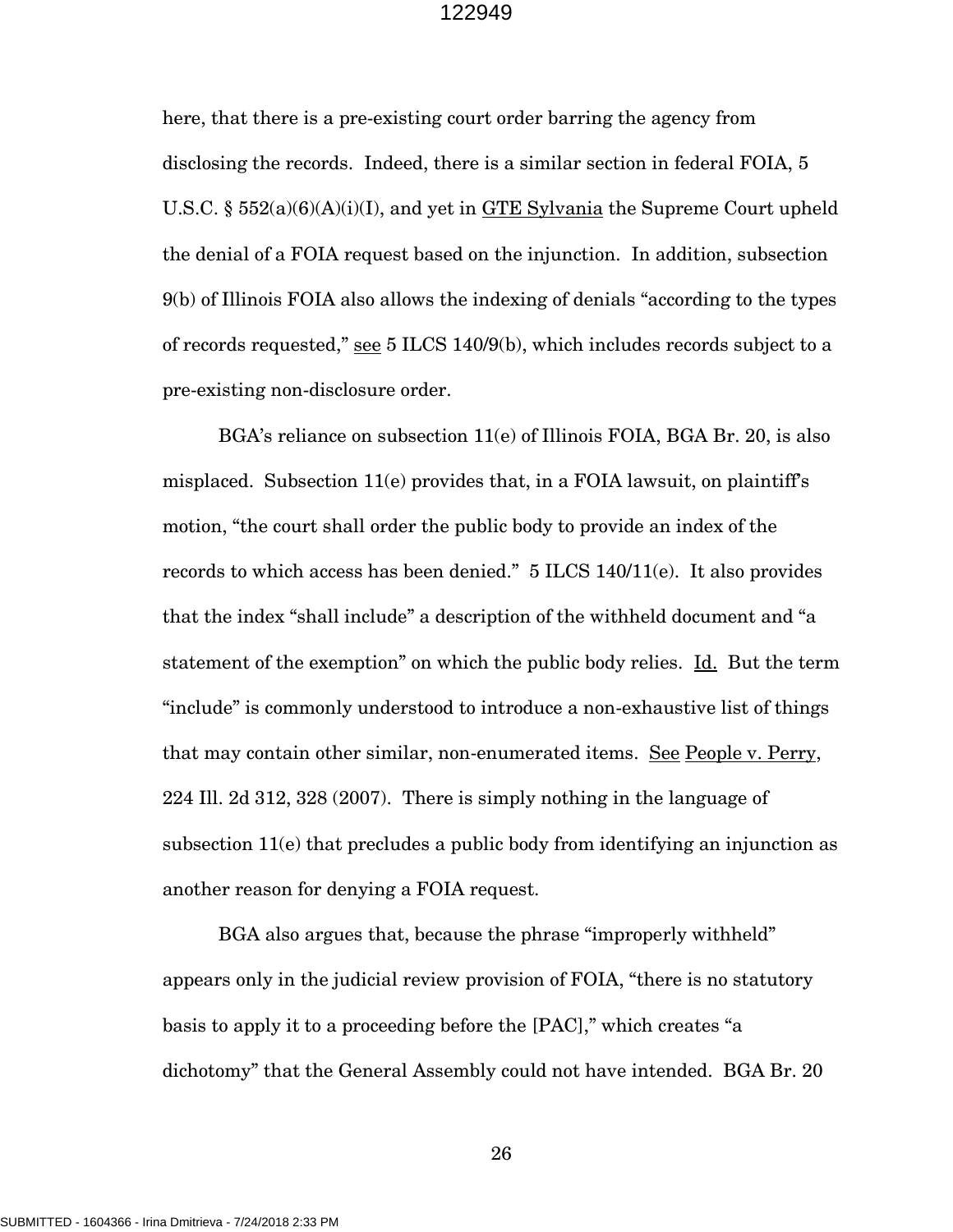(citing 5 ILCS 140/9.5). This mistakenly assumes that FOIA grants the PAC the same powers of review that it grants to the courts. It does not. For instance, the PAC may not review denials of FOIA requests filed for commercial purposes, 5 ILCS 140/9.5(b), or requests that a public entity denied on the basis that they were voluminous, 5 ILCS 140/9.5(b-5). There are no similar restrictions on the scope of judicial review under FOIA.

More to the point, nothing in FOIA precludes the PAC from considering injunctive orders in determining whether a FOIA violation occurred. FOIA does not prescribe the factors the PAC may consider in making its determinations, which reflects the General Assembly's intent to vest the PAC with broad discretion. The co-sponsor of Senate Bill 189, which added the PAC provision to FOIA, explained that the drafters sought "to give [PAC] full discretion, not to tie their hands, and it's an acknowledgment that we just don't know what might happen." State of Illinois, 96th General Assembly, House of Representatives Transcription Debate, 62nd Legislative Day, 5/27/2009, Tr. at 106. And indeed, the PAC did consider Judge Toomin's protective order in determining whether the City properly denied the Sun-Times' FOIA requests in 2014. C. 710. The PAC requested that the City produce the protective order, reviewed it, and determined that "the City and the CPD possessed a proper basis to withhold records within the scope of [that] protective order . . . even if those records would otherwise be subject to disclosure under FOIA." Id.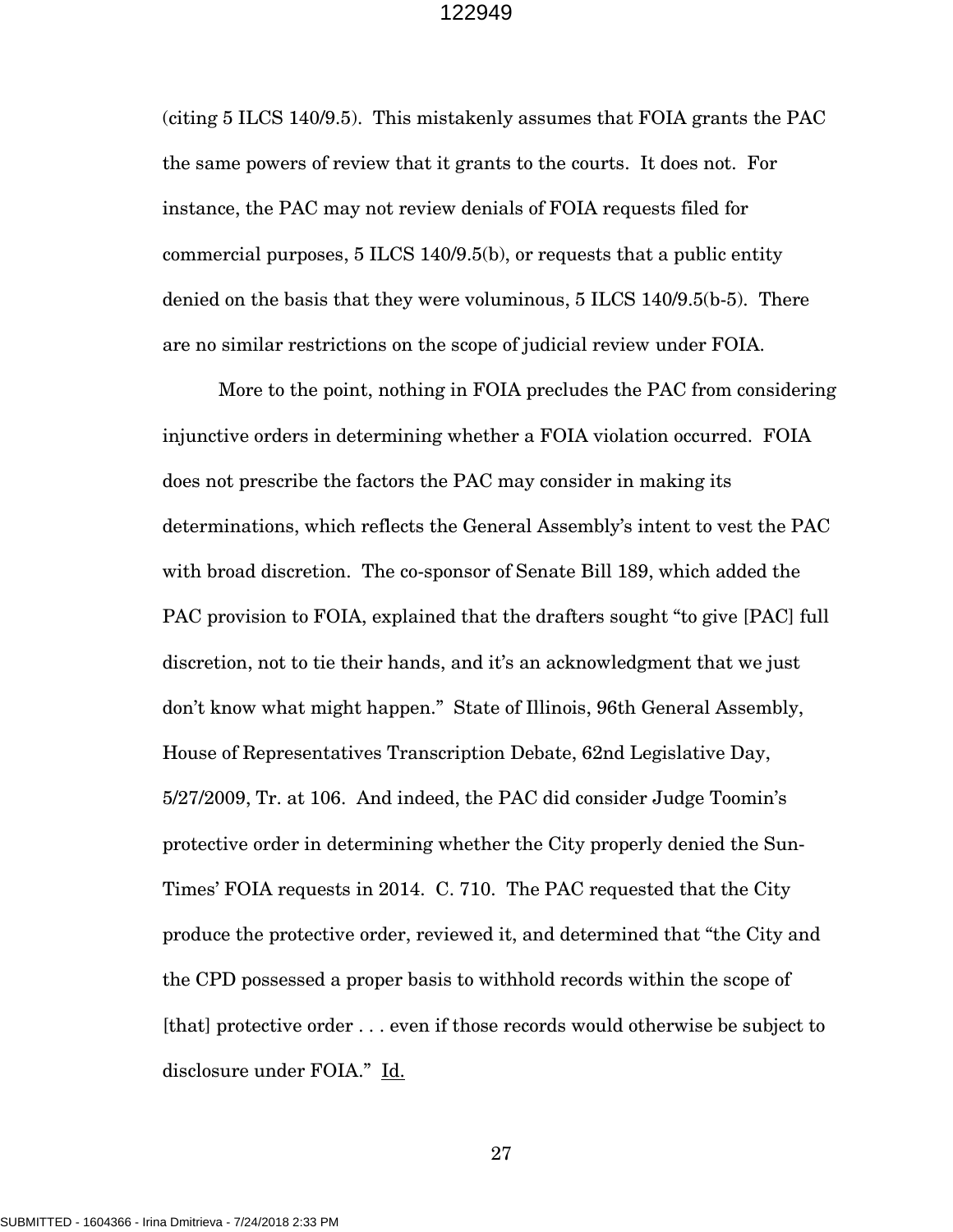Next, BGA claims that recognizing court orders as proper bases for denying FOIA requests would enable public bodies to "evade" section 2.20 of FOIA, which makes "all settlement and severance agreements entered into by or on behalf of a public body" public records subject to disclosure. BGA Br. 21 (citing 5 ILCS 140/2.20). BGA speculates that public bodies would "evade this directive by asking the court" to prohibit disclosure of their settlement agreements with third parties. Id.; see Brief of Amicus Curiae Reporters Committee for Freedom of the Press [hereafter "Amicus Br."] 4 (warning against "agreements between state and local governments and technology companies that include provisions concerning public records requests"). The scenarios BGA describes have nothing to do with this case, which does not involve either a settlement or a severance agreement or an agreement of any kind by the City. Rather, Judge Toomin's order was issued at the request of OSP, to effectuate the secrecy provisions of section 112-6. There is therefore no basis for concern that a ruling upholding the City's denial of the FOIA requests would somehow allow public bodies to enter into contracts that expressly evade FOIA's provisions. BGA's related insinuation that courts will rubber-stamp non-disclosure agreements in violation of section 2.20 of FOIA, BGA Br. 22, is similarly unfounded. Even BGA acknowledges elsewhere that "one would expect" that "the judges of this state" would follow the law and precedent. Id. at  $23.<sup>2</sup>$ 

<sup>&</sup>lt;sup>2</sup> BGA asserts that Illinois FOIA "is backed, in part" by a constitutional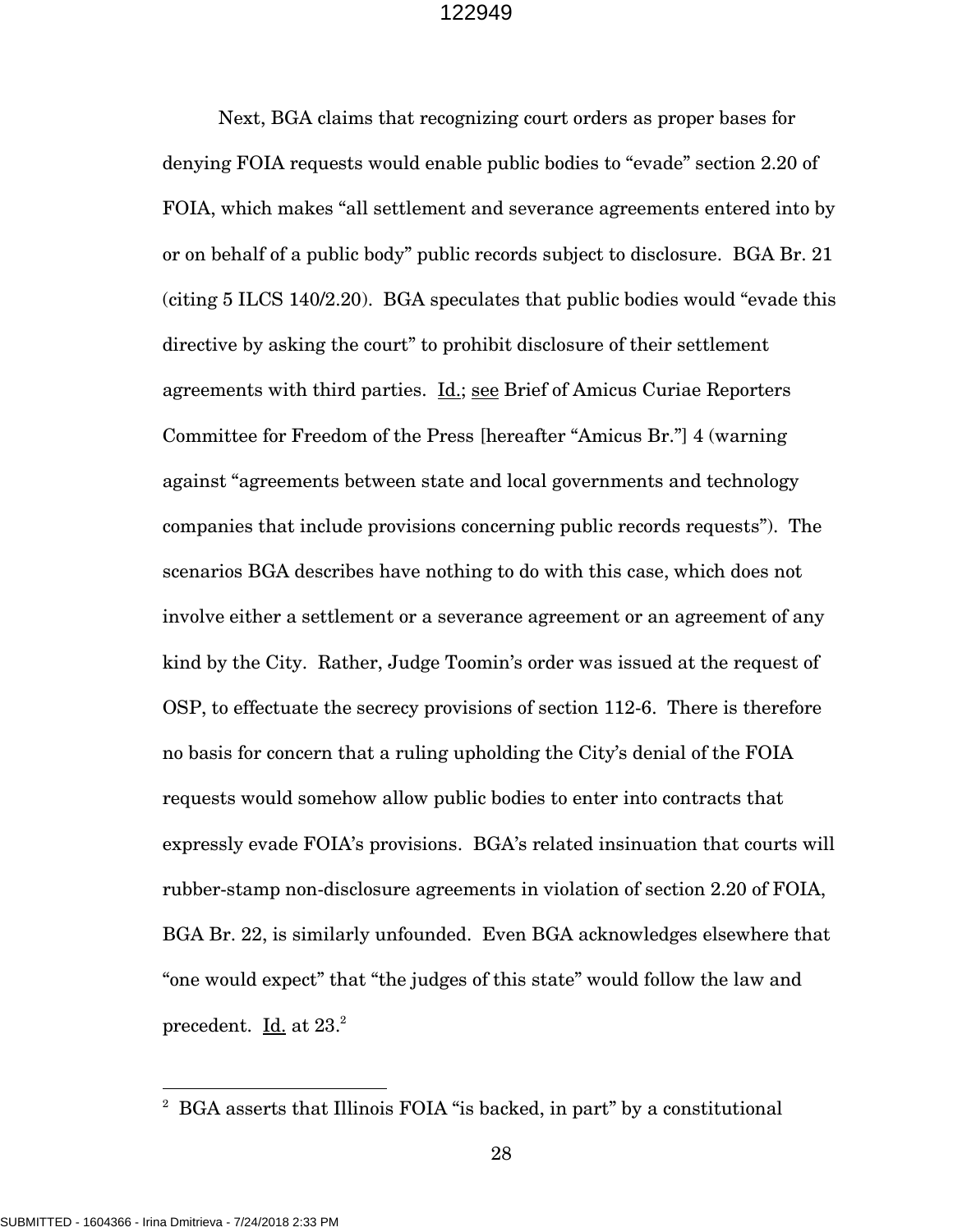# **D. The Merits Of Judge Toomin's Protective Orders Are Irrelevant To Determining Whether The City Violated FOIA By Obeying Them.**

BGA also argues at length that Judge Toomin's statutory construction was erroneous, claiming that section 112-6 does not extend secrecy obligations to recipients of grand jury subpoenas. BGA Br. 26-29, 42-43. This argument misses the mark – whether Judge Toomin's statutory construction is erroneous does not bear on the City's obligation to comply with his orders.<sup>3</sup>

As we explain above, the Supreme Court held in GTE Sylvania that "persons subject to an injunctive order issued by a court with jurisdiction are expected to obey that decree until it is modified or reversed, even if they have proper grounds to object to the order." 445 U.S. at 386. This is true so long as the issuing judge had jurisdiction over the parties and the subject matter, and the order is not "only a frivolous pretense to validity." Id. And this court has similarly ruled that "[a]n injunction remains in full force and effect . . . until it has been vacated or modified by the court which granted it or until the order or decree awarding it has been set aside on appeal. Unless it has been

provision making "reports and records of the obligation, receipt and use of public funds" subject to public inspection and copying. Ill. Const. art. VIII § 1 (c); see also 5 ILCS 140/2.5 (codifying the same provision). This provision has nothing to do with the grand jury materials the BGA seeks and therefore does nothing to advance BGA's position.

<sup>3</sup> In fact, any challenge to Judge Toomin's protective orders is forfeited. BGA never intervened in the criminal case to challenge them, and the orders were never appealed. Moreover, the two-page response BGA filed before Judge Toomin in connection with the City's motion to modify the protective orders, C. 1503-04, did not raise the arguments BGA advances now.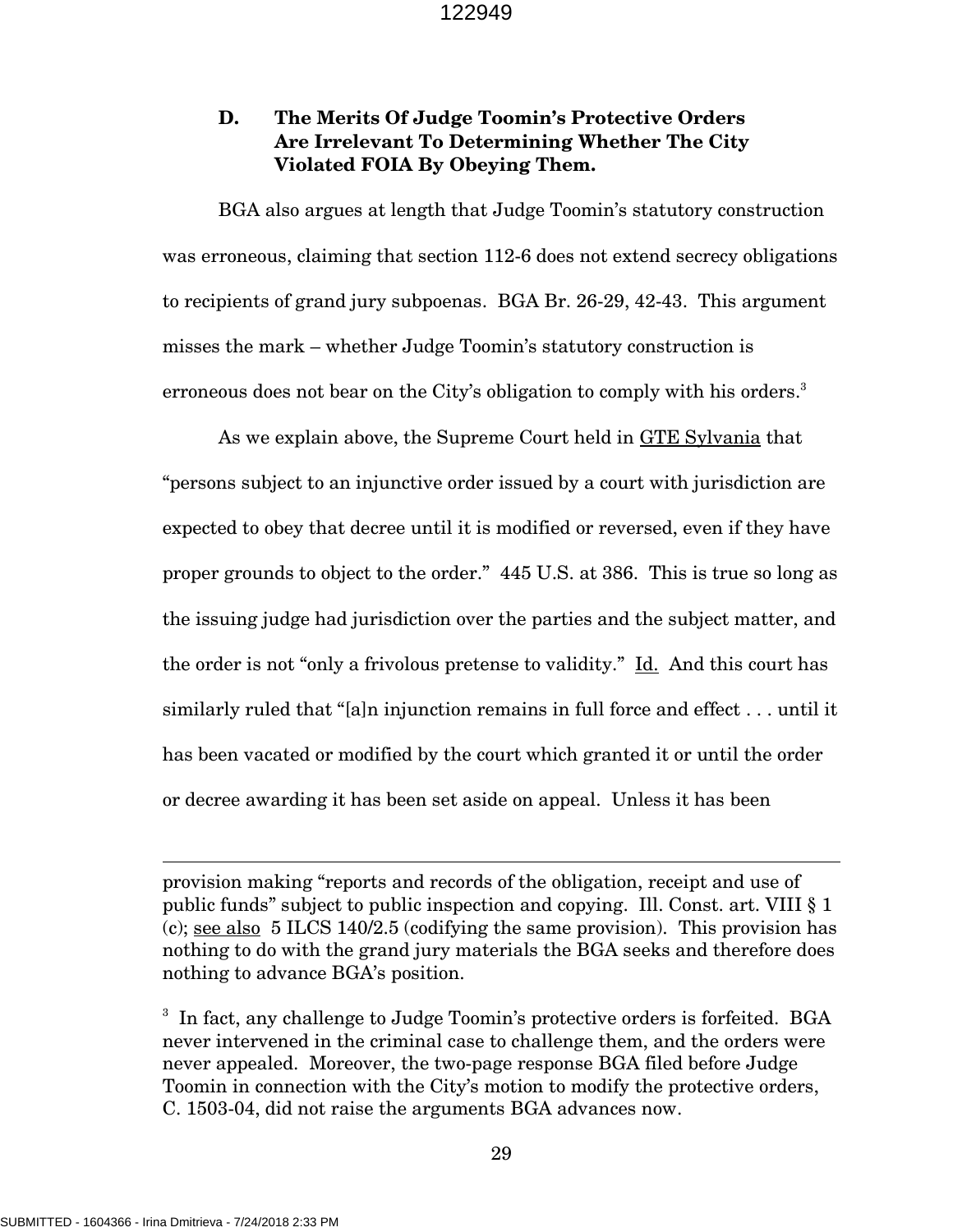overturned or modified by orderly processes of review, an injunction must be obeyed, even if it is erroneous." People v. Nance, 189 Ill. 2d 142, 145 (2000); accord United Mine Workers Union Hospital v. United Mine Workers, 52 Ill. 2d 496, 501 (1972); People ex rel. Illinois State Dental Society v. Norris, 79 Ill. App. 3d 890, 895 (1st Dist. 1979).

Judge Toomin plainly had jurisdiction to enter protective orders in the grand jury proceeding over which he presided. See Ill. Sup. Ct. Rule  $201(c)(1)$ (vesting court with authority to "make a protective order as justice requires"). Moreover, this court has explained that courts have inherent authority to enter protective orders and, indeed, that state statutes purporting to limit that authority violate the separation of powers doctrine and are unconstitutional. See Best v. Taylor Machine, 179 Ill. 2d 367, 438-45 (1997) (invalidating statute purporting to restrict court's inherent authority to control discovery of plaintiffs' medical information and records in personal injury suits). Although BGA disagrees with Judge Toomin's interpretation of section 112-6, it has never claimed that the protective orders were patently frivolous, and any such argument would plainly be meritless. Among other things, Judge Toomin analyzed the statutory language of section 112-6 of the Criminal Code and drew on Illinois precedent regarding the grand jury secrecy provisions and the legislative history and intent behind the secrecy provisions of the grand juries. C. 294-95, C. 725-29, C. 1538-58. Whether Judge Toomin was right or wrong, his orders were not frivolous.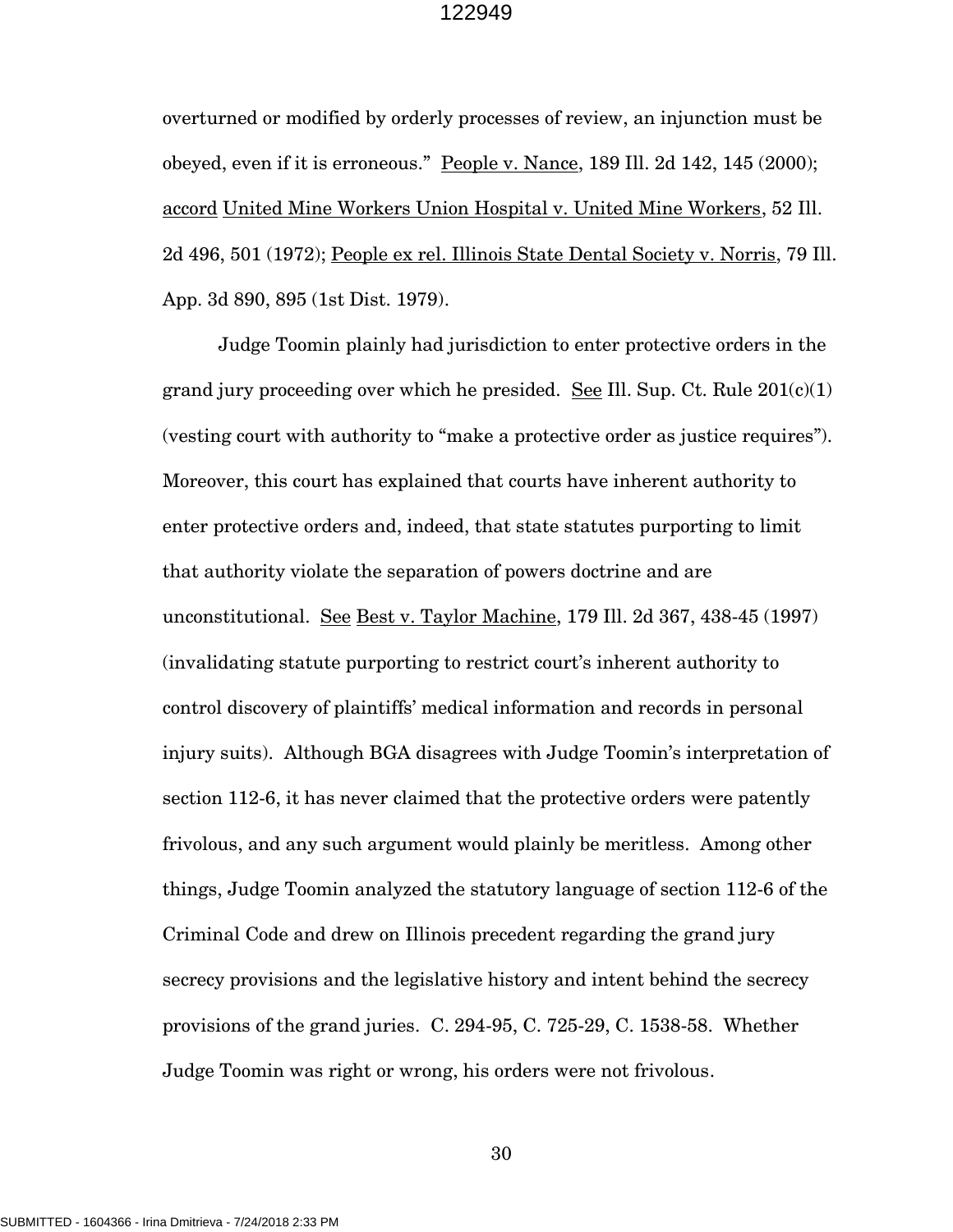BGA also suggests that if a court order is erroneous, the party bound by it would not be held in contempt for violating it. BGA Br. 22-23. That is not the law, and the cases BGA cites are distinguishable. In In re Marriage of Kneitz, 341 Ill. App. 3d 299 (2d Dist. 2003), a Louisiana court entered a visitation order that conflicted with a visitation order entered in Illinois. But the Louisiana court had no subject matter jurisdiction over the custody dispute, and in that circumstance, the court held that the party did not have to comply with the order that was "clearly void for lack of subject matter jurisdiction." Id. at 307. That is consistent with the cases we cite above, which hold that a party must comply with a court order so long as it was entered by a court with jurisdiction, even if the order turns out to be erroneous. In Abbott v. Abbott, 129 Ill. App. 2d 96 (4th Dist. 1970), a court reversed a finding of contempt based on a party's failure to deliver custody of a child to the other parent because the custody issue remained undecided, and there was "no written order providing for temporary custody." Id. at 99. Here, Judge Toomin clearly had jurisdiction to issue the protective orders, and he issued orders specifically barring the City from disclosing the very materials that BGA sought.<sup>4</sup>

l

<sup>&</sup>lt;sup>4</sup> BGA includes a perfunctory argument that "case law on gag orders is also applicable," BGA Br. 28, but even BGA does not claim that the protective orders here are "gag orders." Regardless, the case it cites, In re A Minor, 127 Ill. 2d 247 (1989), is irrelevant. That was a direct attack by a newspaper on a court order barring the newspaper from publishing a minor's identifying information. See id. at 251-54. This court ruled that a prior restraint on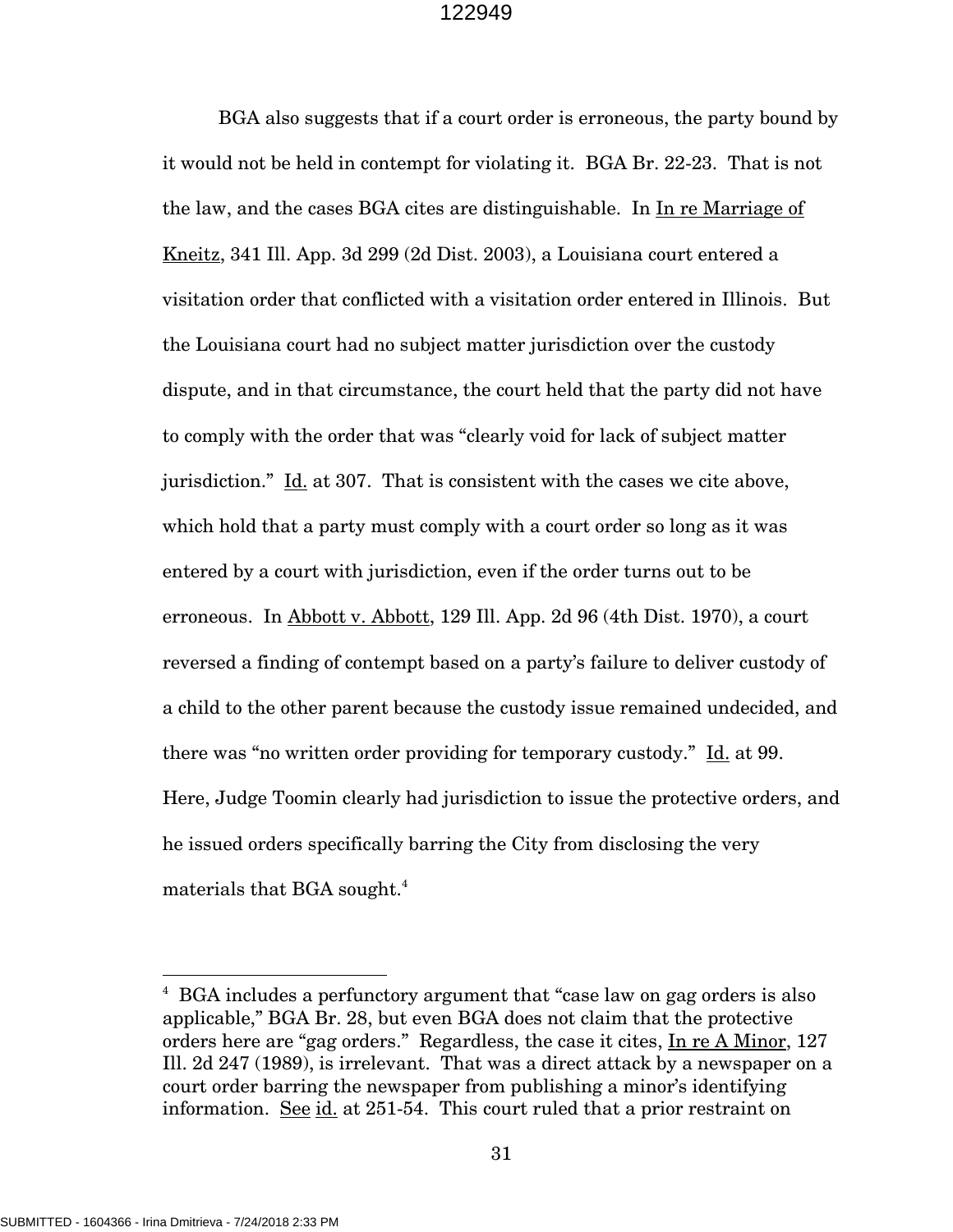In any event, BGA's argument that the protective orders were erroneous under section 112-6 of the Criminal Code, BGA Br. 27, is not correct. BGA relies on BGA v. Blagojevich, 386 Ill. App. 3d 808 (4th Dist. 2008), BGA Br. 17, 27-28, but it misapprehends that case. Blagojevich involved federal grand jury subpoenas and thus applied Rule 6(e)(2) of the Federal Rules of Criminal Procedure. 386 Ill. App. 3d at 813-14. As Judge Toomin explained, there are significant textual differences between Rule  $6(e)(2)$  and the secrecy provisions of section 112-6. C. 1556. Rule  $6(e)(2)$ contains an exhaustive list of persons who are subject to grand jury secrecy obligations and provides that "[n]o obligation of secrecy may be imposed on any person" not on that list. Fed. R. Crim. P. 6(e)(2). In contrast, section 112- 6 of the Criminal Code contains neither an exhaustive list of persons subject to non-disclosure obligations, nor a prohibition on imposing non-disclosure obligations on others. 725 ILCS 5/112-6. Thus, nothing in the Grand Jury Act prohibited Judge Toomin from entering the orders.

# **II. THE REQUESTED RECORDS ARE EXEMPT UNDER SECTION 7(a)(1) OF FOIA.**

Alternatively, the City properly denied BGA's FOIA requests because the materials BGA requested fall within the FOIA exemption for "[i]nformation specifically prohibited from disclosure by federal or State law or rules and regulations implementing federal or State law." 5 ILCS 140/7(1)(a).

speech has a heavy presumption of invalidity. Id. at 265. Nothing in In re A Minor suggests that it would apply in the context of the present case.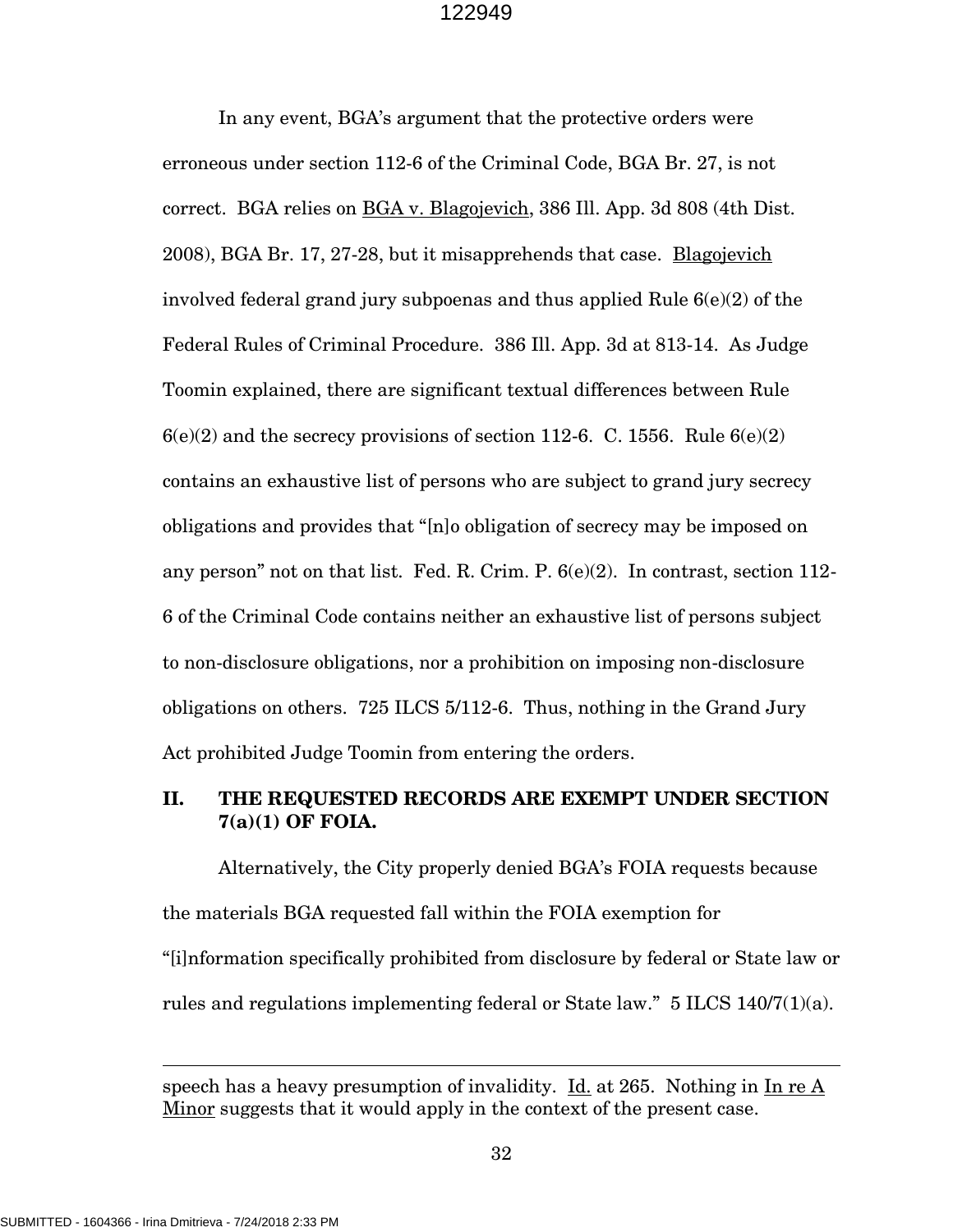# **A. Judge Toomin's Orders Constitute "State Law" For Purposes Of Section 7(1)(a) Of FOIA.**

It is undisputed that section 112-6 of the Criminal Code, governing the secrecy of grand jury proceedings, constitutes "State law" for purposes of section  $7(1)(a)$  of FOIA. Taliani v. Herrmann, 2011 IL App  $(3d)$  090138,  $\P$ 13 (an inmate's FOIA request for grand jury transcripts properly denied under section 112-6). Judge Toomin's protective orders likewise constitute "State law" for purposes of section  $7(1)(a)$  because they construe and give effect to the grand jury secrecy provisions in section 112-6. As Judge Mikva recognized, Judge Toomin's protective orders were "simply an interpretation of the statute. . . . It doesn't purport to be anything else. This is how I read the Grand Jury Secrecy Act." SR 682. See also SR 681 ("his order is his interpretation of the Grand Jury Secrecy Act"); SR 685 ("this order doesn't do anything other than interpret the grand jury statute. It's Judge Toomin's interpretation of the statute").<sup>5</sup>

Section 112-6 restricts public disclosure of "matters occurring before the grand jury," but it does not define what constitutes such matters. 725 ILCS 5/112-6. The statute thus leaves it to the courts to determine whether documents in a given case constitute a "matter occurring before the grand jury." Judge Toomin's protective orders did precisely that. In particular, he

l

<sup>&</sup>lt;sup>5</sup> See also SR 708 ("We have his opinion, his second opinion, which cites case law and says this is how I read the statute and why  $\dots$ "); SR 727 ("I view this as an interpretation of the grand jury secrecy statute, which I do think can provide some protection from FOIA disclosure . . . .").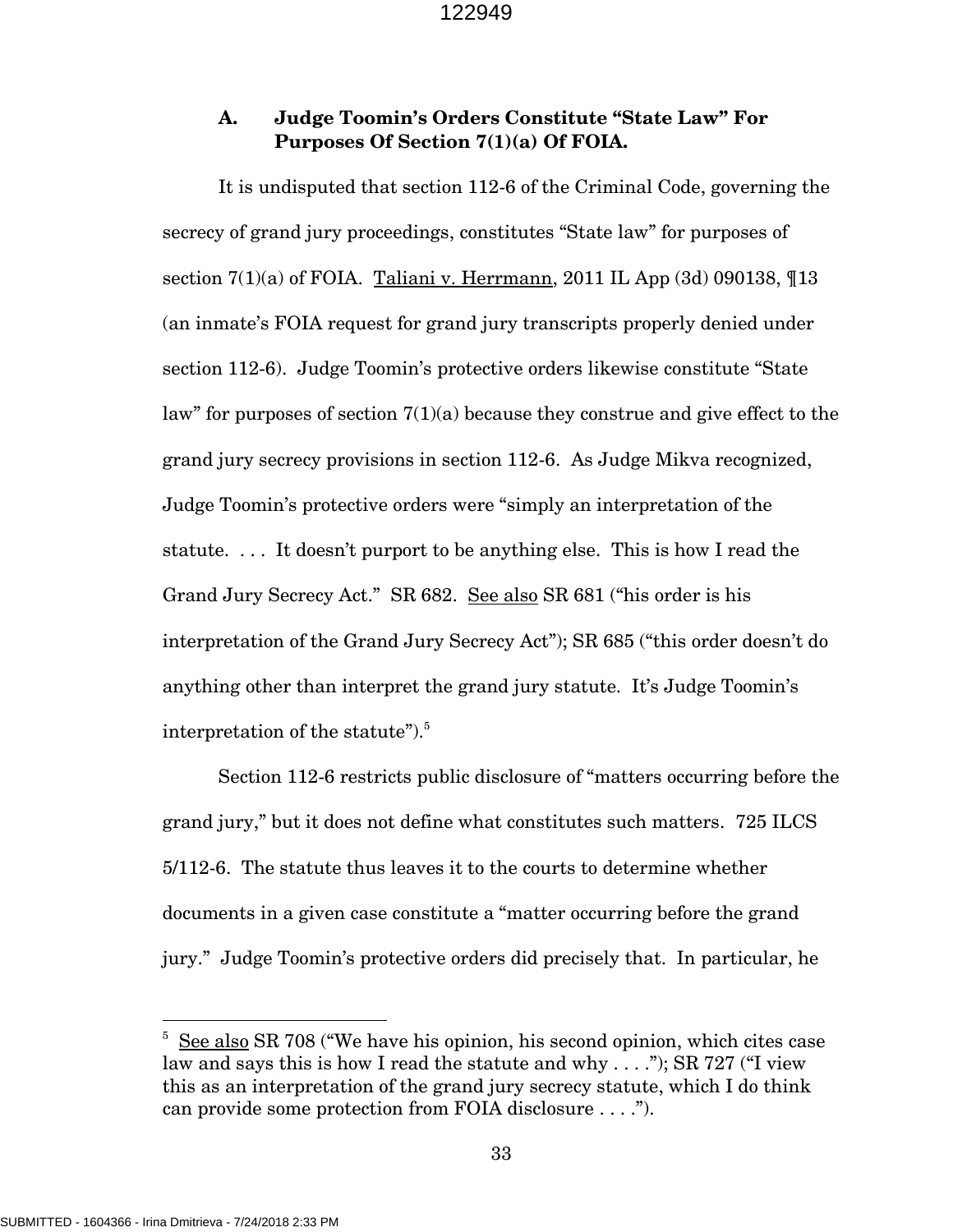relied on Board of Education v. Verisario, 143 Ill. App. 3d 1000 (2d Dist. 1986), which construed section 112-6, to determine whether the City's correspondence with OSP constituted a "matter occurring before the grand jury." C. 727. Verisario held that "section 112-6(b) was designed to protect from disclosure only the essence of what takes place in the grand jury room, in order to preserve the freedom and integrity of the deliberative process." 143 Ill. App. 3d at 1007. Accordingly, "if a document is sought for its own sake, for its intrinsic value in the furtherance of a lawful investigation, rather than to learn what took place before the grand jury, and if the disclosure will not seriously compromise the secrecy of the grand jury investigation, disclosure is not prohibited." Id. at 1008.

Applying this reasoning, Judge Toomin found that FOIA requests that are "tied by [their] very terms to the subpoenas" issued by OSP "seek to learn what took place before the Special Grand Jury." C. 727. This is so because, rather than requesting "all the documents related to the death of David Koschman and subsequent investigations," such requests seek only those documents that the City produced to OSP in the course of the grand jury investigation. C. 728. Accordingly, Judge Toomin ruled that, because the documents the City produced to OSP revealed the scope and strategy of the grand jury investigation, they "impliedly became subject to the statutory provisions governing grand jury materials." C. 727. He therefore prohibited the City from "identify[ing] or characteriz[ing] any of those documents as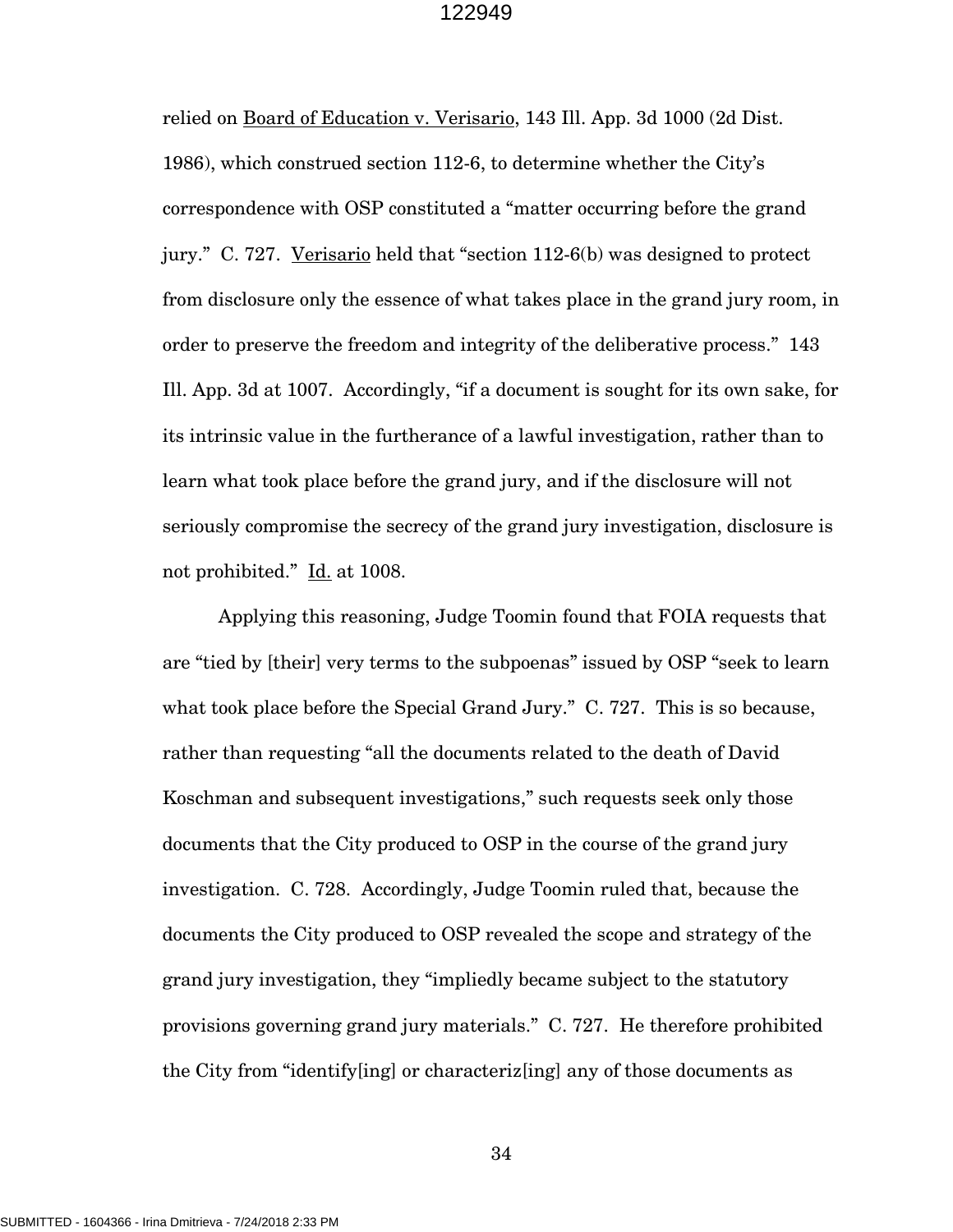materials provided to the [OSP]." C. 728.

Judge Toomin also explained that section 112-6 reveals a legislative intent to prohibit, rather than facilitate, public access to grand jury records. C. 1555. He ruled that because section 112-6 of the Criminal Code – entitled "Secrecy of proceedings" – was designed to restrict, rather than promote, public access to "matters occurring before the grand jury," it prohibited disclosures under FOIA. C. 1555-56.

As judicial decisions construing and giving effect to the statutory provisions of section 112-6, Judge Toomin's orders are as much "State law" for purposes of the FOIA exemption as section 112-6 itself. The result BGA proposes would be absurd – section 112-6 barring disclosure of "matters occurring before the grand jury" would be State law, but a judicial decision that gives effect to that phrase in a particular case would not be. Thus, contrary to BGA's argument, Judge Toomin did not "create [a] new FOIA exemptio[n]." BGA Br. 7; see id. at 17-19. He simply entered orders to maintain the secrecy of a grand jury investigation, consistent with section 112-6.

Indeed, nothing in the plain language of section  $7(1)(a)$  limits "State" law" to statutes. FOIA does not define the term "state law," and in interpreting undefined statutory terms, courts look to their "plain, ordinary meaning." Michigan Avenue National Bank v. County of Cook, 191 Ill. 2d 493, 504 (2000). The plain and ordinary meaning of the term "State law" is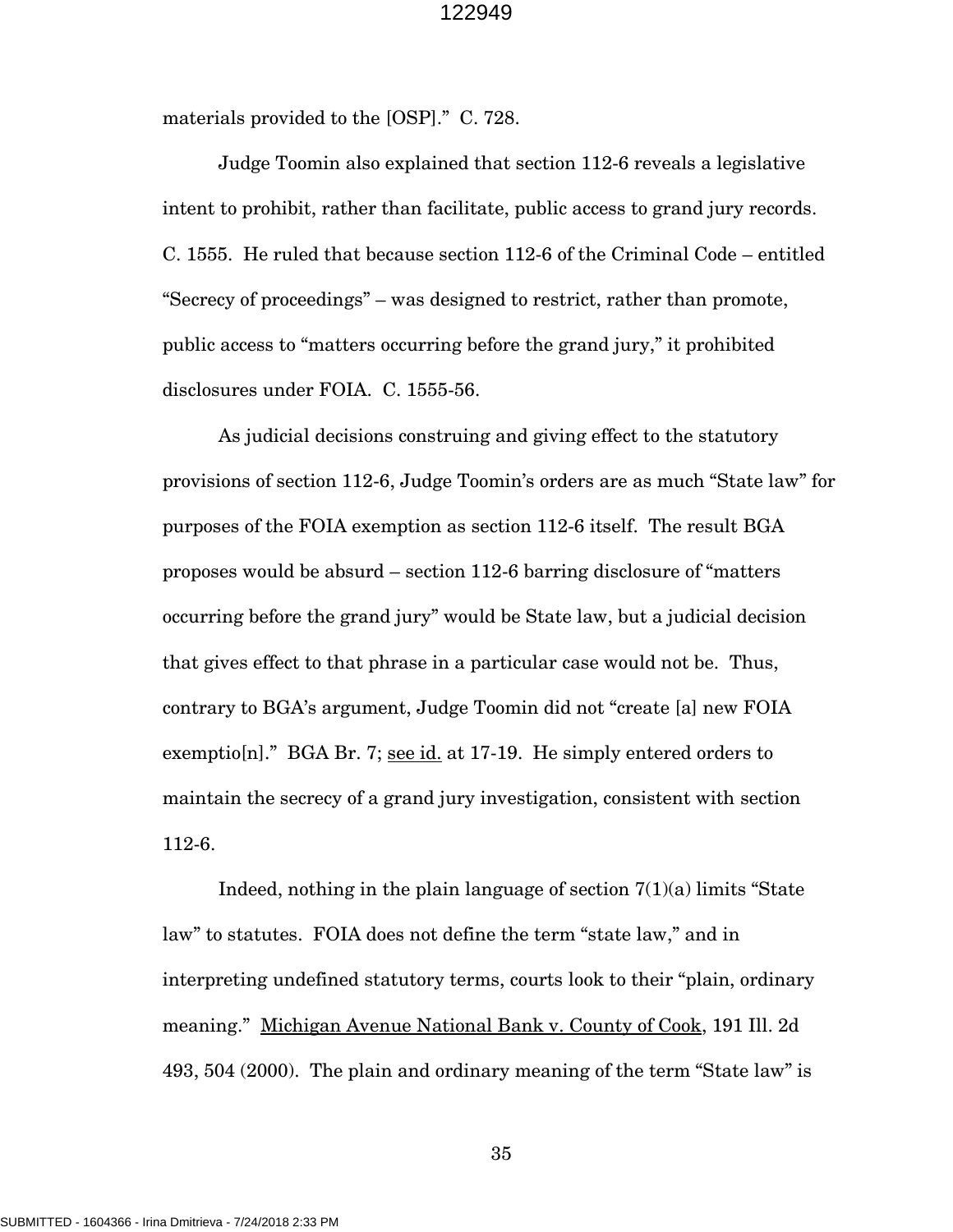not limited to statutes. Indeed, it is customary to treat judicial construction of state statutes as state law. See Village of Vernon Hills v. Heelan, 2015 IL 118170, ¶ 19 ("after this court has construed a statute, that construction becomes, in effect, a part of the statute"); People v. Caballero, 228 Ill. 2d 79, 90 (2008) ("consistent judicial interpretation of section 110-14 is considered a part of the statute until the legislature amends it contrary to that interpretation"). To be sure, unlike decisions of reviewing courts, Judge Toomin's orders are not precedential; but for the City and others subject to the protective orders, they are still binding. They should therefore be regarded every bit as much as state law as section 112-6 itself. Court orders have the force and effect of law until they are modified, vacated, or overturned on appeal. E.g., People v. Rodriquez, 169 Ill. App. 3d 131, 138 (2d Dist. 1988) (parties must obey court orders until the orders are vacated or modified).

Additionally, Black's Law Dictionary defines the term "law," when it appears without an article preceding it, as in section  $7(1)(a)$ , to include both "decisions of courts of justice, as well as acts of the legislature":

"Law," without an article, properly implies a science or system of principles or rules of human conduct, answering to the Latin 'jus;' as when it is spoken of as a subject of study and practice. In this sense, it includes the decisions of courts of justice, as well as acts of the legislature. The judgment of a competent court, until reversed or otherwise superseded, is law, as much as any statute. . . .

http://thelawdictionary.org/letter/l/page/13/ (emphasis added). Here, section 7(1)(a) uses the term "State law," not "a State law." Using the term "law" without an article demonstrates an intent to include law derived from judicial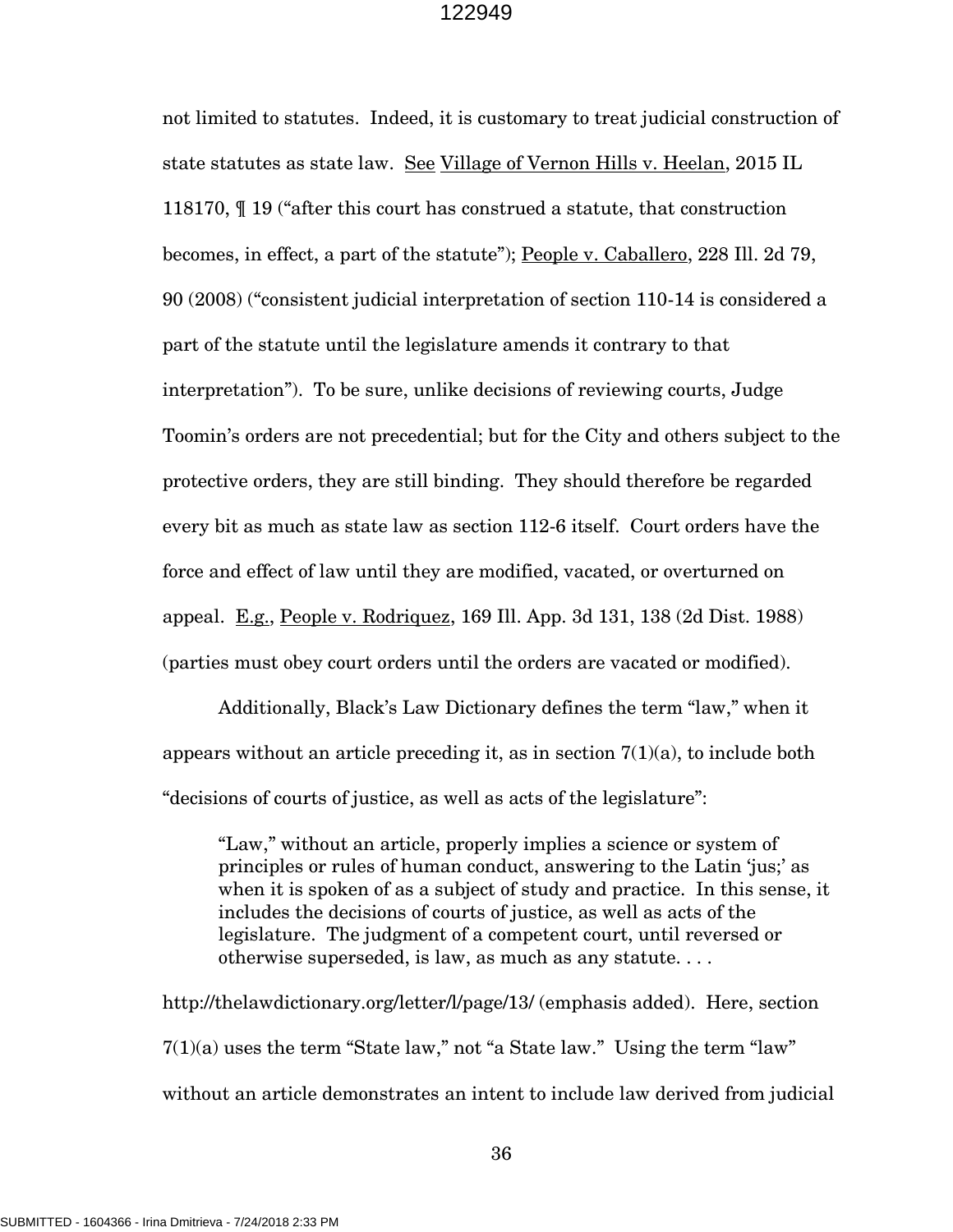precedent, such as the law of contempt, and statutes enacted by the General Assembly. Orders issued by courts are therefore "State law" within the ordinary understanding of that term, and the City was required to obey the protective order covering it.

### **B. The City Did Not Procure The Protective Order.**

BGA also asserts that the City could not justify its denial of the FOIA requests based on Judge Toomin's protective orders because the City was allegedly "instrumental in procuring" them. BGA Br. 40. BGA's claim is baseless. Indeed, BGA is inconsistent in this argument, at times scaling it back and arguing only that protective orders should not be used by anyone who "was involved in" or "had any hand in procuring" them.  $\underline{Id}$  at 25-26, 40, 42. Even BGA's amicus acknowledges that "OSP – not the City – had sought the protective order," Amicus Br. 3, although it still claims that the City cannot use the order as long as "another public agency or a third party" procured it "for the express purpose of evading FOIA," id. at 4. These arguments have nothing to do with the facts of this case.

Both BGA and its amicus rely primarily on Carbondale Convention Center, Inc. v. City of Carbondale, 245 Ill. App. 3d 474 (5th Dist. 1993). In Carbondale, a FOIA requestor sought disclosure of a settlement agreement that Carbondale reached in a breach of contract action with a private company. Id. at 475-76. Less than two weeks later, at the request of the parties, the circuit court entered a dismissal order making confidential the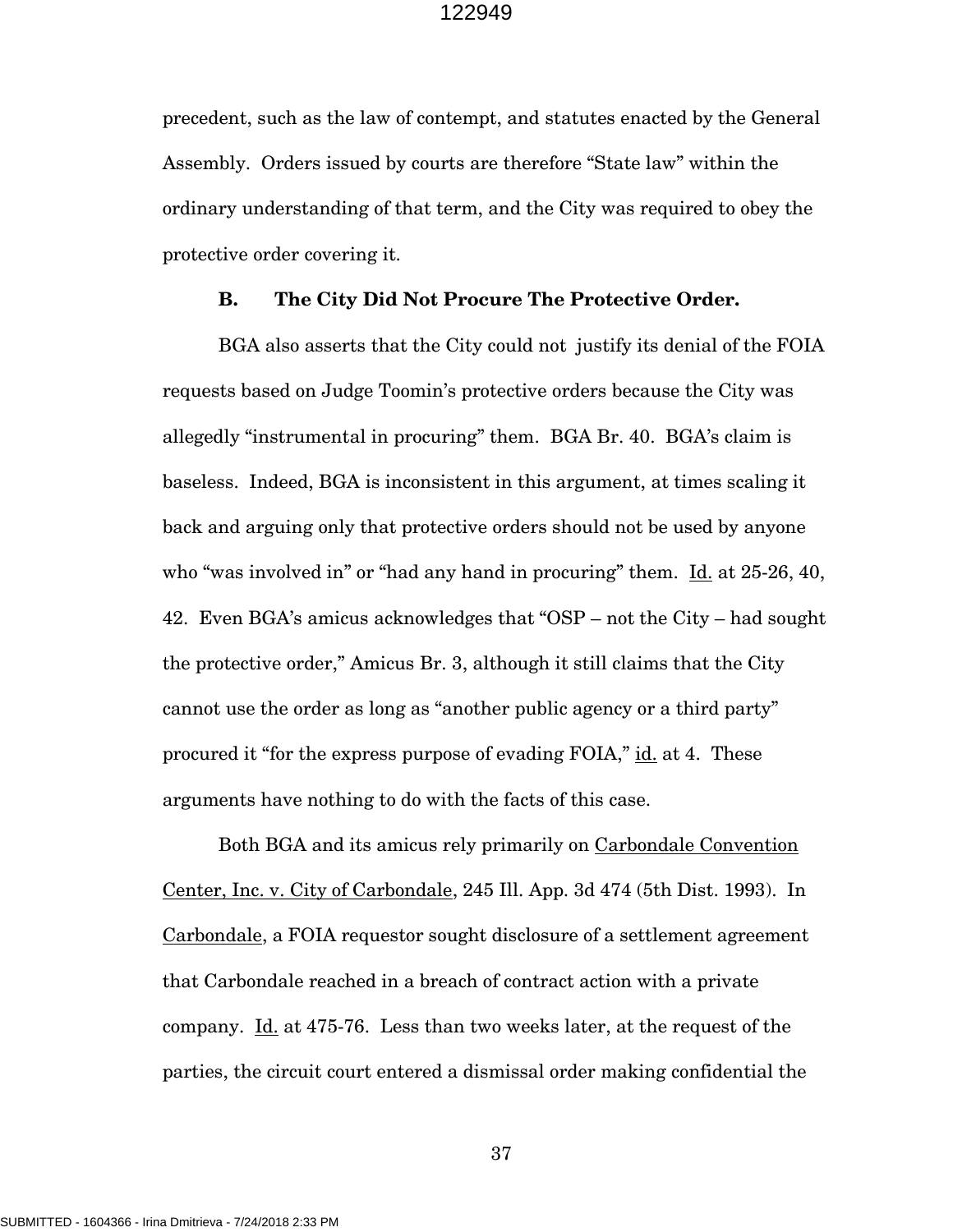terms of their settlement agreement. Id. at 475. Carbondale then denied the FOIA request based on the dismissal order. Id. at 476. The appellate court ruled that Carbondale could not use the agreed dismissal order to deny a FOIA request under section  $7(1)(a)$  because the order resulted from the city's own "efforts to prevent disclosure of the agreement." Id. at 477.

That bears no resemblance to this case. The initial protective order was entered on June 14, 2012 – before the special grand jury was empaneled – at the request of OSP, with no involvement by the City. The City was not part of that proceeding. In requesting the non-disclosure order, OSP explained that it was necessary "in order to carry out [the Special Prosecutor's] duties, and in the interests of justice." C. 683. As Judge Toomin subsequently explained, "The protective order was implemented as a means to protect the sanctity of the investigation of [OSP] and the work of the special grand jury."  $C. 728<sup>6</sup>$ 

BGA nonetheless claims that the City was involved in "procuring" the protective orders by moving to unseal the June 14, 2012 protective order and then moving to clarify that order, which resulted in the issuance of the June 25, 2014 protective order. BGA Br. 40-42. BGA's characterization is misleading.

<sup>&</sup>lt;sup>6</sup> The concern for secrecy was so significant that the court authorized the grand jury to meet at the OSP's offices instead of the courthouse: "due to the nature and scope of the subject matter of this investigation, considerations of confidentiality require that all sessions of said Special Grand Jury shall be convened and heard at the law offices of Winston & Strawn, LLP." C. 290.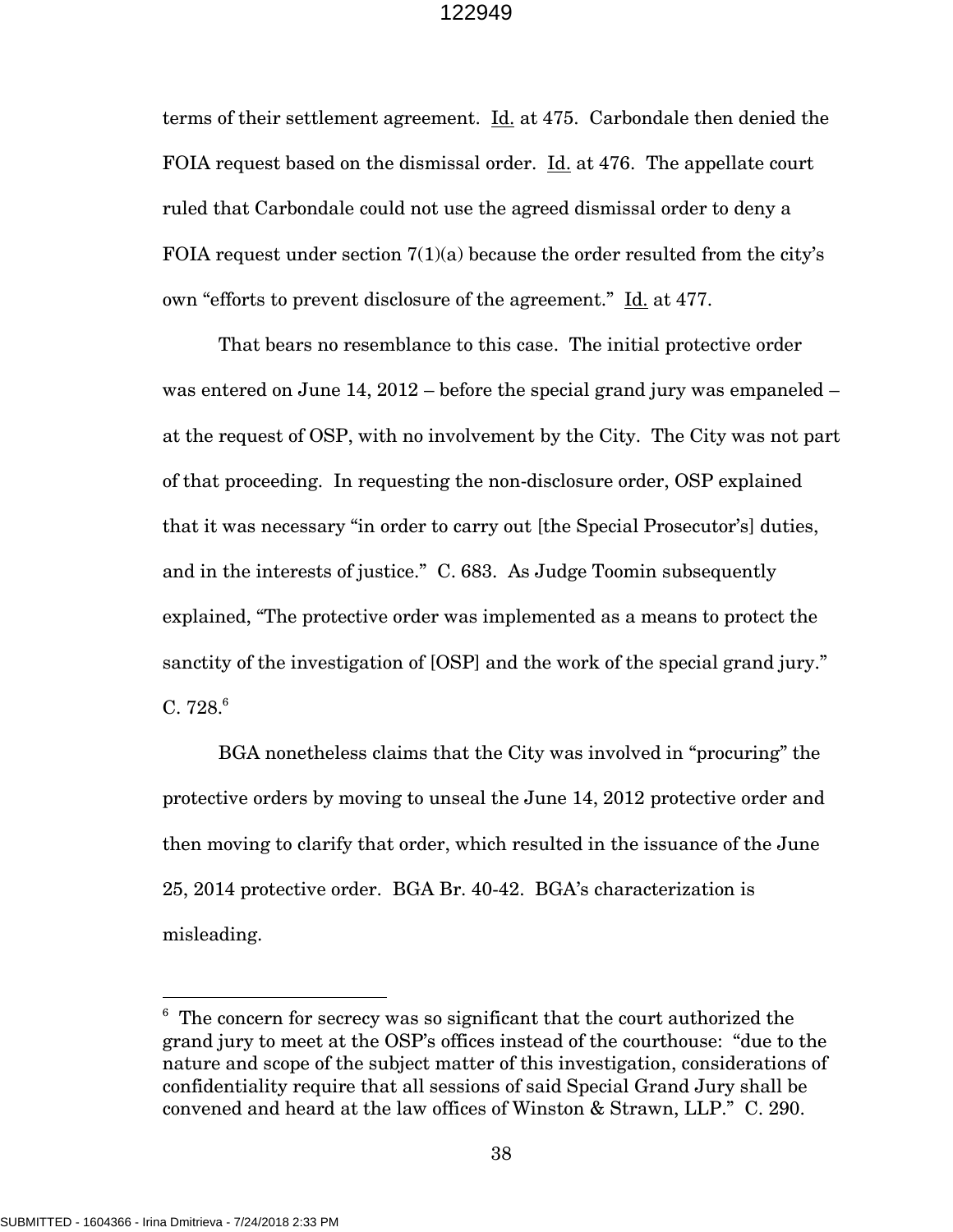The City moved to lift the seal from the June 14, 2012 protective order so that it could comply with the PAC's request for a copy of that order as part of its review of the City's denial of the Sun-Times' FOIA request in 2014. C. 668 (PAC request). Contrary to BGA's contention, it was not an option for the City to "simply" ignore the request. BGA Br. 41. Section 9.5(c) of FOIA directs that, "Within 7 business days after receipt of the request for review, the public body shall provide copies of records requested and shall otherwise fully cooperate with the [PAC]." 5 ILCS 140/9.5(c). If the public body does not cooperate, the Attorney General may "issue a subpoena" for the requested documents. Id.

Upon review of the June 14, 2012 order, the PAC recognized that "whether the specific records requested by [the Sun-Times] are all protected by the order . . . is not clear," C. 710, and that "the City may ultimately seek to have the court resolve" that issue, C. 715. In these circumstances, it was necessary for the City to seek clarification from Judge Toomin about the scope of the protective order. If anything, this demonstrates respect for the judicial process and the need to avoid the risk of contempt. Indeed, Judge Mikva rejected BGA's suggestion that the City was complicit in procuring the protective orders, finding that this was not supported by the record. SR 1265, SR 1274 ("I don't think there's a record of that kind of complicity here"; "I don't think that the City brought about this protection or did something improper to bring about this protection").

BGA insinuates that the City acted improperly when it sought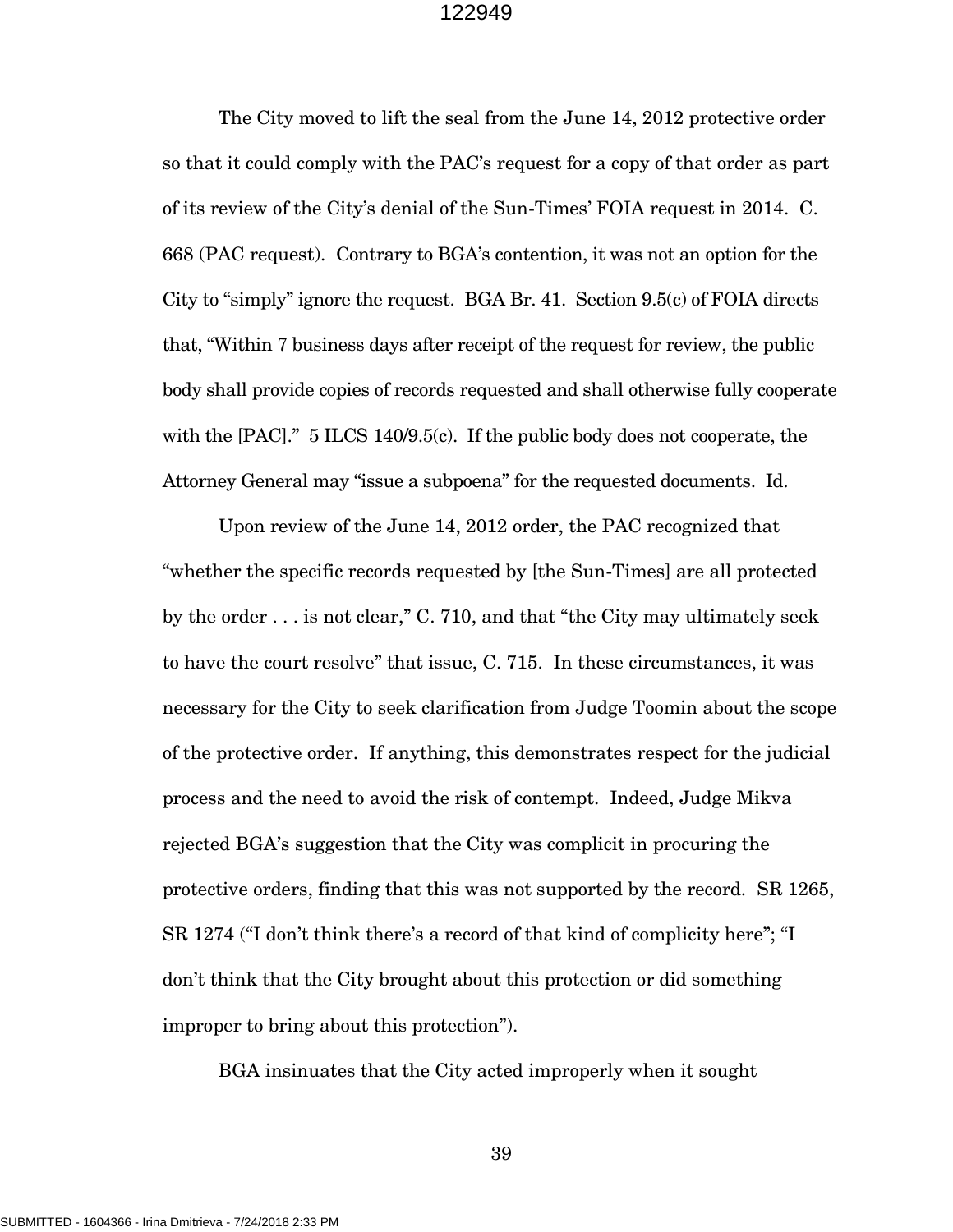clarification of the June 14, 2012 order, claiming that the City "knew" based on Watkins v. McCarthy, 2012 IL App (1st) 100632, that it could not deny the Sun-Times' FOIA requests because the June 14, 2012 order did not expressly prohibit dissemination of documents under FOIA. BGA Br. 41. This is farfetched. The agreed order discussed in Watkins, "by its terms, applied to the exchange of confidential discovery by the parties," and not only "did not specifically prohibit" FOIA disclosures to third parties, but contained a provision – which BGA omits to mention – that allowed the parties "to make an application to release documents that may have been considered confidential under the protective order." 2012 IL App (1st) 100632, ¶ 43. Beyond that, the court in Watkins held that section  $7(1)(a)$  did not apply because the case in which the protective order had been entered had been dismissed with prejudice and the protective order no longer bound the parties. Id. Watkins did not involve a grand jury proceeding or a protective order entered to give effect to the secrecy provisions of section 112-6. It therefore said nothing about the legal effect of a protective order like Judge Toomin's.

BGA also suggests that, upon receiving the Sun-Times' FOIA request, the City should have "ask[ed] the criminal court to vacate [its June 14, 2012] order." BGA Br. 41. But there is no authority for the proposition that a government that receives a FOIA request must take the extraordinary step of unilaterally initiating legal action to remove a court-imposed obstacle to production of the documents requested. If anything, the burden of clearing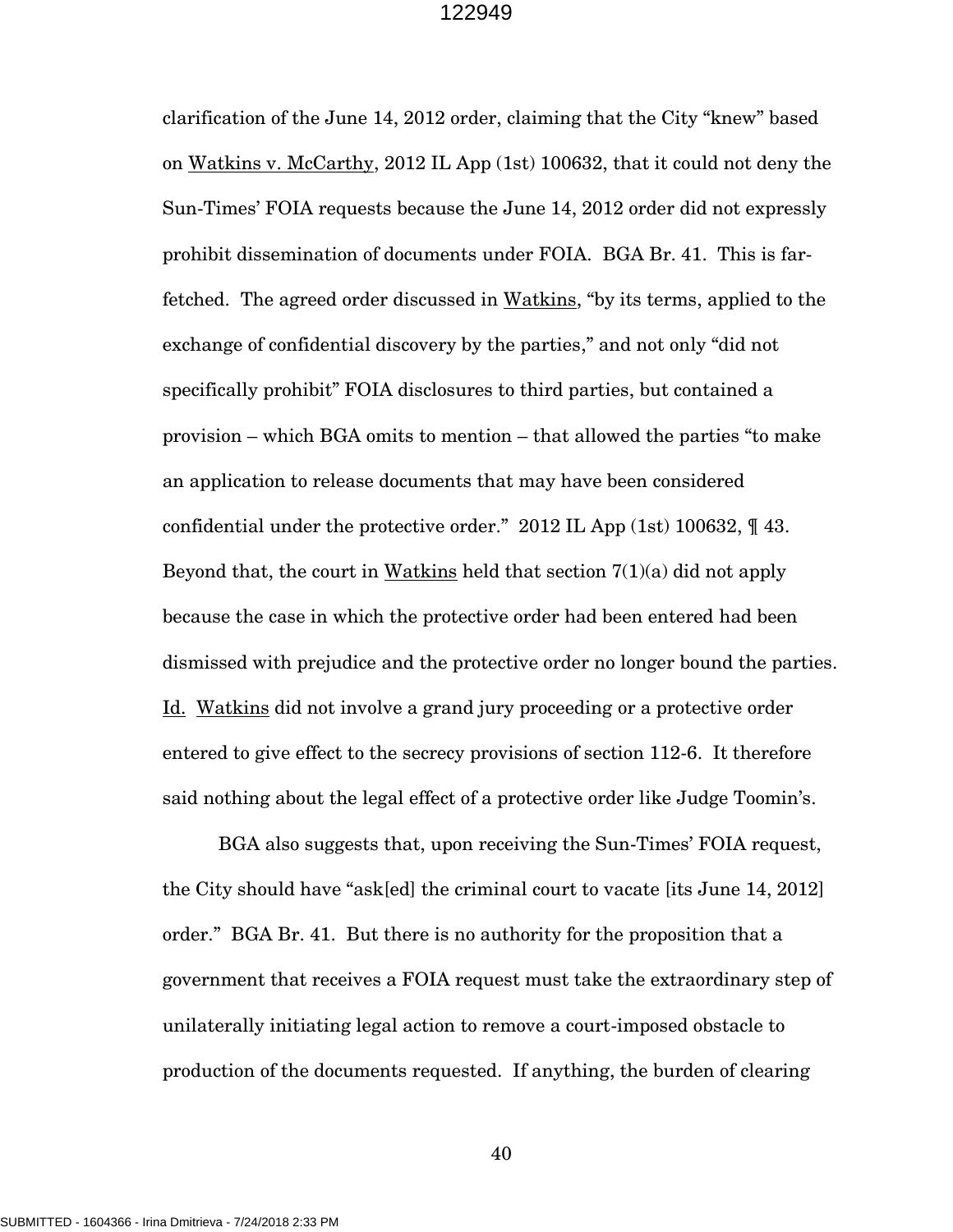such an obstacle is on the party seeking disclosure. After all, FOIA requires that a public body respond promptly to a FOIA request (within, at most, 10 business days), and when a public body denies a request based on an exemption, it is the requestor who must take action to challenge that decision. See 5 ILCS 140/9.5(a), (f). Judge Mikva even advised BGA to intervene in the case in front of Judge Toomin, and it did not do so.

In short, there is no basis in the record for BGA's contention that the City participated in procuring the protective orders.

# **C. If The Court Orders Disclosure, It Should Modify Judge Toomin's Order To Allow Compliance.**

The City remains bound by its obligation to obey Judge Toomin's protective orders and risks contempt if it does not obey. Thus, if this court rules for BGA on the FOIA claim and concludes that the City could not properly deny BGA's FOIA requests on the basis of the protective orders, it should reverse Judge Toomin's 2016 order refusing to modify his protective orders to the extent that this order prevents the City from complying with the FOIA request.

BGA argues in passing that Judge Toomin erroneously refused to modify the protective orders in 2016, after Judge Mikva ruled against the City in the FOIA case. BGA Br. 43. BGA's arguments on this point are irrelevant to the determination whether the City properly denied BGA's FOIA requests in 2015, when the protective orders were in full force. Instead, the question concerning the protective orders is whether at the time the City denied the FOIA requests on the basis of extant protective orders, the City's denial was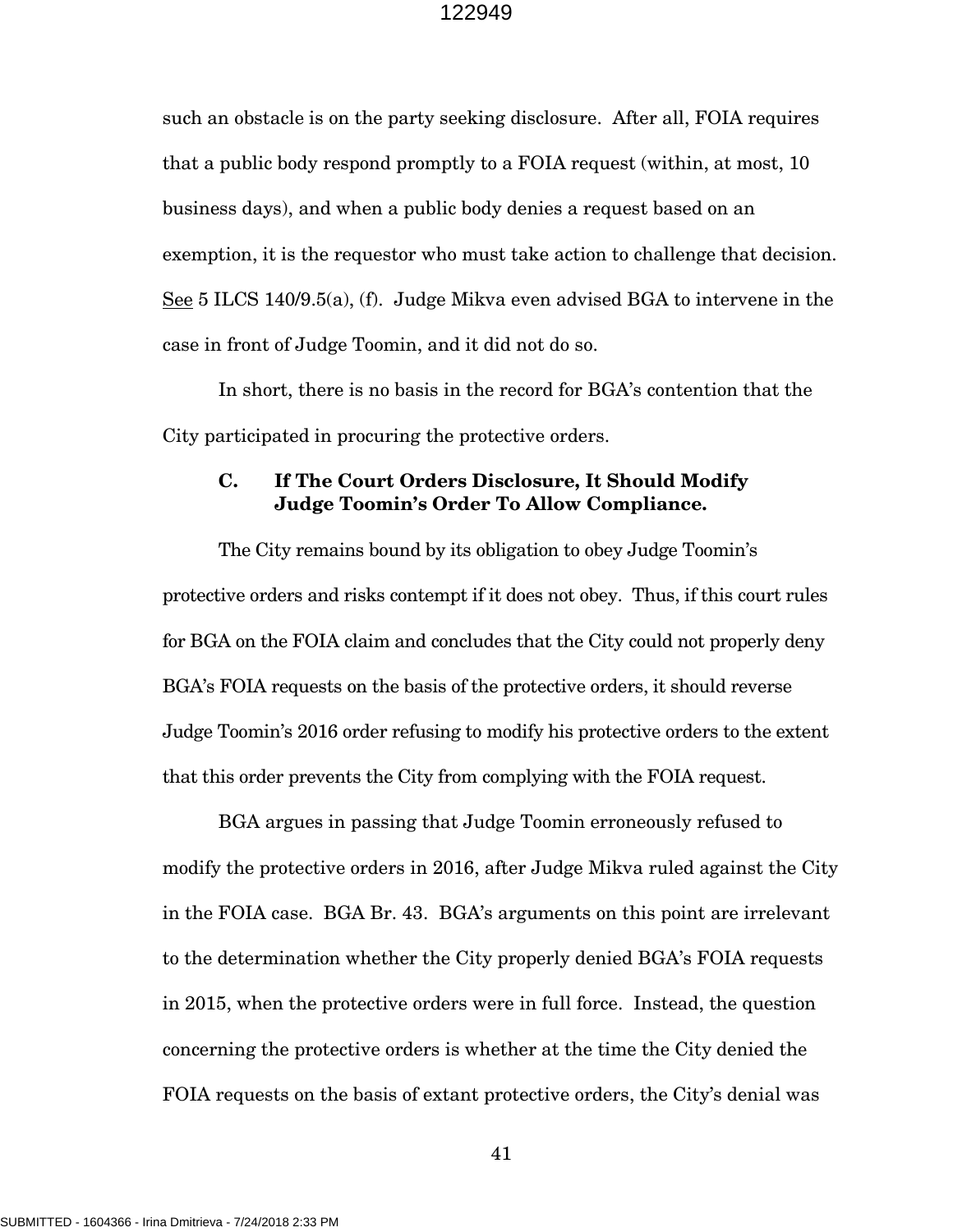proper under FOIA. If this court now determines that the protective orders should be modified to allow the release of the materials BGA seeks, the appropriate next step after modification would be for BGA to submit a new FOIA request to which the City may respond without risk of contempt. But to be clear, that would not entitle BGA to prevail on its FOIA claim at issue here because the City did not violate FOIA in 2015 when it denied BGA's requests.<sup>7</sup>

# **CONCLUSION \_\_\_\_\_\_\_**

 For the foregoing reasons, the judgment of the appellate court entering judgment on the pleadings in favor of the City and against BGA on the BGA's FOIA claims should be affirmed.

Respectfully submitted,

 EDWARD N. SISKEL Corporation Counsel

 /s/ Irina Dmitrieva BY: IRINA DMITRIEVA Assistant Corporation Counsel 30 N. LaSalle Street, Suite 800 Chicago, Illinois 60602 (312) 744-3173 irina.dmitrieva@cityofchicago.org appeals@cityofchicago.org

l

<sup>&</sup>lt;sup>7</sup> In turn, this disposition would mean that BGA did not "prevail" in the FOIA case. 5 ILCS 140/11(i). As a result, the City would not be liable for attorney's fees in that case.